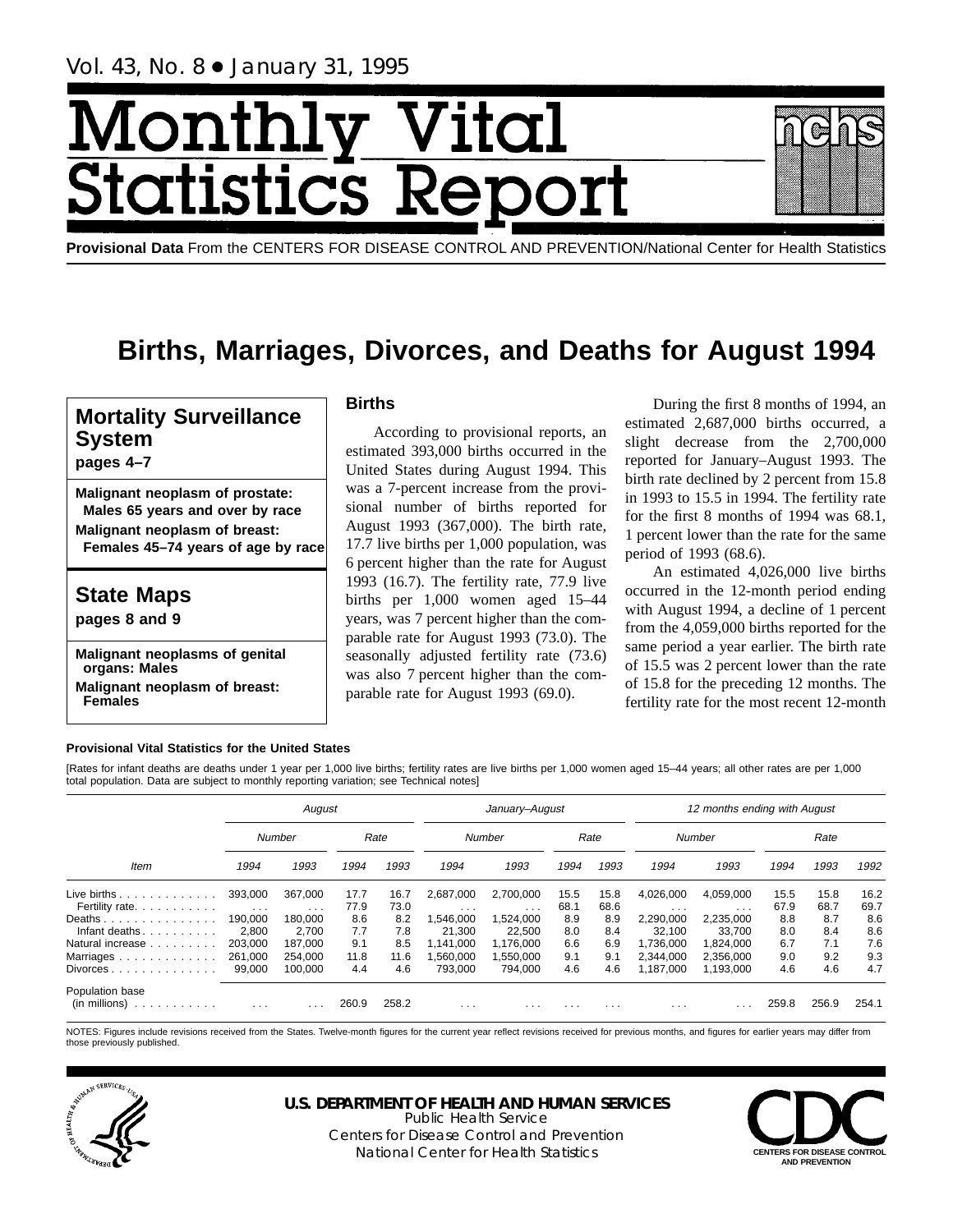period was 67.9, 1 percent lower than the rate for the 12 months ending with August 1993 (68.7). These lower rates continue the generally downward trend observed since early 1991.

## **Natural increase**

As a result of natural increase, the excess of births over deaths, an estimated 203,000 people or 9.1 persons per 1,000 population were added to the population during August 1994.

For the 12-month period ending with August 1994, 1,736,000 persons were added to the population. This represented a rate of natural increase of 6.7, 6 percent lower than the rate of 7.1 for the preceding 12-month period. The decline in the rate of natural increase was due to a decrease in the birth rate and an increase in the death rate.

## **Marriages**

Approximately 261,000 marriages were performed in August 1994, 3 percent more than in August a year earlier (254,000). The marriage rate per 1,000 population for August 1994 was 11.8, 2 percent higher than the rate for August 1993 (11.6).

Marriages performed during the first 8 months of 1994 totaled 1,560,000, a 1-percent increase compared with the same period in 1993 (1,550,000). The marriage rate for the 8-month period was 9.1 in 1994 and 1993.

For the 12-month period ending with August 1994, there were an estimated 2,344,000 marriages, 1 percent fewer than for the same period a year earlier (2,356,000). The marriage rate dropped from 9.2 for the period ending with August 1993 to 9.0 for the current period—a 2-percent decline.

### **Divorces**

Divorces granted in August 1994 (99,000) numbered 1 percent fewer than the number for August a year ago (100,000). The divorce rate per 1,000 population for August declined 4 percent, from 4.6 in 1993 to 4.4 in 1994.

The cumulative number of divorces granted for the first 8 months of 1994







**Provisional seasonally adjusted fertility rates per 1,000 women aged 15–44 years: United States, 1990–94**



**Provisional marriage rates per 1,000 population by month: United States, 1992–94**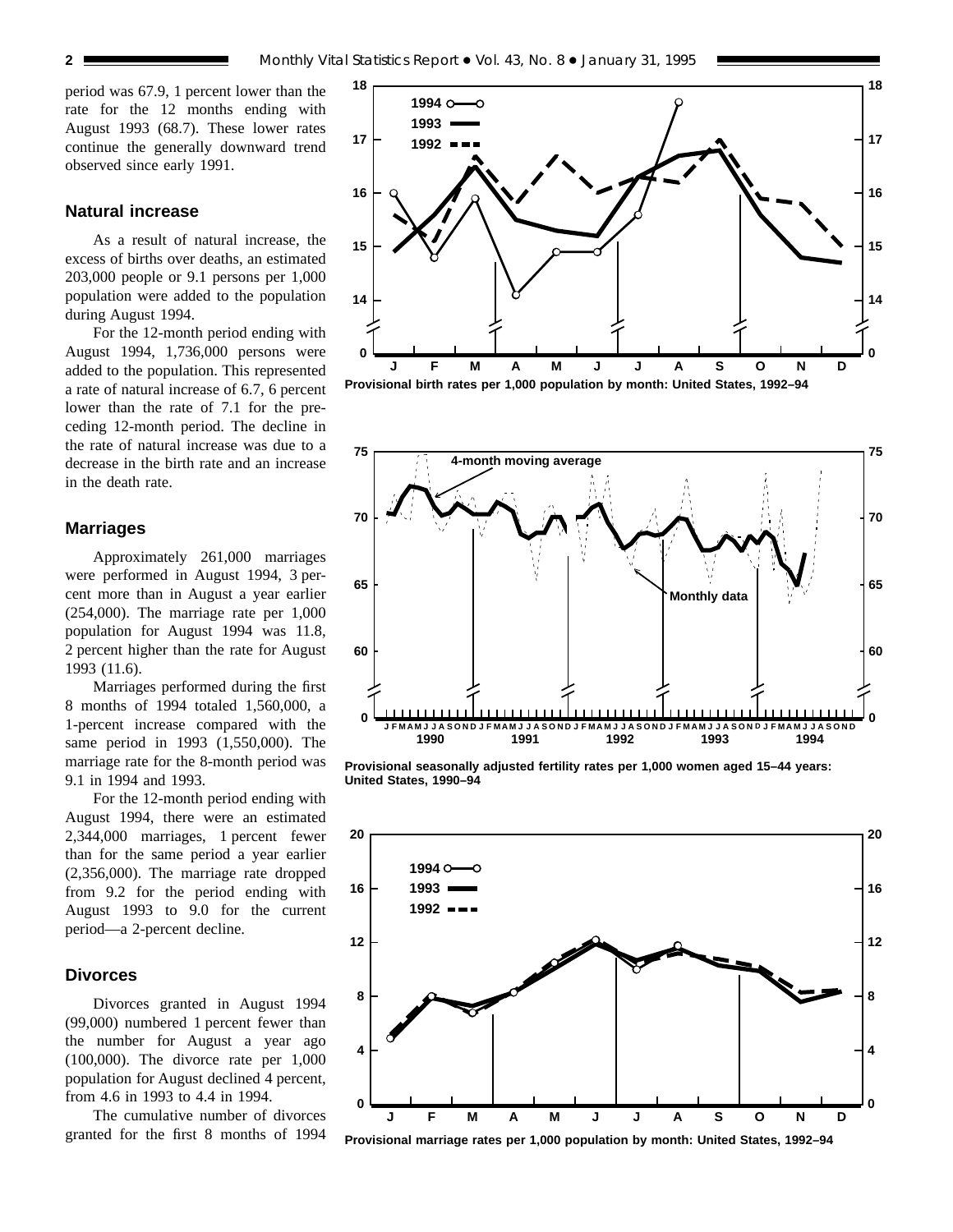totaled 793,000, a slight decline from the same period of the previous year (794,000). The divorce rate for January–August was 4.6 for both years.

Approximately 1,187,000 divorces were granted in the 12 months ending with August 1994, 1 percent fewer than for the period ending with August 1993 (1,193,000). The divorce rate for the 12-month period remained unchanged at 4.6.

## **Deaths**

For August 1994 there were an estimated 190,000 deaths in the United States. The death rate was 8.6 deaths per 1,000 population, 5 percent higher than the rate of 8.2 for August a year earlier. Among the 190,000 deaths for August 1994 were 2,800 deaths at ages under 1 year.

According to provisional statistics, there were 1,546,000 deaths during the first 8 months of 1994, 1 percent higher than the number estimated for January–August 1993 (1,524,000). The death rate, 8.9 per 1,000 population, was the same as the rate for January–August 1993. Among the 1,546,000 deaths for January–August 1994 were 21,300 deaths at ages under 1 year, yielding an infant mortality rate of 8.0 per 1,000 live births. This rate was 5 percent lower than the rate of 8.4 for the first 8 months of 1993.

The death rate for the 12 months ending with August 1994 was 8.8 deaths per 1,000 population, 1 percent higher than the rate of 8.7 for the comparable 12-month period a year earlier. The infant mortality rate for the most recent 12-month period was 8.0 per 1,000 live births, 5 percent lower than the rate of 8.4 for the 12 months ending with August 1993.

*Current Mortality Sample, 12 months ending with July 1994*—The provisional death rate for the 12 months ending with July 1994 was 878.4 per 100,000 population, 1 percent higher than the rate of 867.3 for the 12-month period ending July 1993. The provisional age-adjusted death rate for the 12-month period ending with July 1994 was 510.4 per 100,000 U.S. standard million population compared with a rate of 508.7 for the 12-month period ending with July 1993. The change in the age-adjusted death rate









**Provisional birth rates per 1,000 population for successive 12-month periods ending with month indicated: United States, 1990–94**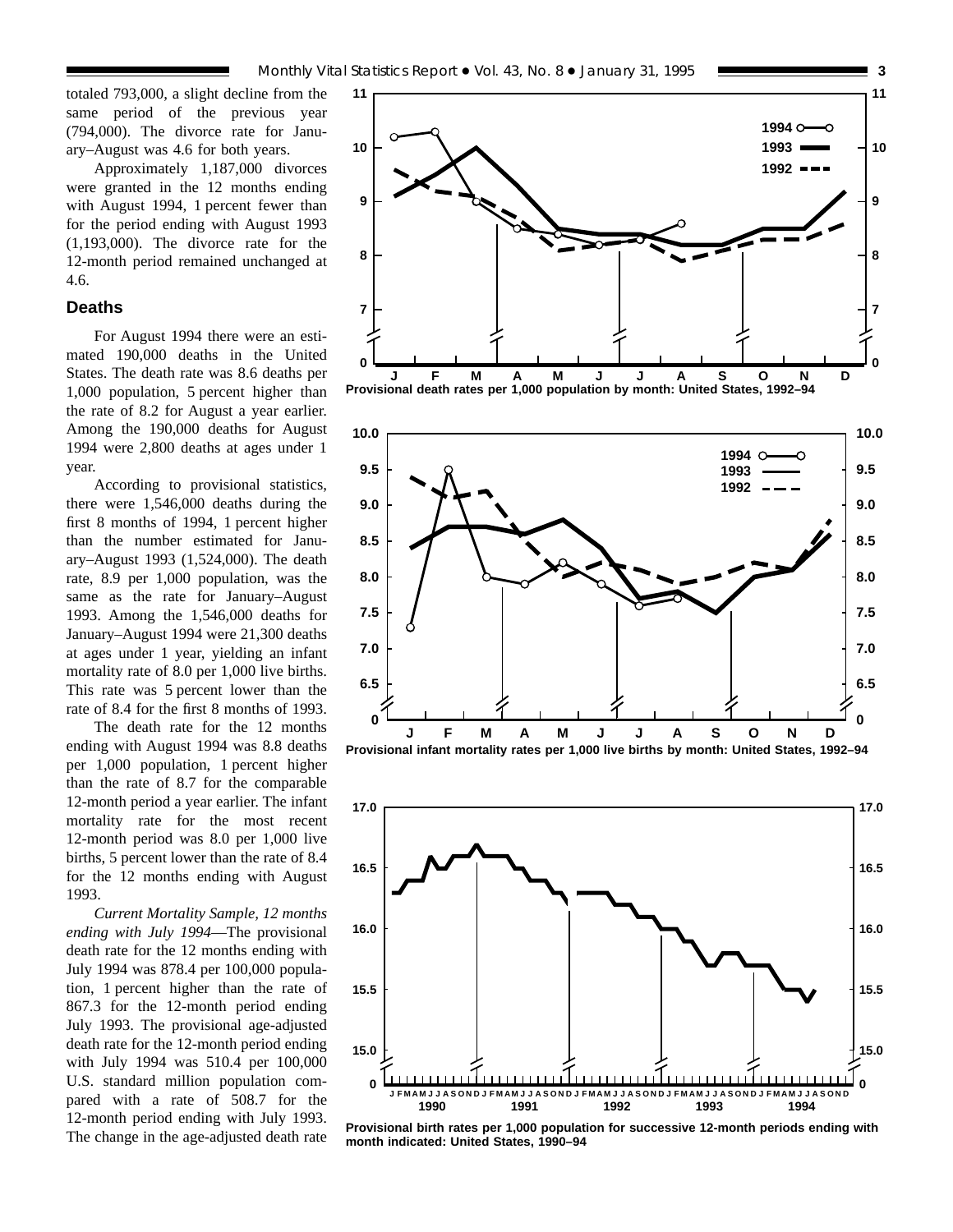was not statistically significant. The ageadjusted death rates control for changes and variations in the age composition of the population; therefore, they are better indicators than crude rates for showing changes in mortality risk over time and for showing differences between race-sex groups within the population. For the four race-sex groups, the changes in the estimated age-adjusted death rates were not statistically significant. By age the death rate for the total population decreased for the age group under 1 year. The death rate increased for the age groups 25–34 years and 85 years and over.

Among the major causes of death, the estimated death rate increased between the two successive 12-month periods for Accidents and adverse effects, Pneumonia and influenza, Diabetes mellitus, Human immunodeficiency virus infection, and Suicide.

The death rate for injury by firearms for the 12 months ending with July 1994 was 15.1 per 100,000 population, compared with a rate of 14.5 for the comparable 12-month period a year earlier. The change in the death rate for injury by firearms was not statistically significant.

The infant mortality rate for the 12 months ending with July 1994 was 804.2 per 100,000 live births, 4 percent lower than the rate of 838.5 for the same 12-month period a year earlier. For infants under 28 days, the 12-month rate ending July 1994 was 514.1 compared with a rate of 524.6 for the 12-month period a year earlier. The change in the mortality rate for infants under 28 days was not statistically significant. The infant mortality rate for infants 28 days to 11 months was 289.7, 8 percent lower than the rate of 313.6 for the 12-month period a year earlier.

## **Mortality Surveillance System**

Discussed this month are recent trends in death rates for Malignant neoplasm of breast (breast cancer) for black and white women aged 45–74 years and Malignant neoplasm of prostate (prostate cancer) for black and white men aged 65 years and over. In this issue final mortality data are analyzed for data year 1992 and provisional data from January 1985–March 1994.



**Provisional marriage rates per 1,000 population for successive 12-month periods ending with month indicated: United States, 1990–94**





**Provisional death rates per 1,000 population for successive 12-month periods ending with month indicated: United States, 1990–94**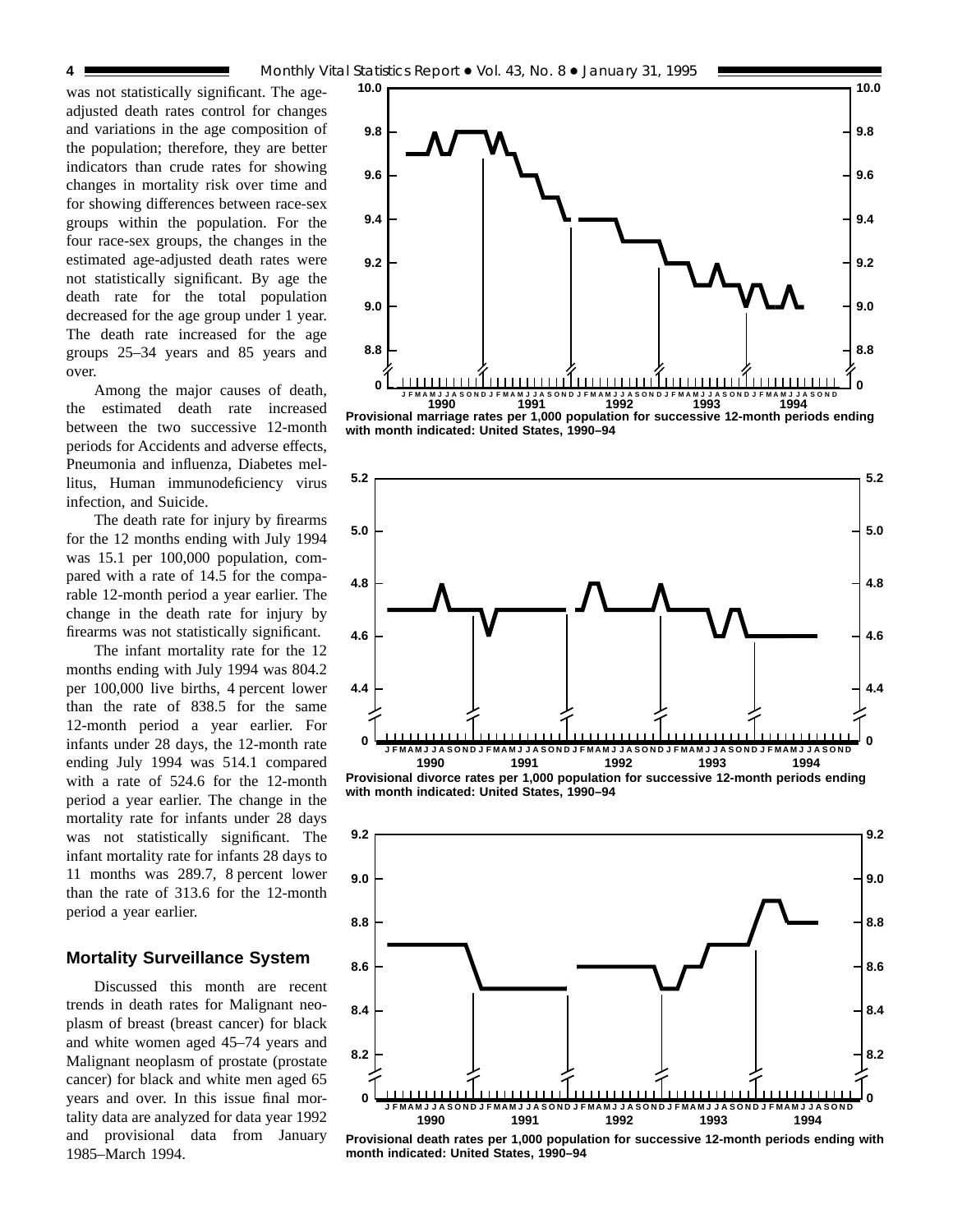In 1992, the latest year for which final mortality data are available, Malignant neoplasms, including neoplasms of lymphatic and hematopoietic tissues (cancer) was the leading cause of death for women aged 45–74 years and accounted for 132,266 deaths or 38 percent of deaths from all causes for women in this age group. Breast cancer, a major cause of cancer mortality for women aged 45–74 years, accounted for 25,394 deaths or 7 percent of all deaths and 19 percent of all cancer deaths for women in this age group. For black women aged 45–74, breast cancer accounted for 2,971 deaths or 6 percent of all deaths and 19 percent of all cancer deaths. For white women, breast cancer accounted for 22,078 deaths or 8 percent of all deaths and 19 percent of all cancer deaths for this age-race-sex group.

Cancer was the second leading cause of death (after Diseases of heart) for men aged 65 years and over and accounted for 191,204 deaths, or 26 percent of all deaths for men in this age group. Prostate cancer, a major cause of cancer mortality for men aged 65 years and over, accounted for 31,319 deaths or 4 percent of all deaths and 16 percent of all cancer deaths for men in this age group. For black men aged 65 years and over, prostate cancer accounted for 4,786 deaths or 7 percent of all deaths and 25 percent of all cancer deaths. For white men, prostate cancer accounted for 26,231 deaths or 4 percent of all deaths and 15 percent of all cancer deaths for this age-race-sex group.

Based on 1992 final data, the prostate cancer death rate for black men aged 65 years and over was 2.1 times the rate for white men in this age group. For breast cancer, the rate for black women aged 45–74 years was 1.1 times the rate for white women in this age group. Trends based on provisional data for breast cancer and prostate cancer for these demographic groups are presented in the Mortality Surveillance System charts and accompanying text that follow.



**Provisional infant mortality rates per 1,000 live births for successive 12-month periods ending with month indicated: United States, 1990–94**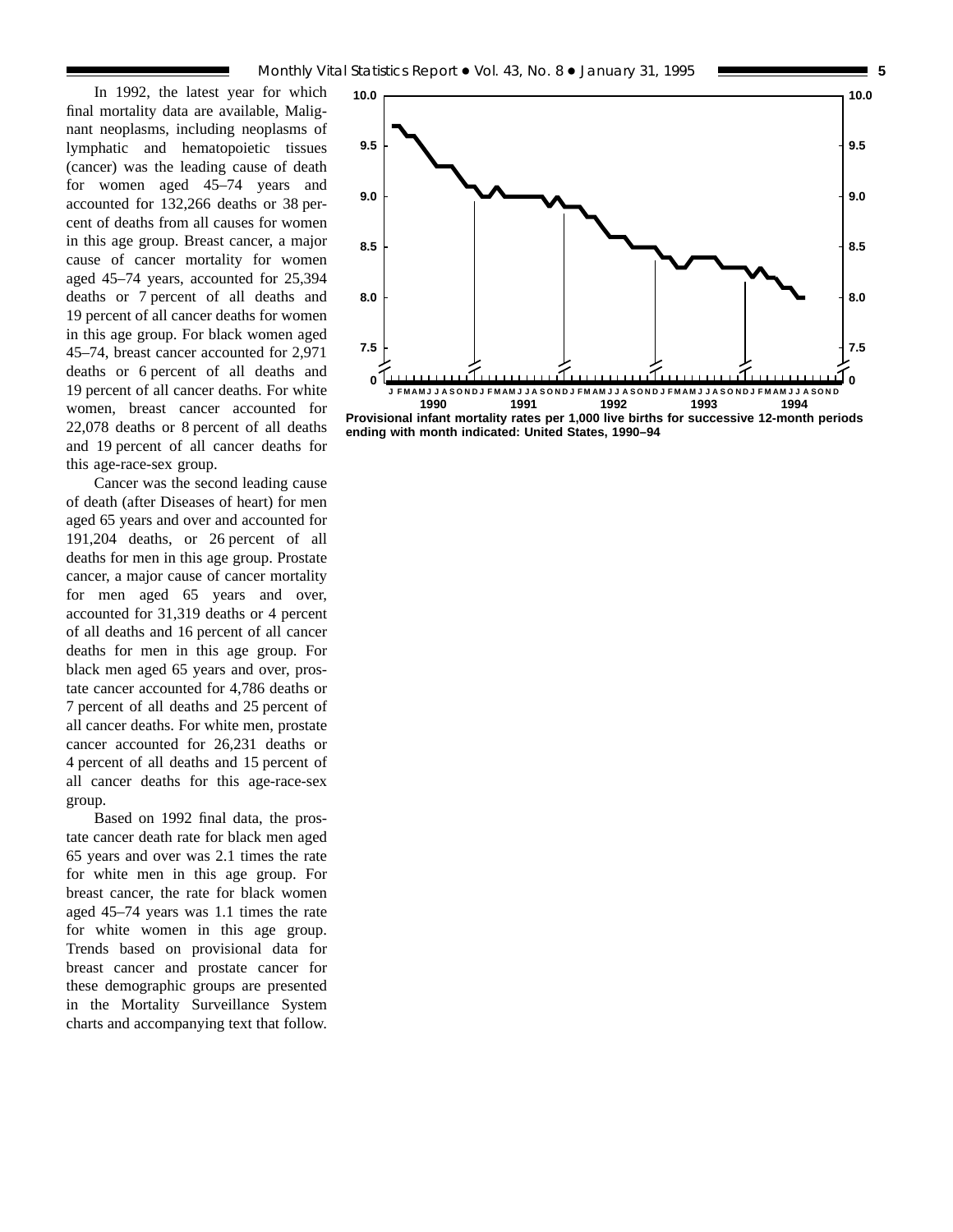## **Mortality Surveillance System charts**

[Observed and fitted provisional monthly death rates and 95-percent prediction intervals. Model fitted using death rates for January 1985–March 1993; projected for April 1993–March 1994. See Technical notes]

Trends in mortality from Malignant neoplasm of female breast are presented in the charts below. Reduction of mortality from Malignant neoplasm of female breast is addressed in *Healthy People 2000* (objective 16.3) (1).



- For the modeled period, provisional death rates have increased since 1988.
- For the projection period, observed provisional monthly death rates fell within 95-percent prediction intervals.

**Provisional death rates per 100,000 black females 45–74 years of age for Malignant neoplasm of breast by month: United States, 1987–94**



- For the modeled period, provisional death rates have decreased since 1988.
- For the projection period, observed provisional monthly death rates fell within 95-percent prediction intervals.

**Provisional death rates per 100,000 white females 45–74 years of age for Malignant neoplasm of breast by month: United States, 1987–94**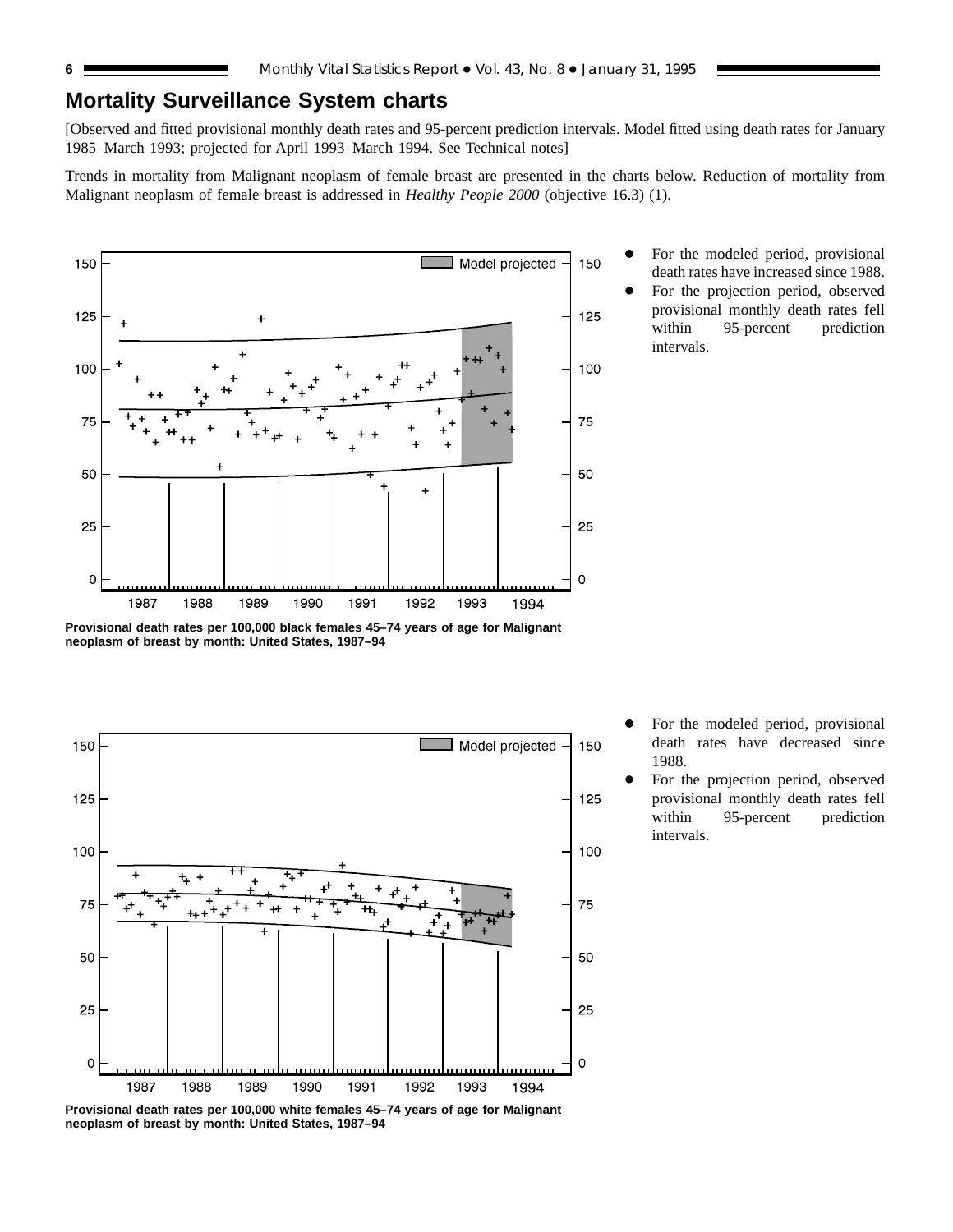## **Mortality Surveillance System charts—Con.**

[Observed and fitted provisional monthly death rates and 95-percent prediction intervals. Model fitted using death rates for January 1985–March 1993; projected for April 1993–March 1994. See Technical notes]

No *Healthy People 2000* objective exists that addresses mortality from Malignant neoplasm of prostate.



- For the modeled period, provisional death rates increased.
- For the projection period, observed provisional monthly death rates, except for one, fell within 95-percent prediction intervals.

**Provisional death rates per 100,000 black males 65 years of age and over for Malignant neoplasm of prostate by month: United States, 1987–94**



For the modeled period, provisional death rates increased.

For the projection period, observed provisional monthly death rates, except for one, fell within 95-percent prediction intervals.

**Provisional death rates per 100,000 white males 65 years of age and over for Malignant neoplasm of prostate by month: United States, 1987–94**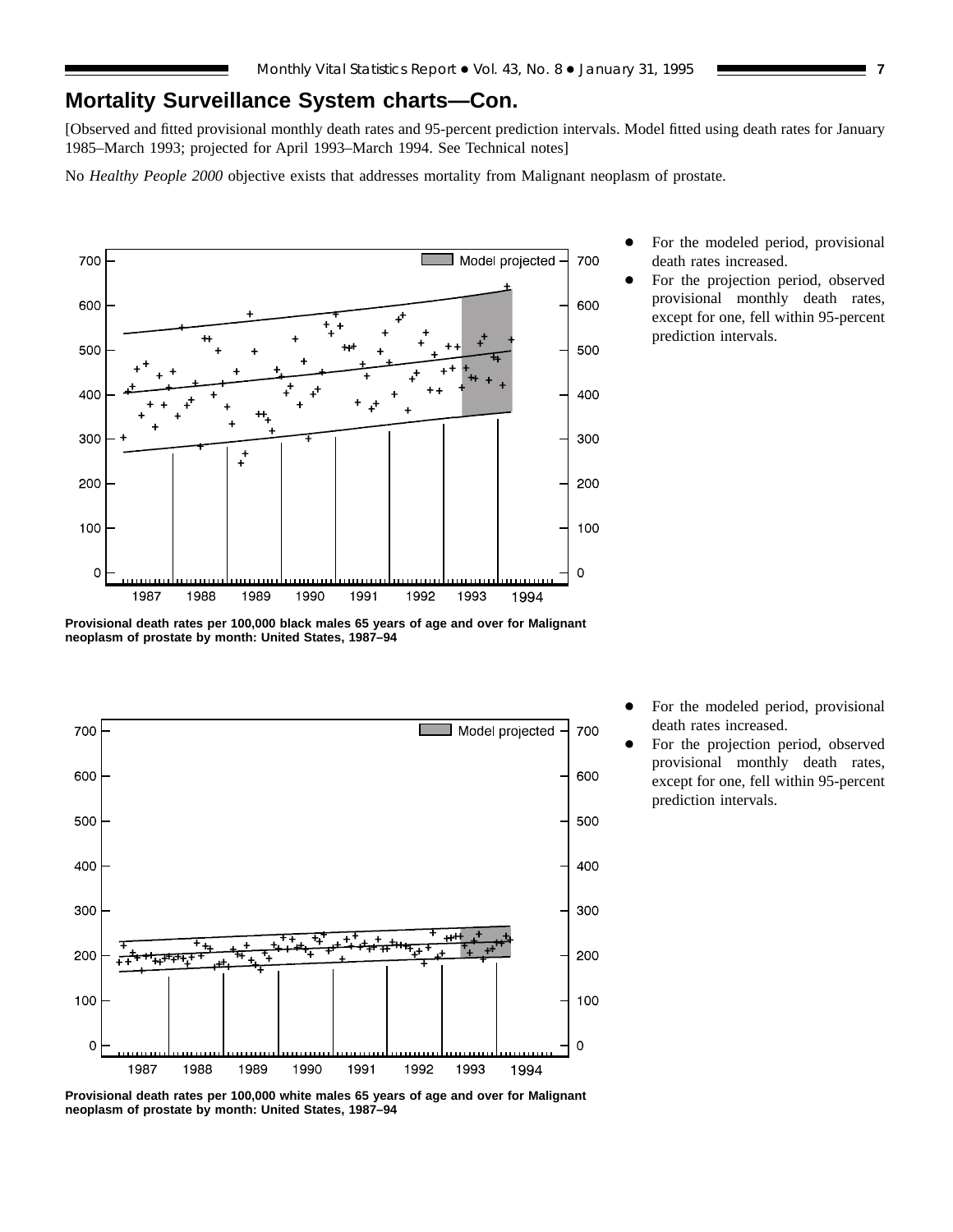#### **Final 3-year total number of deaths and average annual age-adjusted death rates and 95-percent confidence limits for Malignant neoplasms of genital organs for males: United States and each State, 1989–91**

[Data are final by State of residence]



|                                         | Deaths.<br>3-year total | Age-adjusted<br>rate |       | 95-percent confidence<br>limits |                                          | Deaths.<br>3-year total | Age-adjusted<br>rate       |              | 95-percent confidence<br>limits |
|-----------------------------------------|-------------------------|----------------------|-------|---------------------------------|------------------------------------------|-------------------------|----------------------------|--------------|---------------------------------|
| Area                                    | (final)                 | (final)              | Lower | Upper                           | Area                                     | (final)                 | (final)                    | Lower        | Upper                           |
| <b>United States</b><br>1.1.1.1.1.1.1.1 | 98,228                  | 16.9                 | 16.8  | 17.0                            | South Atlantic-Con.                      |                         |                            |              |                                 |
| New England                             |                         |                      |       |                                 | West Virginia                            | 717                     | 1114.6                     | 13.5         | 15.7                            |
| Maine                                   | 546                     | 18.1                 | 16.5  | 19.7                            | North Carolina                           | 2.855                   | $^{++20.4}$                | 19.6         | 21.2                            |
| New Hampshire                           | 406                     | 17.2                 | 15.5  | 18.9                            | South Carolina                           | 1,482                   | 1122.2                     | 21.1         | 23.3                            |
| Vermont                                 | 241                     | 19.1                 | 16.6  | 21.6                            | Georgia.                                 | 2,290                   | $+120.3$                   | 19.5         | 21.1                            |
| Massachusetts                           | 2,435                   | 16.6                 | 15.9  | 17.3                            | Florida                                  | 7,213                   | $+115.7$                   | 15.3         | 16.1                            |
| Rhode Island                            | 424                     | 15.9                 | 14.3  | 17.5                            | <b>East South Central</b>                |                         |                            |              |                                 |
| Connecticut                             | 1,276                   | 115.8                | 14.9  | 16.7                            | Kentucky                                 | 1,386                   | 16.1                       | 15.2         | 17.0                            |
| <b>Middle Atlantic</b>                  |                         |                      |       |                                 | Tennessee                                | 1,954                   | 17.4                       | 16.6         | 18.2                            |
| New York.                               | 6.870                   | 1116.2               | 15.8  | 16.6                            | Alabama                                  | 1,641                   | 17.5                       | 16.6         | 18.4                            |
| New Jersey                              | 3,357                   | $+118.1$             | 17.5  | 18.7                            | Mississippi                              | 1,200                   | $+119.9$                   | 18.7         | 21.1                            |
| Pennsylvania                            | 5,553                   | 17.0                 | 16.5  | 17.5                            | <b>West South Central</b>                |                         |                            |              |                                 |
|                                         |                         |                      |       |                                 |                                          |                         |                            |              |                                 |
| <b>East North Central</b>               |                         |                      |       |                                 | Arkansas<br>Louisiana.                   | 1.151<br>1,671          | 17.1<br><sup>+1</sup> 19.6 | 16.1<br>18.6 | 18.1<br>20.6                    |
| Ohio.                                   | 4,339                   | 17.0                 | 16.5  | 17.5                            | Oklahoma                                 | 1,329                   | 16.9                       | 15.9         | 17.9                            |
| Indiana                                 | 2,075                   | 16.2                 | 15.5  | 16.9                            |                                          | 5,123                   | 1115.8                     | 15.4         | 16.2                            |
| Illinois. $\ldots$ .                    | 4,540                   | 117.5                | 17.0  | 18.0                            | Texas                                    |                         |                            |              |                                 |
| Michigan                                | 3,572                   | 17.5                 | 16.9  | 18.1                            | Mountain                                 |                         |                            |              |                                 |
| Wisconsin                               | 2,244                   | 17.6                 | 16.8  | 18.4                            | Montana                                  | 390                     | 18.1                       | 16.2         | 20.0                            |
| West North Central                      |                         |                      |       |                                 | Idaho                                    | 436                     | 17.4                       | 15.7         | 19.1                            |
| Minnesota                               | 1,924                   | 17.3                 | 16.5  | 18.1                            | Wyoming                                  | 161                     | 16.6                       | 14.0         | 19.2                            |
| $lowa. \ldots. \ldots.$                 | 1.353                   | 16.3                 | 15.4  | 17.2                            | Colorado                                 | 1.112                   | 17.4                       | 16.4         | 18.4                            |
| Missouri                                | 2,071                   | $+115.6$             | 14.9  | 16.3                            | New Mexico                               | 470                     | 1114.4                     | 13.1         | 15.7                            |
| North Dakota                            | 405                     | 1120.4               | 18.2  | 22.6                            | Arizona                                  | 1,432                   | $+115.4$                   | 14.6         | 16.2                            |
| South Dakota                            | 353                     | 16.6                 | 14.7  | 18.5                            | Utah.                                    | 557                     | 118.6                      | 17.0         | 20.2                            |
| Nebraska.                               | 688                     | 16.0                 | 14.7  | 17.3                            | Nevada                                   | 382                     | 15.8                       | 14.2         | 17.4                            |
| Kansas                                  | 1.015                   | $+115.2$             | 14.2  | 16.2                            | Pacific                                  |                         |                            |              |                                 |
| South Atlantic                          |                         |                      |       |                                 | Washington                               | 1.843                   | 16.4                       | 15.6         | 17.2                            |
| Delaware                                | 252                     | 17.4                 | 15.2  | 19.6                            | $O$ regon $\ldots$ , $\ldots$ , $\ldots$ | 1,274                   | 16.5                       | 15.5         | 17.5                            |
| Maryland                                | 1,887                   | 1120.5               | 19.6  | 21.4                            | California.                              | 9,376                   | 1115.7                     | 15.4         | 16.0                            |
| District of Columbia                    | 364                     | 1128.0               | 25.0  | 31.0                            | Alaska                                   | 58                      | 1112.3                     | 9.1          | 15.5                            |
| Virginia $\ldots$ , $\ldots$ , $\ldots$ | 2,243                   | 1119.0               | 18.2  | 19.8                            | Hawaii                                   | 292                     | 1110.6                     | 9.3          | 11.9                            |

NOTES: Data are final. Rates per 100,000 U.S. standard million population; see Technical notes. The symbols † and †† denote statistical significance of the difference between the U.S. and State<br>rates at the 0.05 and 0.01 l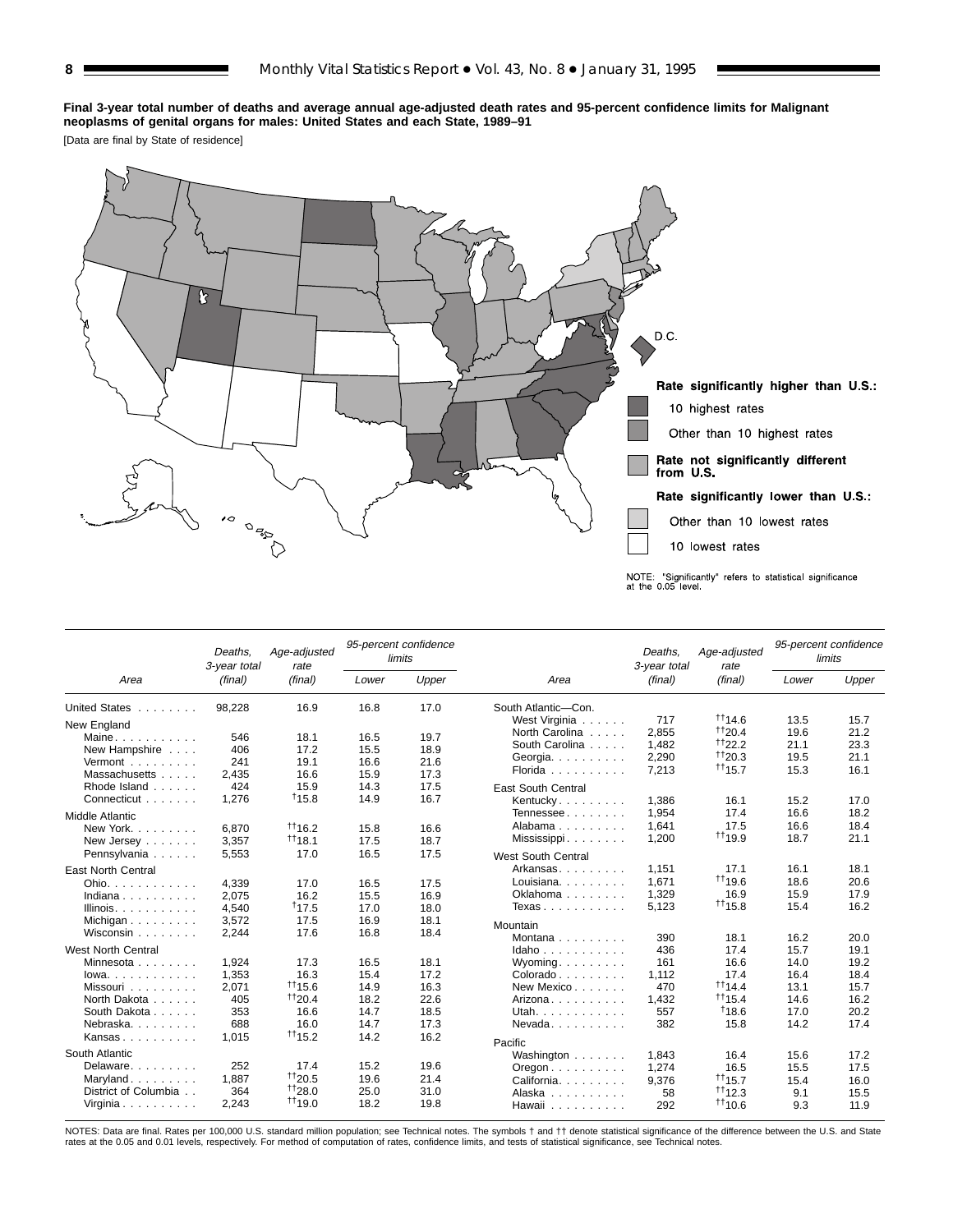#### **Final 3-year total number of deaths and average annual age-adjusted death rates and 95-percent confidence limits for Malignant neoplasm of breast for females: United States and each State, 1989–91**

[Data are final by State of residence]



|                           | Deaths.<br>3-year total | Age-adjusted<br>rate |              | 95-percent confidence<br>limits |                                          | Deaths.<br>3-year total | Age-adjusted<br>rate |       | 95-percent confidence<br>limits |
|---------------------------|-------------------------|----------------------|--------------|---------------------------------|------------------------------------------|-------------------------|----------------------|-------|---------------------------------|
| Area                      | (final)                 | (final)              | Lower        | Upper                           | Area                                     | (final)                 | (final)              | Lower | Upper                           |
| United States             | 129.811                 | 23.1                 | 23.0         | 23.2                            | South Atlantic-Con.                      |                         |                      |       |                                 |
| New England               |                         |                      |              |                                 | West Virginia                            | 974                     | 121.5                | 20.0  | 23.0                            |
| Maine                     | 666                     | 21.8                 | 19.9         | 23.7                            | North Carolina                           | 3,300                   | 22.7                 | 21.9  | 23.5                            |
| New Hampshire             | 621                     | 125.4                | 23.2         | 27.6                            | South Carolina                           | 1,669                   | 22.9                 | 21.7  | 24.1                            |
| Vermont                   | 291                     | 23.2                 | 20.2         | 26.2                            | Georgia.                                 | 2.722                   | 1121.4               | 20.5  | 22.3                            |
| Massachusetts             | 3,802                   | <sup>++</sup> 24.8   | 23.9         | 25.7                            | Florida                                  | 7,847                   | 1121.9               | 21.3  | 22.5                            |
| Rhode Island              | 674                     | 1126.3               | 24.0         | 28.6                            | East South Central                       |                         |                      |       |                                 |
| Connecticut               | 1.876                   | 22.8                 | 21.6         | 24.0                            | Kentucky                                 | 1,856                   | 22.4                 | 21.3  | 23.5                            |
| <b>Middle Atlantic</b>    |                         |                      |              |                                 | Tennessee                                | 2.409                   | $+121.7$             | 20.8  | 22.6                            |
|                           |                         | $^{++25.5}$          |              |                                 | Alabama                                  | 1,999                   | 121.9                | 20.8  | 23.0                            |
| New York.                 | 11,167                  | <sup>+1</sup> 26.9   | 25.0<br>26.1 | 26.0<br>27.7                    | Mississippi                              | 1,153                   | 1120.9               | 19.6  | 22.2                            |
| New Jersey                | 5,148                   |                      |              |                                 |                                          |                         |                      |       |                                 |
| Pennsylvania              | 7,963                   | $+125.0$             | 24.4         | 25.6                            | <b>West South Central</b>                |                         |                      |       |                                 |
| <b>East North Central</b> |                         |                      |              |                                 | Arkansas                                 | 1.179                   | 1120.1               | 18.8  | 21.4                            |
| Ohio.                     | 6,254                   | 1124.1               | 23.4         | 24.8                            | Louisiana.                               | 2,065                   | 23.8                 | 22.7  | 24.9                            |
| Indiana                   | 2,966                   | 23.0                 | 22.1         | 23.9                            | Oklahoma $\ldots$ , $\ldots$             | 1,507                   | $+121.3$             | 20.1  | 22.5                            |
| Illinois. $\ldots$ .      | 6,601                   | $+125.3$             | 24.6         | 26.0                            | Texas                                    | 6,657                   | $^{++20.5}$          | 20.0  | 21.0                            |
| Michigan                  | 4,891                   | 1124.1               | 23.4         | 24.8                            | Mountain                                 |                         |                      |       |                                 |
| Wisconsin                 | 2,726                   | 22.9                 | 21.9         | 23.9                            | Montana                                  | 392                     | 21.3                 | 19.0  | 23.6                            |
| <b>West North Central</b> |                         |                      |              |                                 | Idaho                                    | 464                     | 23.2                 | 20.9  | 25.5                            |
| Minnesota                 | 2.249                   | 22.6                 | 21.5         | 23.7                            | Wyoming. $\ldots$                        | 197                     | 21.3                 | 18.1  | 24.5                            |
| $lowa.$                   | 1,631                   | 121.8                | 20.5         | 23.1                            | Colorado.                                | 1,381                   | 1120.9               | 19.7  | 22.1                            |
| Missouri                  | 2,965                   | 23.4                 | 22.4         | 24.4                            | New Mexico                               | 579                     | $+119.5$             | 17.8  | 21.2                            |
| North Dakota              | 336                     | 21.5                 | 18.8         | 24.2                            | Arizona                                  | 1.652                   | $+120.7$             | 19.6  | 21.8                            |
| South Dakota              | 347                     | $+119.7$             | 17.2         | 22.2                            | Utah.                                    | 541                     | $+119.3$             | 17.5  | 21.1                            |
| Nebraska                  | 899                     | 22.6                 | 20.9         | 24.3                            | $N$ evada. $\ldots$                      | 500                     | 21.3                 | 19.4  | 23.2                            |
| Kansas                    | 1,331                   | 22.2                 | 20.8         | 23.6                            |                                          |                         |                      |       |                                 |
|                           |                         |                      |              |                                 | Pacific                                  |                         |                      |       |                                 |
| South Atlantic            |                         |                      |              |                                 | Washington                               | 2,295                   | 122.0                | 21.0  | 23.0                            |
| Delaware                  | 398                     | 125.9                | 23.1         | 28.7                            | $O$ regon $\ldots$ , $\ldots$ , $\ldots$ | 1,395                   | 1120.2               | 19.0  | 21.4                            |
| Maryland                  | 2,440                   | 24.0                 | 23.0         | 25.0                            | California.                              | 12,867                  | $^{++22.3}$          | 21.9  | 22.7                            |
| District of Columbia      | 433                     | $+130.7$             | 27.5         | 33.9                            | Alaska                                   | 116                     | 20.0                 | 16.3  | 23.7                            |
| Virginia                  | 3.091                   | 124.2                | 23.3         | 25.1                            | Hawaii                                   | 329                     | $+115.3$             | 13.6  | 17.0                            |

NOTES: Data are final. Rates per 100,000 U.S. standard million population; see Technical notes. The symbols † and †† denote statistical significance of the difference between the U.S. and State<br>rates at the 0.05 and 0.01 l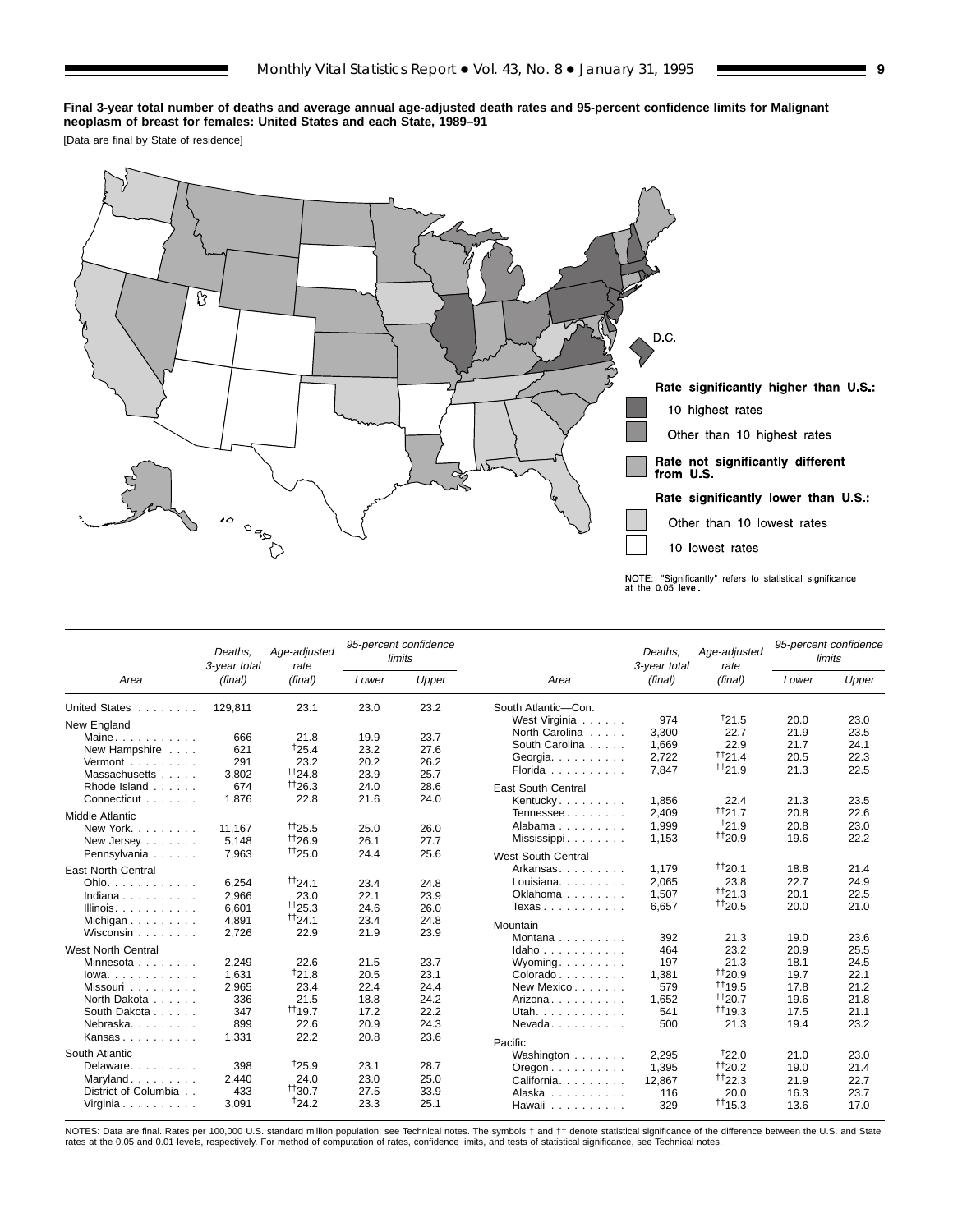#### **Table 1. Provisional number of live births, marriages, divorces, deaths, and infant deaths and rates, by month: United States, January 1993–August 1994**

[Data are provisional and are subject to monthly reporting variation; see Technical notes]

|                                                                                               |         |                                 | Live births                              |                                     |         | Marriages                       |         | <b>Divorces</b>                 |         | Deaths                          |        | Infant deaths                    |
|-----------------------------------------------------------------------------------------------|---------|---------------------------------|------------------------------------------|-------------------------------------|---------|---------------------------------|---------|---------------------------------|---------|---------------------------------|--------|----------------------------------|
|                                                                                               |         |                                 | Rate per 1,000 women<br>aged 15-44 years |                                     |         |                                 |         |                                 |         |                                 |        |                                  |
| Period                                                                                        | Number  | Rate per<br>1,000<br>population | Unadjusted                               | Seasonally<br>adjusted <sup>1</sup> | Number  | Rate per<br>1,000<br>population | Number  | Rate per<br>1,000<br>population | Number  | Rate per<br>1,000<br>population | Number | Rate per<br>1,000<br>live births |
| 1993:                                                                                         |         |                                 |                                          |                                     |         |                                 |         |                                 |         |                                 |        |                                  |
| January $\ldots$ , $\ldots$                                                                   | 325,000 | 14.9                            | 64.7                                     | 68.1                                | 103.000 | 4.8                             | 92,000  | 4.2                             | 198.000 | 9.1                             | 2,800  | 8.4                              |
| February<br>and a state of the                                                                | 308,000 | 15.6                            | 68.0                                     | 69.6                                | 154,000 | 7.9                             | 87.000  | 4.4                             | 187.000 | 9.5                             | 2,700  | 8.7                              |
| March                                                                                         | 360,000 | 16.5                            | 71.7                                     | 73.1                                | 157.000 | 7.3                             | 113,000 | 5.2                             | 217.000 | 10.0                            | 3,000  | 8.7                              |
| April                                                                                         | 328,000 | 15.5                            | 67.5                                     | 69.1                                | 174,000 | 8.3                             | 98,000  | 4.6                             | 196,000 | 9.3                             | 2,800  | 8.6                              |
| May<br>.                                                                                      | 335,000 | 15.3                            | 66.8                                     | 67.7                                | 221.000 | 10.1                            | 103.000 | 4.7                             | 185.000 | 8.5                             | 2,900  | 8.8                              |
| June<br>$\begin{array}{cccccccccccccc} . & . & . & . & . & . & . & . & . & . & . \end{array}$ | 321,000 | 15.2                            | 66.1                                     | 65.1                                | 252,000 | 11.9                            | 101,000 | 4.8                             | 178,000 | 8.4                             | 2,700  | 8.4                              |
| July                                                                                          | 357.000 | 16.3                            | 71.2                                     | 68.4                                | 235,000 | 10.7                            | 100.000 | 4.6                             | 184.000 | 8.4                             | 2.700  | 7.7                              |
| August $\ldots$ , $\ldots$ ,                                                                  | 367,000 | 16.7                            | 73.0                                     | 69.0                                | 254,000 | 11.6                            | 100,000 | 4.6                             | 180,000 | 8.2                             | 2,700  | 7.8                              |
| September                                                                                     | 356,000 | 16.8                            | 73.3                                     | 68.6                                | 218.000 | 10.3                            | 101.000 | 4.8                             | 174.000 | 8.2                             | 2,600  | 7.5                              |
| October                                                                                       | 344.000 | 15.6                            | 68.4                                     | 68.6                                | 218.000 | 9.9                             | 102.000 | 4.7                             | 188.000 | 8.5                             | 2.800  | 8.0                              |
| November                                                                                      | 316,000 | 14.8                            | 64.9                                     | 66.9                                | 162,000 | 7.6                             | 94,000  | 4.4                             | 180,000 | 8.5                             | 2,600  | 8.1                              |
| December.<br>and a straight                                                                   | 323,000 | 14.7                            | 64.3                                     | 65.9                                | 185,000 | 8.4                             | 96,000  | 4.4                             | 202,000 | 9.2                             | 2,800  | 8.6                              |
| 1994:                                                                                         |         |                                 |                                          |                                     |         |                                 |         |                                 |         |                                 |        |                                  |
| January $\ldots$ , $\ldots$                                                                   | 352.000 | 16.0                            | 69.9                                     | 73.4                                | 107.000 | 4.9                             | 97,000  | 4.4                             | 224,000 | 10.2                            | 2,500  | 7.3                              |
| February                                                                                      | 294.000 | 14.8                            | 64.8                                     | 66.1                                | 156.000 | 8.0                             | 89.000  | 4.5                             | 204.000 | 10.3                            | 2,900  | 9.5                              |
| March                                                                                         | 351,000 | 15.9                            | 69.7                                     | 70.7                                | 147,000 | 6.8                             | 103.000 | 4.7                             | 199,000 | 9.0                             | 2,700  | 8.0                              |
| April<br>.                                                                                    | 302.000 | 14.1                            | 62.0                                     | 63.6                                | 175,000 | 8.3                             | 100,000 | 4.7                             | 182.000 | 8.5                             | 2,500  | 7.9                              |
| May<br>.                                                                                      | 329.000 | 14.9                            | 65.4                                     | 65.8                                | 232,000 | 10.5                            | 104.000 | 4.7                             | 186.000 | 8.4                             | 2.700  | 8.2                              |
| June<br>a a a a a a a a a a a                                                                 | 320,000 | 14.9                            | 65.6                                     | 64.2                                | 262,000 | 12.2                            | 103,000 | 4.8                             | 176.000 | 8.2                             | 2,500  | 7.9                              |
| July                                                                                          | 346,000 | 15.6                            | 68.7                                     | 65.9                                | 222,000 | 10.0                            | 98,000  | 4.4                             | 184,000 | 8.3                             | 2,600  | 7.6                              |
| August $\ldots$ , $\ldots$ , $\ldots$                                                         | 393,000 | 17.7                            | 77.9                                     | 73.6                                | 261,000 | 11.8                            | 99,000  | 4.4                             | 190,000 | 8.6                             | 2,800  | 7.7                              |

<sup>1</sup>The method of seasonal adjustment, developed by the U.S. Bureau of the Census, is described in The X-11 Variant of the Census Method II Seasonal Adjustment Program, Technical Paper<br>No. 15 (1967 revision).

NOTE: Figures include all revisions received from the States and, therefore, may differ from those previously published.

## **Symbols**

- - Data not available
- . . . Category not applicable
- Quantity zero
- 0.0 Quantity more than zero but less than 0.05
- \* Figure does not meet standards of reliability or precision (see Technical notes)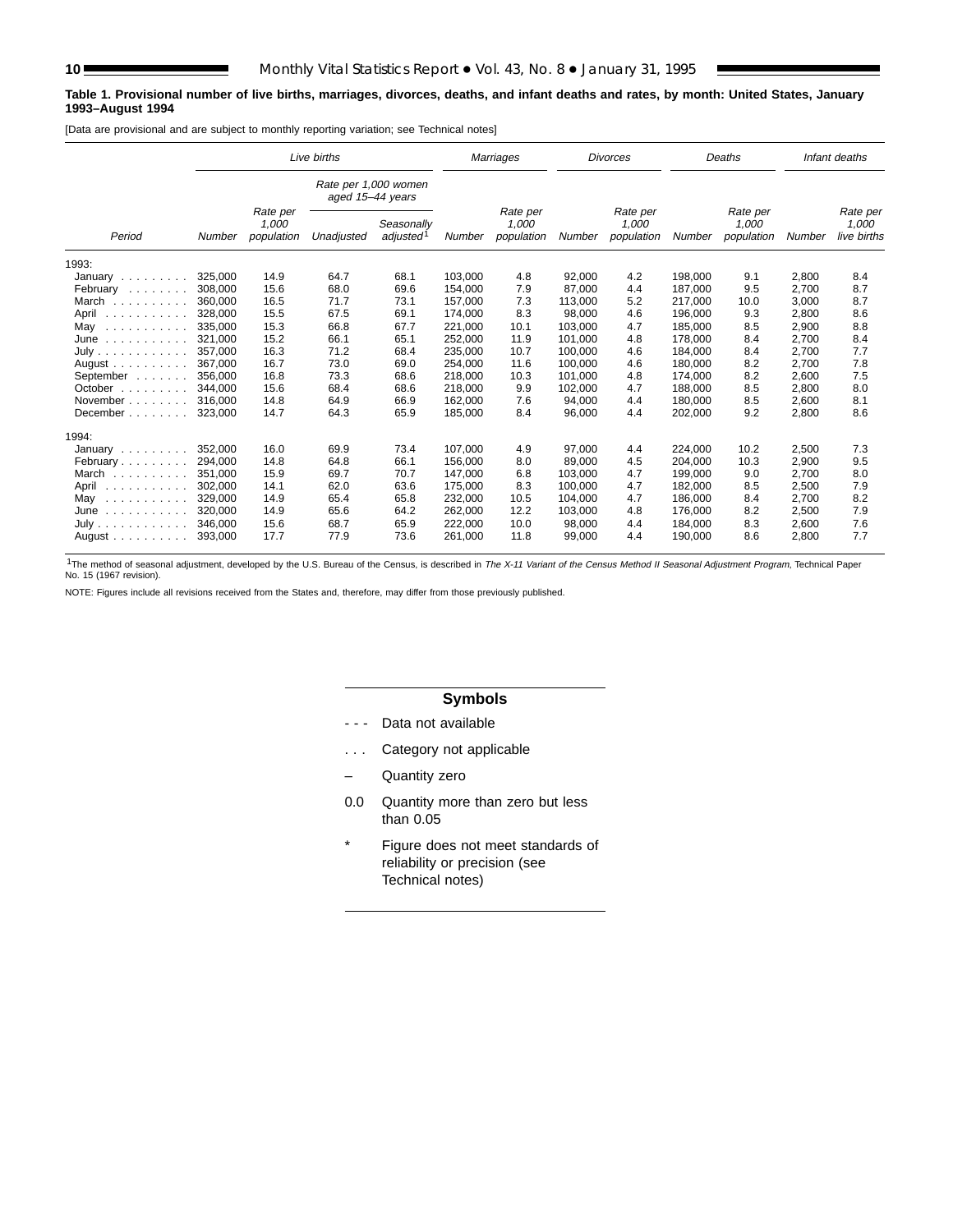[Data are estimates by State of residence; see Technical notes]

|                                                                  |                      |        | Live births                   |                |                 |                      |        | Deaths                        |                |         |
|------------------------------------------------------------------|----------------------|--------|-------------------------------|----------------|-----------------|----------------------|--------|-------------------------------|----------------|---------|
|                                                                  | August               |        |                               | January–August |                 | August               |        |                               | January–August |         |
| Area                                                             | 1994                 | 1993   | 1994                          | 1993           | 1992            | 1994                 | 1993   | 1994                          | 1993           | 1992    |
| New England $\ldots$                                             | 17,514               | 18,120 | 119,581                       | 123,537        | 128,730         | 9,377                | 9,498  | 77,427                        | 79,802         | 77,704  |
| Maine                                                            | 1,304                | 1,166  | 9,647                         | 9,733          | 10,558          | 1,502                | 758    | 8,008                         | 7,483          | 7,289   |
| New Hampshire                                                    | 1,252                | 2,018  | 9,771                         | 10,407         | 10,552          | 810                  | 798    | 6,002                         | 5,946          | 5,388   |
| Vermont $\ldots$ , $\ldots$ , $\ldots$ , $\ldots$                | 511                  | 617    | 4,453                         | 4,950          | 5,133           | 312                  | 324    | 3,047                         | 3,271          | 3,197   |
| Massachusetts                                                    | 8,978                | 8,879  | 57,827                        | 60,382         | 61,087          | 3,963                | 4,363  | 35,496                        | 37,953         | 36,792  |
| Rhode Island                                                     | 1,226                | 1,197  | 8,951                         | 9,649          | 9,854           | 682                  | 774    | 6,157                         | 6,596          | 6,216   |
| Connecticut                                                      | 4,243                | 4,243  | 28,932                        | 28,416         | 31,546          | 2,108                | 2,481  | 18,717                        | 18,553         | 18,822  |
| Middle Atlantic.                                                 | 48,752               | 49,996 | 368,624                       | 376,122        | 376,567         | 28,975               | 27,540 | 247,609                       | 250,493        | 240,690 |
| New York                                                         | 22,642               | 23,955 | 186,123                       | 187,863        | 188,500         | 12,616               | 12,174 | 112,839                       | 116,231        | 111,106 |
|                                                                  | 11,454               | 11,351 | 76,176                        | 79,928         | 76,274          | 5,679                | 5,753  | 48,340                        | 49,084         | 46,777  |
| New Jersey $\ldots$ $\ldots$ $\ldots$ $\ldots$ .<br>Pennsylvania | 14,656               | 14,690 | 106,325                       | 108,331        | 111,793         | 10,680               | 9,613  | 86,430                        | 85,178         | 82,807  |
|                                                                  |                      |        |                               |                |                 |                      |        |                               |                |         |
| East North Central                                               | 58,794               | 54,756 | 432,110                       | 437,758        | 439,907         | 31,988               | 31,685 | 266,207                       | 258,266        | 247,698 |
| Ohio.                                                            | 13,859               | 12,695 | 108,738                       | 107,291        | 113,427         | 8,430                | 7,904  | 72,039                        | 67,747         | 66,553  |
| Indiana                                                          | 8,009                | 7,560  | 54,697                        | 56,545         | 56,189          | 4,200                | 4,212  | 35,839                        | 34,549         | 33,712  |
| Illinois.                                                        | 17,031               | 15,842 | 126,268                       | 126,802        | 127,567         | 8,577                | 9,314  | 71,912                        | 71,387         | 67,356  |
| Michigan                                                         | 13,402               | 12,843 | 95,191                        | 99,585         | 94,904          | 7,198                | 6,754  | 56,162                        | 55,365         | 52,806  |
| Wisconsin                                                        | 6,493                | 5,816  | 47,216                        | 47,535         | 47,820          | 3,583                | 3,501  | 30,255                        | 29,218         | 27,271  |
| West North Central.                                              | 21,737               | 22,750 | 169,461                       | 171,393        | 175,385         | 12,892               | 13,772 | 114,228                       | 115,171        | 107,615 |
| Minnesota                                                        | 5,674                | 5,426  | 43,861                        | 43,206         | 44,263          | 2,884                | 2,959  | 24,315                        | 24,016         | 23,070  |
| $Iowa.$                                                          | 3,283                | 3,243  | 23,679                        | 24,251         | 25,317          | 2,020                | 2,084  | 17,421                        | 19,537         | 18,024  |
| Missouri                                                         | 5,638                | 7,097  | 50,246                        | 51,508         | 51,311          | 3,892                | 4,652  | 38,178                        | 37,605         | 33,351  |
| North Dakota                                                     | 764                  | 829    | 5,796                         | 5,908          | 6,004           | 496                  | 483    | 3,955                         | 3,881          | 3,803   |
|                                                                  |                      | 880    |                               |                |                 | 605                  |        |                               |                |         |
| South Dakota                                                     | 1,026                |        | 7,227                         | 7,221          | 7,563<br>15,842 |                      | 494    | 4,612                         | 4,464          | 4,678   |
| Nebraska.                                                        | 2,322                | 2,062  | 15,384                        | 15,365         |                 | 1,149                | 1,216  | 9,755                         | 9,961          | 9,852   |
| Kansas                                                           | 3,030                | 3,213  | 23,268                        | 23,934         | 25,085          | 1,846                | 1,884  | 15,992                        | 15,707         | 14,837  |
| South Atlantic                                                   | 59,676               | 59,359 | 438,178                       | 445,185        | 450,054         | 35,318               | 31,413 | 290,338                       | 284,731        | 272,349 |
| Delaware                                                         | 1,054                | 1,012  | 7,038                         | 7,177          | 7,331           | 549                  | 485    | 4,158                         | 4,116          | 3,930   |
| Maryland                                                         | 7,167                | 7,333  | 46,789                        | 49,794         | 50,087          | 3,339                | 3,135  | 26,067                        | 28,500         | 24,621  |
| District of Columbia                                             | 803                  | 785    | 6,157                         | 6,600          | 6,789           | 597                  | 378    | 4,256                         | 4,357          | 4,630   |
| Virginia                                                         | 8,138                | 8,020  | 62,651                        | 64,293         | 65,793          | 4,145                | 4,123  | 36,416                        | 34,864         | 33,114  |
| West Virginia                                                    | 2,010                | 1,877  | 15,188                        | 15,010         | 15,221          | 1,600                | 1,593  | 13,854                        | 13,543         | 13,866  |
| North Carolina                                                   | 11,338               | 8,861  | 69,236                        | 66,157         | 68,594          | 5,041                | 4,846  | 43,839                        | 42,403         | 39,909  |
| South Carolina                                                   | 4,055                | 4,330  | 34,330                        | 36,022         | 37,605          | 2,850                | 2,628  | 21,135                        | 21,052         | 20,623  |
| Georgia. $\ldots$ .                                              | 9,101                | 10,130 | 71,385                        | 74,023         | 74,117          | 5,294                | 4,306  | 39,073                        | 37,594         | 36,041  |
| Florida                                                          | 16,010               | 17,011 | 125,404                       | 126,109        | 124,517         | 11,903               | 9,919  | 101,540                       | 98,302         | 95,615  |
|                                                                  |                      |        |                               |                |                 |                      |        |                               |                |         |
| East South Central                                               | 20,576               | 21,378 | 152,227                       | 154,467        | 153,705         | 12,653               | 12,786 | 106,146                       | 105,159        | 99,841  |
| Kentucky                                                         | 4,523                | 4,557  | 34,392                        | 34,771         | 36,134          | 2,916                | 2,849  | 25,675                        | 25,011         | 23,596  |
| Tennessee                                                        | 7,203                | 7,903  | 49,698                        | 49,216         | 47,539          | 4,490                | 4,431  | 33,314                        | 33,428         | 32,187  |
| Alabama                                                          | 5,216                | 5,275  | 40,696                        | 42,929         | 41,870          | 3,211                | 3,387  | 29,036                        | 28,857         | 27,145  |
| Mississippi                                                      | 3,634                | 3,643  | 27,441                        | 27,551         | 28,162          | 2,036                | 2,119  | 18,121                        | 17,863         | 16,913  |
| West South Central                                               | 46,840               | 45,605 | 318,144                       | 324,648        | 323,377         | 18,955               | 19,643 | 164,445                       | 161,019        | 154,123 |
| Arkansas                                                         | 3,168                | 3,266  | 23,018                        | 23,190         | 23,223          | 2,090                | 2,106  | 18,366                        | 17,993         | 17,021  |
| Louisiana                                                        | 5,753                | 6,280  | 45,175                        | 47,705         | 49,448          | 2,984                | 3,367  | 28,366                        | 28,211         | 26,247  |
| Oklahoma                                                         | 4,598                | 4,365  | 31,384                        | 30,791         | 31,734          | 2,521                | 2,655  | 21,926                        | 21,807         | 20,488  |
| $Texas1$                                                         | 33,321               | 31,694 | 218,567                       | 222,962        | 218,972         | 11,360               | 11,515 | 95,787                        | 93,008         | 90,367  |
|                                                                  | <sup>2</sup> 20,131  | 20,240 | 2154,446                      | 165,490        | 166,534         | 28,323               | 8,724  | 270,655                       | 73,916         | 69,647  |
| Mountain $\ldots \ldots \ldots$                                  | 989                  |        |                               |                |                 | 606                  |        |                               |                |         |
| Montana                                                          | $\sim$ $\sim$ $\sim$ | 1,004  | 7,378<br>$\sim$ $\sim$ $\sim$ | 7,660          | 7,860           | $\sim$ $\sim$ $\sim$ | 614    | 4,932<br>$\sim$ $\sim$ $\sim$ | 5,031          | 4,773   |
| Idaho                                                            |                      | 1,514  |                               | 11,727         | 11,800          |                      | 640    |                               | 5,534          | 5,321   |
| Wyoming                                                          | 582                  | 570    | 4,343                         | 4,399          | 4,604           | 261                  | 281    | 2,312                         | 2,310          | 2,207   |
| Colorado                                                         | 4,927                | 4,822  | 36,783                        | 37,326         | 36,984          | 1,882                | 1,888  | 16,225                        | 15,708         | 14,797  |
| New Mexico                                                       | 2,350                | 2,567  | 18,675                        | 18,392         | 18,584          | 998                  | 974    | 8,225                         | 8,044          | 7,809   |
| Arizona.                                                         | 5,445                | 5,410  | 45,445                        | 47,456         | 46,031          | 2,737                | 2,664  | 24,101                        | 23,441         | 21,389  |
| Utah.                                                            | 3,285                | 3,524  | 25,920                        | 24,824         | 25,520          | 907                  | 809    | 7,025                         | 6,726          | 6,568   |
| $N$ evada                                                        | 2,553                | 829    | 15,902                        | 13,706         | 15,151          | 932                  | 854    | 7,835                         | 7,122          | 6,783   |
| Pacific.                                                         | 278,999              | 65,252 | 2489,592                      | 480,456        | 492,002         | 230,154              | 24,860 | 2201,812                      | 195,742        | 196,328 |
| Washington                                                       | 7,818                | 7,401  | 52,241                        | 45,480         | 45,054          | 3,331                | 3,031  | 25,923                        | 28,037         | 24,907  |
| $O$ regon $\ldots \ldots \ldots \ldots \ldots$                   | 3,770                | 5,198  | 28,983                        | 29,629         | 28,268          | 2,231                | 2,877  | 18,889                        | 18,351         | 16,833  |
| California <sup>1</sup>                                          | 65,807               | 49,994 | 395,516                       | 385,599        | 397,631         | 23,987               | 18,129 | 152,103                       | 142,995        | 148,598 |
| Alaska                                                           | $\sim$ $\sim$ $\sim$ | 938    | $\sim$ $\sim$ $\sim$          | 6,706          | 7,772           | $\sim$ $\sim$ $\sim$ | 227    | $\sim$ $\sim$ $\sim$          | 1,476          | 1,426   |
| Hawaii                                                           | 1,604                | 1,721  | 12,852                        | 13,042         | 13,277          | 605                  | 596    | 4,897                         | 4,883          | 4,564   |
|                                                                  |                      |        |                               |                |                 |                      |        |                               |                |         |

 $1$ Figures include adjustments for varying length of reporting periods; see Technical notes.

2Excludes figures for State(s) shown below as not available.

NOTES: Figures include all revisions received from the States. Cumulative figures for the current year reflect revisions received for previous months, and figures for earlier years may differ from those previously published.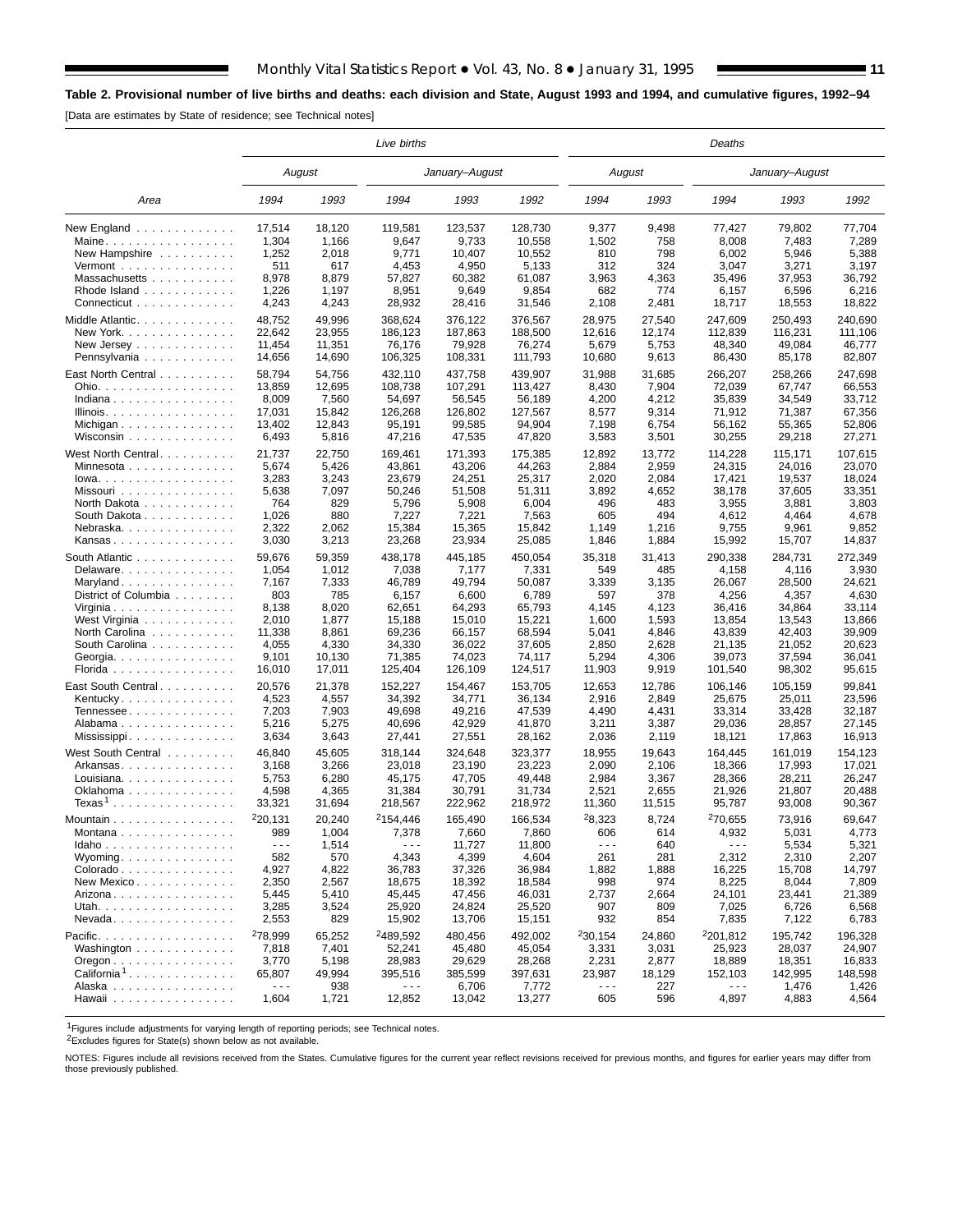## 12 Monthly Vital Statistics Report • Vol. 43, No. 8 • January 31, 1995

### **Table 3. Provisional number of marriages and divorces: each division and State, August 1993 and 1994, and cumulative figures, 1992–94**

[By State of occurrence. Number of events reported; see Technical notes. Divorces include reported annulments]

|                                                          |                               |        | Marriages                                                                                                                                                                                                                                                                                                                                                                                    |                |         |                      |                      | Divorces             |                      |                      |
|----------------------------------------------------------|-------------------------------|--------|----------------------------------------------------------------------------------------------------------------------------------------------------------------------------------------------------------------------------------------------------------------------------------------------------------------------------------------------------------------------------------------------|----------------|---------|----------------------|----------------------|----------------------|----------------------|----------------------|
|                                                          | August                        |        |                                                                                                                                                                                                                                                                                                                                                                                              | January–August |         |                      | August               |                      | January-August       |                      |
| Area                                                     | 1994                          | 1993   | 1994                                                                                                                                                                                                                                                                                                                                                                                         | 1993           | 1992    | 1994                 | 1993                 | 1994                 | 1993                 | 1992                 |
| New England                                              | 10,252                        | 10,486 | 63,997                                                                                                                                                                                                                                                                                                                                                                                       | 55,751         | 60,657  | 3,479                | 2,518                | 25,605               | 28,229               | 31,605               |
| Maine                                                    | 1,830                         | 1,569  | 6,779                                                                                                                                                                                                                                                                                                                                                                                        | 6,751          | 6,784   | 521                  | 462                  | 3,454                | 3,708                | 4,007                |
| New Hampshire                                            | 1,208                         | 1,367  | 6,177                                                                                                                                                                                                                                                                                                                                                                                        | 4,352          | 4,820   | 387                  | 461                  | 3,310                | 3,259                | 3,835                |
| $Vermont$                                                | 556                           | 590    | 3,111                                                                                                                                                                                                                                                                                                                                                                                        | 3,371          | 3,324   | 121                  | 177                  | 1,695                | 1,784                | 1,999                |
| Massachusetts                                            | 3,799                         | 3,933  | 30,216                                                                                                                                                                                                                                                                                                                                                                                       | 22,766         | 26,645  | 1,469                | 410                  | 8,583                | 10,248               | 11,599               |
| Rhode Island                                             | 782                           | 803    | 4,331                                                                                                                                                                                                                                                                                                                                                                                        | 4,477          | 4,580   | 253                  | 280                  | 2,156                | 2,322                | 2,367                |
| Connecticut                                              | 2,077                         | 2,224  | 13,383                                                                                                                                                                                                                                                                                                                                                                                       | 14,034         | 14,504  | 728                  | 728                  | 6,407                | 6,908                | 7,798                |
| Middle Atlantic.                                         | 31,249                        | 32,878 | 168,852                                                                                                                                                                                                                                                                                                                                                                                      | 176,176        | 181,153 | 9,641                | 10,230               | 78,448               | 79,251               | 81,552               |
| New York <sup>1</sup> .                                  | 17,750                        | 19,487 | 90,264                                                                                                                                                                                                                                                                                                                                                                                       | 95,761         | 97,717  | 4,033                | 5,122                | 35,920               | 36,357               | 37,305               |
| New Jersey                                               | 4,963                         | 5,287  | 32,053                                                                                                                                                                                                                                                                                                                                                                                       | 32,853         | 33,945  | 1,880                | 1,845                | 16,274               | 16,794               | 17,433               |
| Pennsylvania                                             | 8,536                         | 8,104  | 46,535                                                                                                                                                                                                                                                                                                                                                                                       | 47,562         | 49,491  | 3,728                | 3,263                | 26,254               | 26,100               | 26,814               |
|                                                          |                               |        |                                                                                                                                                                                                                                                                                                                                                                                              |                |         |                      |                      |                      |                      |                      |
| East North Central                                       | 37,330                        | 37,524 | 215,963                                                                                                                                                                                                                                                                                                                                                                                      | 218,487        | 223,947 | <sup>2</sup> 13,207  | 211,720              | <sup>2</sup> 98.911  | <sup>2</sup> 99.893  | <sup>2</sup> 101,430 |
| Ohio.                                                    | 7,832                         | 8,825  | 55,731                                                                                                                                                                                                                                                                                                                                                                                       | 55,941         | 59,159  | 4,516                | 3,842                | 33,030               | 33,562               | 35,466               |
| Indiana                                                  | 5,372                         | 5,623  | 32,536                                                                                                                                                                                                                                                                                                                                                                                       | 33,476         | 33,169  | $ -$                 | .                    | - - -                | $\sim$ $\sim$ $\sim$ |                      |
| Illinois.                                                | 9,995                         | 9,516  | 58,865                                                                                                                                                                                                                                                                                                                                                                                       | 58,359         | 59,130  | 4,040                | 3,573                | 28,297               | 29,230               | 27,971               |
| Michigan                                                 | 9,302                         | 8,787  | 45,421                                                                                                                                                                                                                                                                                                                                                                                       | 44,223         | 45,739  | 3,309                | 2,841                | 26,293               | 25,318               | 25,763               |
| Wisconsin                                                | 4,829                         | 4,773  | 23,410                                                                                                                                                                                                                                                                                                                                                                                       | 26,488         | 26,750  | 1,342                | 1,464                | 11,291               | 11,783               | 12,230               |
| West North Central                                       | 20,177                        | 18,885 | 96,167                                                                                                                                                                                                                                                                                                                                                                                       | 98,221         | 98,109  | 6,690                | 7,057                | 50,789               | 52,412               | 51,415               |
| Minnesota                                                | 4,601                         | 4,543  | 21,171                                                                                                                                                                                                                                                                                                                                                                                       | 21,051         | 20,701  | 1,284                | 1,314                | 10,530               | 11,340               | 10,046               |
| $Iowa.$                                                  | 2,609                         | 2,692  | 14,234                                                                                                                                                                                                                                                                                                                                                                                       | 16,915         | 14,909  | 972                  | 968                  | 7,472                | 7,252                | 7,360                |
| Missouri                                                 | 5,912                         | 4,397  | 29,677                                                                                                                                                                                                                                                                                                                                                                                       | 29,337         | 30,346  | 2,142                | 2,318                | 18,248               | 17,952               | 17,660               |
| North Dakota                                             | 706                           | 685    | 3,358                                                                                                                                                                                                                                                                                                                                                                                        | 3,399          | 3,273   | 199                  | 196                  | 1,464                | 1,483                | 1,583                |
| South Dakota                                             | 1,247                         | 1,127  | 5,265                                                                                                                                                                                                                                                                                                                                                                                        | 5,248          | 5,207   | 268                  | 237                  | 1,955                | 1,933                | 1,926                |
| Nebraska                                                 | 1,515                         | 1,238  | 8,749                                                                                                                                                                                                                                                                                                                                                                                        | 8,541          | 9,142   | 496                  | 611                  | 4,321                | 4,223                | 4,400                |
|                                                          |                               |        | 13,713                                                                                                                                                                                                                                                                                                                                                                                       |                |         | 1,329                |                      | 6,799                |                      |                      |
| Kansas                                                   | 3,587                         | 4,203  |                                                                                                                                                                                                                                                                                                                                                                                              | 13,730         | 14,531  |                      | 1,413                |                      | 8,229                | 8,440                |
| South Atlantic                                           | 39,624                        | 39,818 | 292,438                                                                                                                                                                                                                                                                                                                                                                                      | 293,959        | 286,340 | 18,281               | 19,853               | 155,451              | 157,408              | 158,587              |
| Delaware                                                 | 482                           | 444    | 3,168                                                                                                                                                                                                                                                                                                                                                                                        | 3,233          | 3,217   | 284                  | 215                  | 2,310                | 2,061                | 2,279                |
| Maryland                                                 | 3,344                         | 4,626  | 26,648                                                                                                                                                                                                                                                                                                                                                                                       | 27,360         | 27,130  | 1,891                | 1,608                | 11,492               | 11,338               | 11,839               |
| District of Columbia                                     | 538                           | 211    | 1,371                                                                                                                                                                                                                                                                                                                                                                                        | 1,643          | 1,949   | 176                  | 176                  | 1,547                | 1,151                | 1,626                |
| Virginia                                                 | 6,830                         | 7,100  | 45,693                                                                                                                                                                                                                                                                                                                                                                                       | 46,027         | 45,690  | 2,740                | 2,628                | 19,461               | 19,532               | 19,349               |
| West Virginia                                            | 1,514                         | 1,241  | 7,010                                                                                                                                                                                                                                                                                                                                                                                        | 8,762          | 8,266   | 716                  | 551                  | 5,989                | 6,197                | 6,206                |
| North Carolina                                           | 4,706                         | 4,306  | 32,264                                                                                                                                                                                                                                                                                                                                                                                       | 31,486         | 32,609  | 3,174                | 2,996                | 24,218               | 23,755               | 24,547               |
| South Carolina                                           | 3,312                         | 4,575  | 34,537                                                                                                                                                                                                                                                                                                                                                                                       | 35,348         | 36,002  | 1,218                | 1,208                | 10,229               | 10,180               | 10,680               |
| Georgia.                                                 | 6,285                         | 5,894  | 41,743                                                                                                                                                                                                                                                                                                                                                                                       | 41,921         | 37,488  | 2,822                | 3,218                | 24,798               | 25,634               | 24,743               |
| Florida                                                  | 12,613                        | 11,421 | 100,004                                                                                                                                                                                                                                                                                                                                                                                      | 98,179         | 93,989  | 5,260                | 7,253                | 55,407               | 57,560               | 57,318               |
| East South Central.                                      | 22,325                        | 15,338 | 127,012                                                                                                                                                                                                                                                                                                                                                                                      | 123,500        | 120,569 | 8,861                | 7,384                | 65,761               | 63,690               | 66,445               |
|                                                          |                               | 3,947  |                                                                                                                                                                                                                                                                                                                                                                                              | 30,654         | 32,590  | 1,657                |                      | 15,039               |                      | 16,017               |
| Kentucky                                                 | 4,037                         |        | 31,897                                                                                                                                                                                                                                                                                                                                                                                       |                |         |                      | 1,452                |                      | 14,556               |                      |
| Tennessee                                                | 12,138                        | 5,816  | 52,357                                                                                                                                                                                                                                                                                                                                                                                       | 49,629         | 47,008  | 2,805                | 2,674                | 22,435               | 22,211               | 22,161               |
| Alabama                                                  | 4,130                         | 3,410  | 27,335                                                                                                                                                                                                                                                                                                                                                                                       | 26,897         | 25,570  | 2,318                | 1,953                | 17,884               | 18,029               | 17,866               |
| Mississippi                                              | 2,020                         | 2,165  | 15,423                                                                                                                                                                                                                                                                                                                                                                                       | 16,320         | 15,401  | 2,081                | 1,305                | 10,403               | 8,894                | 10,401               |
| West South Central ........                              | 27,500                        | 27,977 | 207,272                                                                                                                                                                                                                                                                                                                                                                                      | 197,162        | 198,346 | 211,311              | <sup>2</sup> 12,317  | 295,837              | <sup>2</sup> 95,730  | 298,906              |
| Arkansas                                                 | 3,741                         | 3,575  | 25,854                                                                                                                                                                                                                                                                                                                                                                                       | 25,075         | 24,610  | 1,533                | 1,655                | 11,946               | 11,813               | 12,188               |
| Louisiana                                                | 3,819                         | 4,471  | 27,826                                                                                                                                                                                                                                                                                                                                                                                       | 24,485         | 24,050  | $\sim$ $\sim$ $\sim$ | $\sim$ $\sim$ $\sim$ | .                    | $\sim$ $\sim$ $\sim$ | $\sim$ $\sim$ $\sim$ |
| Oklahoma                                                 | 2,779                         | 2,923  | 20,315                                                                                                                                                                                                                                                                                                                                                                                       | 20,923         | 21,861  | 2,028                | 2,011                | 14,520               | 14,811               | 16,899               |
| $T$ exas $^3$                                            | 17,161                        | 17,008 | 133,277                                                                                                                                                                                                                                                                                                                                                                                      | 126,679        | 127,825 | 7,750                | 8,651                | 69,371               | 69,106               | 69,819               |
| Mountain                                                 | 226,363                       | 24.416 | <sup>2</sup> 171.285                                                                                                                                                                                                                                                                                                                                                                         | 171.767        | 164.107 | 25,632               | 26,588               | 245.993              | <sup>2</sup> 51,759  | <sup>2</sup> 52,447  |
|                                                          |                               | 1,131  |                                                                                                                                                                                                                                                                                                                                                                                              |                | 5,014   |                      |                      |                      |                      |                      |
| Montana<br>Idaho                                         | 1,188<br>$\sim$ $\sim$ $\sim$ | 1,679  | 4,921<br>.                                                                                                                                                                                                                                                                                                                                                                                   | 5,032<br>8,788 | 9,952   | 346<br>- - -         | 382<br>688           | 2,760<br>$- - -$     | 2,913<br>4,671       | 2,871<br>4,494       |
| Wyoming                                                  | 730                           | 796    | 3,291                                                                                                                                                                                                                                                                                                                                                                                        | 3,174          | 3,285   | 198                  | 276                  | 1,959                | 1,991                | 2,122                |
|                                                          | 3,260                         | 3,989  | 22,153                                                                                                                                                                                                                                                                                                                                                                                       | 23,326         |         | 1,633                | 1,527                | 12,964               |                      | 12,929               |
| Colorado<br>New Mexico <sup><math>4,5</math></sup>       |                               |        |                                                                                                                                                                                                                                                                                                                                                                                              |                | 23,263  |                      |                      |                      | 12,733               |                      |
| $A$ rizona <sup>1</sup>                                  | 1,275                         | 1,282  | 8,594                                                                                                                                                                                                                                                                                                                                                                                        | 8,800          | 9,150   | 848                  | 825                  | 6,658                | 6,877                | 6,512                |
|                                                          | 3,081                         | 2,686  | 24,673                                                                                                                                                                                                                                                                                                                                                                                       | 26,726         | 24,280  | 1,834                | 2,233                | 15,403               | 16,768               | 17,190               |
| Utah.                                                    | 2,578                         | 2,117  | 13,513                                                                                                                                                                                                                                                                                                                                                                                       | 13,535         | 13,351  | 773                  | 657                  | 6,249                | 5,806                | 6,329                |
| $N$ evada                                                | 14,251                        | 10,736 | 94,140                                                                                                                                                                                                                                                                                                                                                                                       | 82,386         | 75,812  | $\sim$ $\sim$ $\sim$ | $\sim$ $\sim$ $\sim$ | - - -                | $- - -$              | $\sim$ $\sim$ $\sim$ |
| Pacific.                                                 | 231,419                       | 32,970 | <sup>2</sup> 195,895                                                                                                                                                                                                                                                                                                                                                                         | 194,713        | 219,185 | 23,875               | 25,288               | 234,451              | <sup>2</sup> 31,144  | <sup>2</sup> 35,309  |
| Washington                                               | 6,016                         | 5,631  | 28,788                                                                                                                                                                                                                                                                                                                                                                                       | 24,680         | 28,925  | 2,309                | 2,667                | 20,228               | 15,103               | 19,318               |
| $O$ regon $\ldots$ $\ldots$ $\ldots$ $\ldots$ $\ldots$ . | 2,750                         | 3,614  | 16,761                                                                                                                                                                                                                                                                                                                                                                                       | 15,822         | 14,412  | 1,250                | 1,971                | 11,094               | 10,970               | 10,025               |
| California                                               | 21,051                        | 21,520 | 138,281                                                                                                                                                                                                                                                                                                                                                                                      | 138,878        | 159,673 | $\sim$ $\sim$ $\sim$ | $\sim$ $\sim$ $\sim$ | $\sim$ $\sim$ $\sim$ | $\sim$ $\sim$ $\sim$ | $\sim$ $\sim$ $\sim$ |
| Alaska                                                   | $\sim$ $\sim$ $\sim$          | 675    | $\frac{1}{2} \frac{1}{2} \frac{1}{2} \frac{1}{2} \frac{1}{2} \frac{1}{2} \frac{1}{2} \frac{1}{2} \frac{1}{2} \frac{1}{2} \frac{1}{2} \frac{1}{2} \frac{1}{2} \frac{1}{2} \frac{1}{2} \frac{1}{2} \frac{1}{2} \frac{1}{2} \frac{1}{2} \frac{1}{2} \frac{1}{2} \frac{1}{2} \frac{1}{2} \frac{1}{2} \frac{1}{2} \frac{1}{2} \frac{1}{2} \frac{1}{2} \frac{1}{2} \frac{1}{2} \frac{1}{2} \frac{$ | 3,601          | 3,979   | $\sim$ $\sim$ $\sim$ | 353                  | $\sim$ $\sim$ $\sim$ | 1,861                | 2,542                |
| Hawaii                                                   | 1,602                         | 1,530  | 12,065                                                                                                                                                                                                                                                                                                                                                                                       | 11,732         | 12,196  | 316                  | 297                  | 3,129                | 3,210                | 3,424                |
|                                                          |                               |        |                                                                                                                                                                                                                                                                                                                                                                                              |                |         |                      |                      |                      |                      |                      |

1Figures for marriages are marriage licenses issued for some counties.

2Excludes figures for State(s) shown below as not available.

<sup>3</sup>Figures include adjustments for varying length of reporting periods; see Technical notes.

4Figures for marriages are marriage licenses issued.

5Figures for divorces include estimates for some counties.

NOTES: Figures include all revisions received from the States. Cumulative figures for the current year reflect revisions received for previous months, and figures for earlier years may differ from those previously published.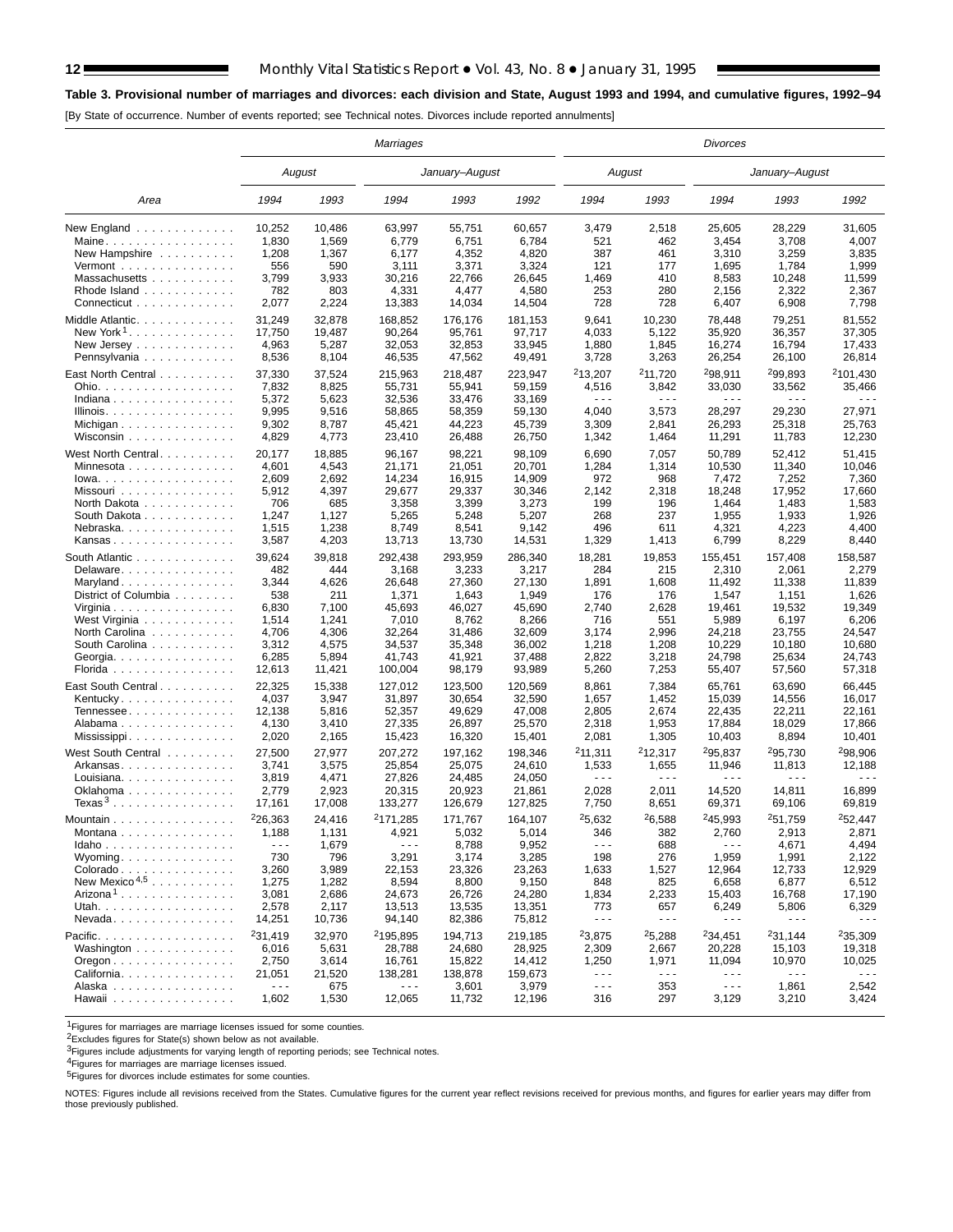### **Table 4. Provisional number of deaths under 1 year and infant mortality rates: each division and State, 12 months ending with August 1993 and 1994**

[Data are estimates by State of residence; see Technical notes. Infant mortality rates are deaths under 1 year per 1,000 live births in specified area]

|                    |                      |            | 12 months ending with August |             |
|--------------------|----------------------|------------|------------------------------|-------------|
|                    | 1994                 |            | 1993                         |             |
| Area               | Number               | Rate       | Number                       | Rate        |
|                    | 1732                 | 15.5       | 1,196                        | 6.5         |
|                    | 87                   | 5.8        | 92                           | 6.2         |
| New Hampshire      | 90                   | 6.3        | 84                           | 5.4         |
|                    | 37                   | 5.4        | 44                           | 5.9         |
|                    | 421                  | 5.0        | 548                          | 6.3         |
|                    | 97                   | 7.1        | 131                          | 9.0         |
|                    | $\sim$ $\sim$ $\sim$ | .          | 297                          | 6.7         |
|                    | 4,565                | 8.3        | 4,841                        | 8.5         |
|                    | 2,345                | 8.5        | 2,422                        | 8.5         |
|                    | 969                  | 8.1        | 997                          | 8.1         |
|                    | 1,251                | 8.0        | 1,422                        | 8.8         |
|                    | 5,728                | 9.0        | 6,046                        | 9.3         |
|                    | 1,466                | 9.3        | 1,407                        | 8.6         |
|                    | 771                  | 9.3        | 812                          | 9.6         |
|                    | 1,742                | 9.1        | 1,913                        | 10.0        |
|                    | 1,217                | 8.7        | 1,369                        | 9.5         |
|                    | 532                  | 7.7        | 545                          | 7.8         |
|                    |                      |            |                              |             |
| West North Central | 2,025                | 7.9        | 2,001                        | 7.8         |
|                    | 472                  | 7.3        | 451                          | 7.0         |
|                    | 241                  | 6.6<br>8.2 | 241                          | 6.5         |
|                    | 622<br>63            | 7.3        | 664<br>59                    | 8.8         |
|                    | 125                  | 11.5       | 103                          | 6.7<br>9.4  |
|                    | 187                  | 8.2        | 172                          | 7.6         |
|                    | 315                  | 8.4        | 311                          | 8.6         |
|                    |                      |            |                              |             |
|                    | 6,061                | 9.1        | 6,507                        | 9.6         |
| Delaware           | 83                   | 8.0        | 99                           | 9.2         |
|                    | 642                  | 8.9        | 688                          | 9.1         |
|                    | 164                  | 17.6       | 163                          | 16.5        |
|                    | 745                  | 8.0        | 910                          | 9.5         |
|                    | 158                  | 7.1<br>9.8 | 214<br>1,072                 | 9.8<br>10.7 |
|                    | 1,012                | 9.6        | 530                          | 9.6         |
|                    | 502<br>1,161         | 10.6       |                              | 10.2        |
|                    | 1,594                | 8.3        | 1,139<br>1,692               | 8.7         |
|                    |                      |            |                              |             |
|                    | 2,080                | 9.1        | 2,401                        | 10.2        |
|                    | 409                  | 7.9        | 500                          | 9.5         |
|                    | 641                  | 8.7        | 720                          | 9.5         |
|                    | 621                  | 10.2       | 640                          | 10.0        |
|                    | 409                  | 9.7        | 541                          | 12.6        |
| West South Central | 3,875                | 8.2        | 3,848                        | 8.0         |
|                    | 316                  | 9.3        | 324                          | 9.3         |
|                    | 680                  | 10.1       | 694                          | 9.9         |
|                    | 447                  | 9.4        | 424                          | 9.0         |
|                    | 2,432                | 7.5        | 2,406                        | 7.3         |
|                    | <sup>1</sup> 1,658   | 17.2       | 1,874                        | 7.7         |
|                    | 101                  | 9.0        | 81                           | 7.1         |
|                    | $\sim$ $\sim$ $\sim$ | - - -      | 151                          | 8.7         |
|                    | 42                   | 6.4        | 63                           | 9.5         |
|                    | 368                  | 6.8        | 425                          | 7.7         |
|                    | 273                  | 9.8        | 227                          | 8.0         |
|                    | 526                  | 7.6        | 556                          | 8.2         |
|                    | 212                  | 5.6        | 236                          | 6.4         |
|                    | 136                  | 5.8        | 135                          | 6.5         |
|                    | 14,777               | 16.5       | 4,983                        | 6.7         |
|                    | 451                  | 5.8        | 502                          | 6.3         |
|                    | 286                  | 6.9        | 319                          | 7.4         |
|                    | 3,908                | 6.5        | 3,943                        | 6.7         |
|                    | $\sim$ $\sim$ $\sim$ | .          | 85                           | 8.0         |
|                    | 132                  | 6.8        | 134                          | 6.8         |
|                    |                      |            |                              |             |

1Excludes figures for State shown below as not available.

2Figures include adjustments for varying length of reporting periods; see Technical notes.

NOTES: Figures include all revisions received from the States. Figures for the current year reflect revisions received for previous months, and figures for earlier years may differ from those previously published.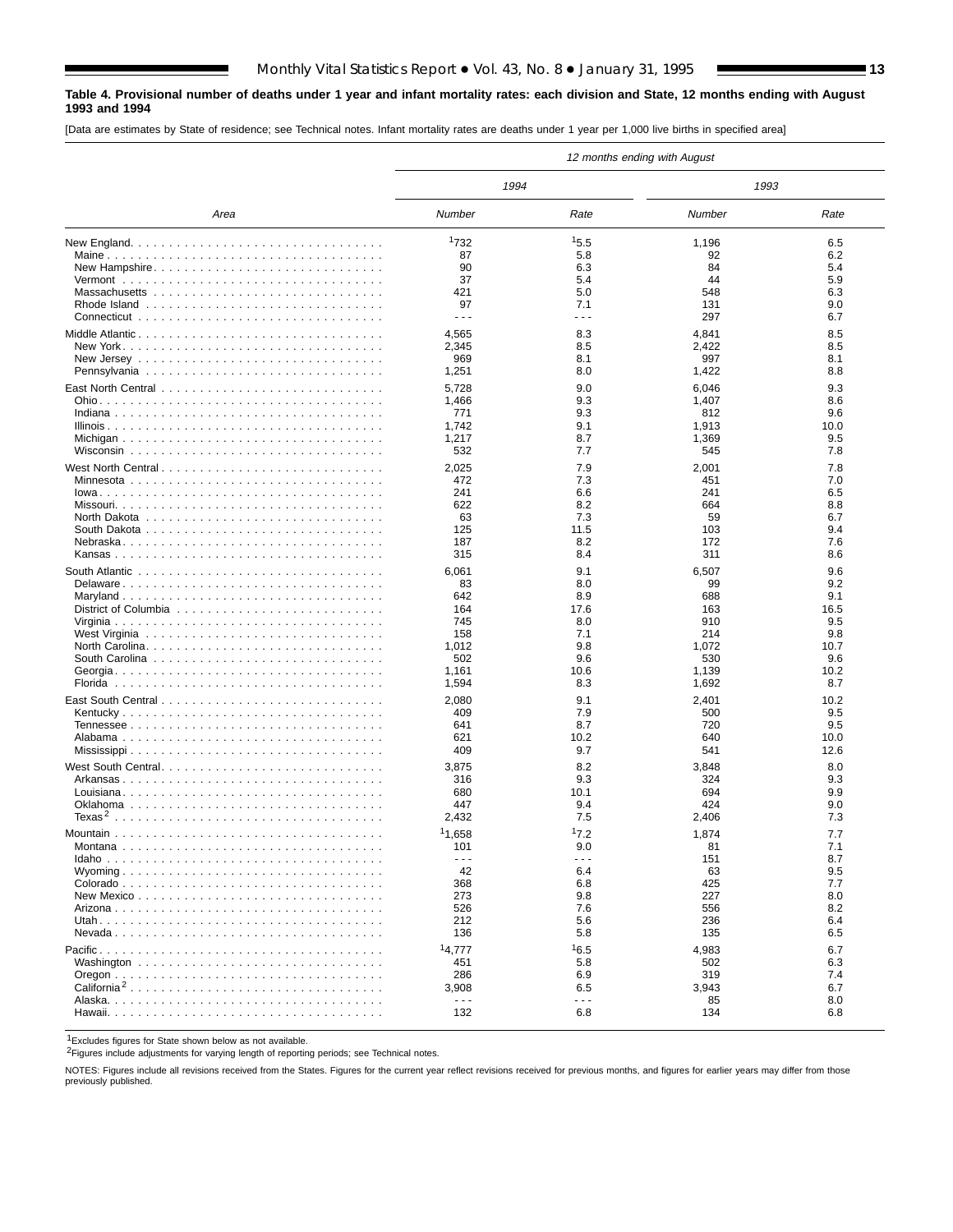#### **Table 5. Provisional number of deaths and death rates, by age, race, and sex, and age-adjusted death rates by race and sex: United States, July 1993 and 1994, cumulative figures 1993 and 1994, and 12 months ending with July 1993 and 1994**

[Data are provisional, estimated from a 10-percent sample of deaths. Age-specific rates on an annual basis per 100,000 population in specified group; age-adjusted<br>rates per 100,000 U.S. standard million population; see Tec

|                                    |                |                                  | July           |                      |                  |                                  | January–July         |                           |                             |                      | 12 months ending with July |                                  |
|------------------------------------|----------------|----------------------------------|----------------|----------------------|------------------|----------------------------------|----------------------|---------------------------|-----------------------------|----------------------|----------------------------|----------------------------------|
|                                    |                | 1994                             |                | 1993                 | 1994             |                                  | 1993                 |                           | 1994                        |                      | 1993                       |                                  |
| Age, race, and sex                 | Number         | Rate                             | Number         | Rate                 | Number           | Rate                             | Number               | Rate                      | Number                      | Rate                 | Number                     | Rate                             |
| All races, both sexes <sup>1</sup> |                |                                  |                |                      |                  |                                  |                      |                           |                             |                      |                            |                                  |
| All ages                           | 184,000        | 832.5                            | 184,000        | 838.6                | 1,356,000        | 898.4                            | 1,344,000            | 900.0                     | 2,280,000                   | 878.4                | 2,227,000                  | 867.3                            |
| Under 1 year                       |                |                                  |                |                      | 18,500           | <sup>2</sup> 805.7               | 19,700               | 2859.7                    | 32,000                      | 2807.1               | 33,700                     | 2850.5                           |
| $1-4$ years                        | 4,010          | 82.2                             | 4,340          | 90.0                 | 4,320            | 46.8                             | 4,350                | 47.6                      | 6,990                       | 44.1                 | 6,980                      | 44.5                             |
| 5–14 years $\ldots$                |                |                                  |                |                      | 4,900            | 22.6                             | 5,210                | 24.3                      | 8,440                       | 22.6                 | 8,510                      | 23.2                             |
| 15-24 years.                       | 3,370          | 110.3                            | 3,370          | 110.1                | 20,260           | 96.9                             | 20,000               | 95.6                      | 35,380                      | 98.3                 | 34,860                     | 96.7                             |
| 25-34 years.                       | 5,060          | 143.8                            | 5,040          | 141.6                | 33,490           | 138.9                            | 33,940               | 139.1                     | 59,480                      | 143.0                | 58,040                     | 137.9                            |
| 35-44 years.                       | 8,950          | 252.5                            | 8,390          | 241.9                | 58,040           | 240.7                            | 55,830               | 236.8                     | 98,760                      | 238.8                | 94,900                     | 234.6                            |
| 45-54 years.                       | 12,430         | 489.6                            | 11,210         | 460.4                | 79,170           | 460.2                            | 77,420               | 469.3                     | 135,250                     | 459.4                | 128,700                    | 456.2                            |
| 55-64 years.                       | 19,910         | 1,114.9                          | 19,690         | 1,108.0              | 141,470          | 1,159.5                          | 143,960              | 1,185.2                   | 239,810                     | 1,142.5              | 241,580                    | 1,155.3                          |
| 65-74 years.                       | 38,510         | 2,420.5                          | 40,600         | 2,562.9              | 289,730          | 2,665.4                          | 292,350              | 2,703.1                   | 487,740                     | 2,607.5              | 486,060                    | 2,613.6                          |
| 75-84 years.                       | 51,010         | 5,463.0                          | 50,750         | 5,548.7              | 383,740          | 6,042.6                          | 380,060              | 6,098.5                   | 641,400                     | 5,882.8              | 626,060                    | 5,849.4                          |
| 85 years and over                  | 41,030         | 13,898.0                         | 40,240         | 14,063.3             | 323,160          | 16,145.2                         | 311,070              | 15,965.7                  | 534,540                     | 15,570.6             | 506,510                    | 15,155.9                         |
| Not stated $\ldots$                | 30             | $\ldots$                         | 70             | $\cdots$             | 340              | $\ldots$                         | 450                  | $\sim 10$                 | 770                         | .                    | 800                        | $\cdots$                         |
| Age-adjusted rate $3 \ldots$ .     | $\sim 100$     | 495.1                            | $\sim 10$      | 499.9                | $\cdots$         | 518.5                            | $\sim 100$           | 524.4                     | $\sim 100$                  | 510.4                | $\sim 100$                 | 508.7                            |
| All races, male <sup>1</sup>       |                |                                  |                |                      |                  |                                  |                      |                           |                             |                      |                            |                                  |
| All ages                           | 95,040         | 879.1                            | 95,150         | 889.9                | 692,210          | 938.9                            | 689,370              | 945.3                     | 1,169,000                   | 922.4                | 1,143,810                  | 912.6                            |
| Under 1 year $\ldots \ldots$       |                |                                  |                |                      | 10,430           | 2890.6                           | 11,270               | 2958.5                    | 18,490                      | 2912.6               | 18,800                     | <sup>2</sup> 927.5               |
| $1-4$ years                        | 2,150          | 86.1                             | 2,430          | 98.5                 | 2,550            | 54.1                             | 2,420                | 52.0                      | 4,100                       | 50.6                 | 3,890                      | 48.5                             |
| 5-14 years                         |                |                                  |                |                      | 2,910            | 26.2                             | 3,030                | 27.5                      | 5,060                       | 26.4                 | 5,130                      | 27.3                             |
| 15–24 years. $\ldots$              | 2,550          | 163.4                            | 2,560          | 163.7                | 15,630           | 146.4                            | 15,130               | 141.3                     | 26,910                      | 146.4                | 26,180<br>42.490           | 142.0                            |
| 25-34 years.<br>35-44 years.       | 3,770<br>6,430 | 214.3<br>365.6                   | 3,750<br>5,750 | 210.7<br>334.5       | 24,210<br>40,800 | 200.9<br>341.2                   | 24,950<br>38,500     | 204.3<br>329.4            | 43,600<br>68,950            | 209.6<br>336.2       | 65,490                     | 201.8<br>326.6                   |
| 45–54 years                        | 7,900          | 636.7                            | 7,370          | 619.3                | 49,800           | 592.0                            | 49,230               | 610.5                     | 85,060                      | 591.1                | 81,580                     | 591.6                            |
| 55-64 years.                       | 12,040         | 1,418.7                          | 12,010         | 1,424.2              | 86,660           | 1,495.2                          | 87,430               | 1,517.9                   | 146,140                     | 1,465.8              | 146,110                    | 1,473.9                          |
| 65-74 years.                       | 22,110         | 3,138.7                          | 23,270         | 3,326.7              | 166,900          | 3.470.8                          | 167,270              | 3,505.7                   | 280,570                     | 3,391.8              | 277,540                    | 3,384.2                          |
| 75-84 years.                       | 24,870         | 6,930.7                          | 25,080         | 7,183.1              | 187,660          | 7,702.8                          | 188,570              | 7,940.0                   | 315,620                     | 7,554.3              | 309,980                    | 7,606.9                          |
| 85 years and over<br>Not stated    | 13,180<br>30   | 15,802.8<br>$\sim$ $\sim$ $\sim$ | 12,890<br>40   | 16,043.3<br>$\sim$ . | 104,460<br>200   | 18,501.0<br>$\sim$ $\sim$ $\sim$ | 101,270<br>300       | 18,586.6<br>$\sim$ $\sim$ | 174,040<br>450              | 17,979.3<br>$\cdots$ | 166,090<br>530             | 17,782.7<br>$\sim$ $\sim$ $\sim$ |
| Age-adjusted rate $3 \ldots$ .     | $\ldots$       | 640.2                            | $\ldots$       | 650.6                | $\sim$ .         | 670.7                            | $\ldots$             | 679.8                     | $\ldots$                    | 661.3                | $\sim 100$                 | 658.8                            |
| All races, female <sup>1</sup>     |                |                                  |                |                      |                  |                                  |                      |                           |                             |                      |                            |                                  |
| All ages                           | 89,270         | 788.1                            | 88,550         | 789.8                | 664,880          | 860.5                            | 655,010              | 856.7                     | 1,111,550                   | 836.8                | 1,082,870                  | 824.0                            |
| Under 1 year                       |                |                                  |                |                      | 8,020            | <sup>2</sup> 715.1               | 8,460                | <sup>2</sup> 754.5        | 13,500                      | 2696.2               | 14,880                     | <sup>2</sup> 769.4               |
| $1-4$ years $\ldots$               | 1,860          | 78.2                             | 1,910          | 81.2                 | 1,780            | 39.5                             | 1,930                | 43.5                      | 2,890                       | 37.3                 | 3,090                      | 40.4                             |
| 5–14 years $\dots \dots$           |                |                                  |                |                      | 1,990            | 18.8                             | 2,180                | 20.9                      | 3,370                       | 18.5                 | 3,380                      | 18.9                             |
| 15-24 years.                       | 810            | 54.2                             | 800            | 53.4                 | 4,630            | 45.4                             | 4,880                | 47.6                      | 8,470                       | 48.1                 | 8,680                      | 49.3                             |
| 25-34 years.                       | 1,300          | 73.9                             | 1,280          | 71.9                 | 9,280            | 77.0                             | 8,990                | 73.8                      | 15,880                      | 76.4                 | 15,560                     | 74.0                             |
| 35-44 years.                       | 2,520          | 141.1<br>349.0                   | 2,650          | 151.5                | 17,240           | 141.8<br>334.0                   | 17,330               | 145.9<br>334.4            | 29,820                      | 143.1<br>333.5       | 29,410<br>47,120           | 144.1<br>326.7                   |
| 45-54 years.<br>55-64 years.       | 4,530<br>7,870 | 839.7                            | 3,850<br>7,670 | 309.3<br>821.4       | 29,370<br>54,810 | 856.1                            | 28,190<br>56,530     | 885.3                     | 50,190<br>93,670            | 850.1                | 95,470                     | 868.1                            |
| 65-74 years.                       | 16,390         | 1,848.6                          | 17,340         | 1,959.9              | 122,830          | 2,026.5                          | 125,080              | 2,069.4                   | 207,170                     | 1,985.5              | 208,520                    | 2,005.6                          |
| 75-84 years.                       | 26,140         | 4,546.9                          | 25,680         | 4,541.3              | 196,080          | 5,009.5                          | 191,490              | 4,964.6                   | 325,770                     | 4,845.6              | 316,080                    | 4,768.9                          |
| 85 years and over                  | 27,850         | 13,148.0                         | 27,350         | 13,284.8             | 218,700          | 15,213.4                         | 209,800              | 14,948.0                  | 360,500                     | 14,618.8             | 340,420                    | 14,137.0                         |
| Not stated $\ldots$                |                |                                  | 30             |                      | 140              |                                  | 150                  |                           | 320                         |                      | 260                        |                                  |
| Age-adjusted rate $3 \ldots$ .     | $\cdots$       | 372.7                            | $\sim$ .       | 374.0                | .                | 392.2                            | $\sim$ $\sim$ $\sim$ | 396.9                     | $\sim$ $\sim$ $\sim$        | 385.3                | $\sim$ $\sim$ $\sim$       | 385.6                            |
| White                              |                |                                  |                |                      |                  |                                  |                      |                           |                             |                      |                            |                                  |
| All ages                           | 158,190        | 860.2                            | 157,370        | 862.8                | 1,168,750        | 931.2                            | 1,157,530            | 930.1                     | 1,961,220                   | 908.7                | 1,914,410                  | 894.6                            |
| Under 1 year                       |                |                                  |                |                      | 11,870           | 2659.7                           | 12,980               | 2719.3                    | 20,530                      | <sup>2</sup> 659.1   | 21,820                     | 2701.2                           |
| $1-4$ years                        | 2,640          | 68.3                             | 2,990          | 78.0                 | 2,880            | 39.4                             | 3,070                | 42.5                      | 4,730                       | 37.7                 | 4,960                      | 40.0                             |
| 5-14 years<br>$15 - 24$ years.     | 2,410          | 98.7                             | 2,400          | 97.8                 | 3,520<br>14,370  | 20.3<br>86.0                     | 3,870<br>13,910      | 22.7<br>82.9              | 6,130<br>24,810             | 20.6<br>86.2         | 6,270<br>24,390            | 21.4<br>84.2                     |
| 25-34 years.                       | 3,500          | 121.6                            | 3,550          | 121.5                | 23,560           | 119.3                            | 24,420               | 121.8                     | 42,360                      | 124.3                | 41,290                     | 119.3                            |
| 35-44 years.                       | 6,530          | 221.1                            | 5,910          | 203.9                | 40,880           | 203.3                            | 39,680               | 201.3                     | 69,820                      | 202.4                | 68,250                     | 201.6                            |
| 45-54 years.                       | 9,790          | 450.1                            | 8,590          | 410.8                | 61,320           | 415.8                            | 59,370               | 418.7                     | 104,630                     | 414.4                | 99,190                     | 409.0                            |
| 55-64 years.                       | 16,490         | 1,066.3                          | 16,180         | 1,048.7              | 115,680          | 1,094.3                          | 117,730              | 1,115.5                   | 195,930                     | 1,076.8              | 197,330                    | 1,085.5                          |
| 65-74 years.                       | 33,290         | 2,355.7                          | 35,140         | 2,491.5              | 251,160          | 2,600.0                          | 253,190              | 2,628.3                   | 421,930                     | 2,537.5              | 421,070                    | 2,541.2                          |
| 75-84 years.                       | 45,860         | 5,421.9                          | 45,450         | 5,480.1              | 345,380          | 6,002.0                          | 342,240              | 6,057.6                   | 577,590                     | 5,846.1              | 563,250                    | 5,804.9                          |
| 85 years and over                  | 37,670         | 13,978.4                         | 37,120         | 14,208.6             | 297,920          | 16,299.9                         | 286,780              | 16,129.1                  | 492,240                     | 15,711.5             | 466,050                    | 15,275.3                         |
| Not stated                         | 20             | $\epsilon \rightarrow \infty$    | 40             | $\sim$ $\sim$        | 210              | $\sim$ $\sim$ $\sim$             | 290                  | $\sim$ $\sim$ $\sim$      | 510                         | $\sim$ $\sim$        | 540                        | $\sim$ $\sim$                    |
| Age-adjusted rate $3 \ldots$ .     | $\ldots$       | 469.8                            | $\sim 10$      | 471.6                | $\sim$ $\sim$    | 491.2                            | $\sim$ $\sim$        | 496.1                     | $\mathcal{L}^{\mathcal{L}}$ | 482.9                | $\sim$ $\sim$              | 480.9                            |

See footnotes at end of table.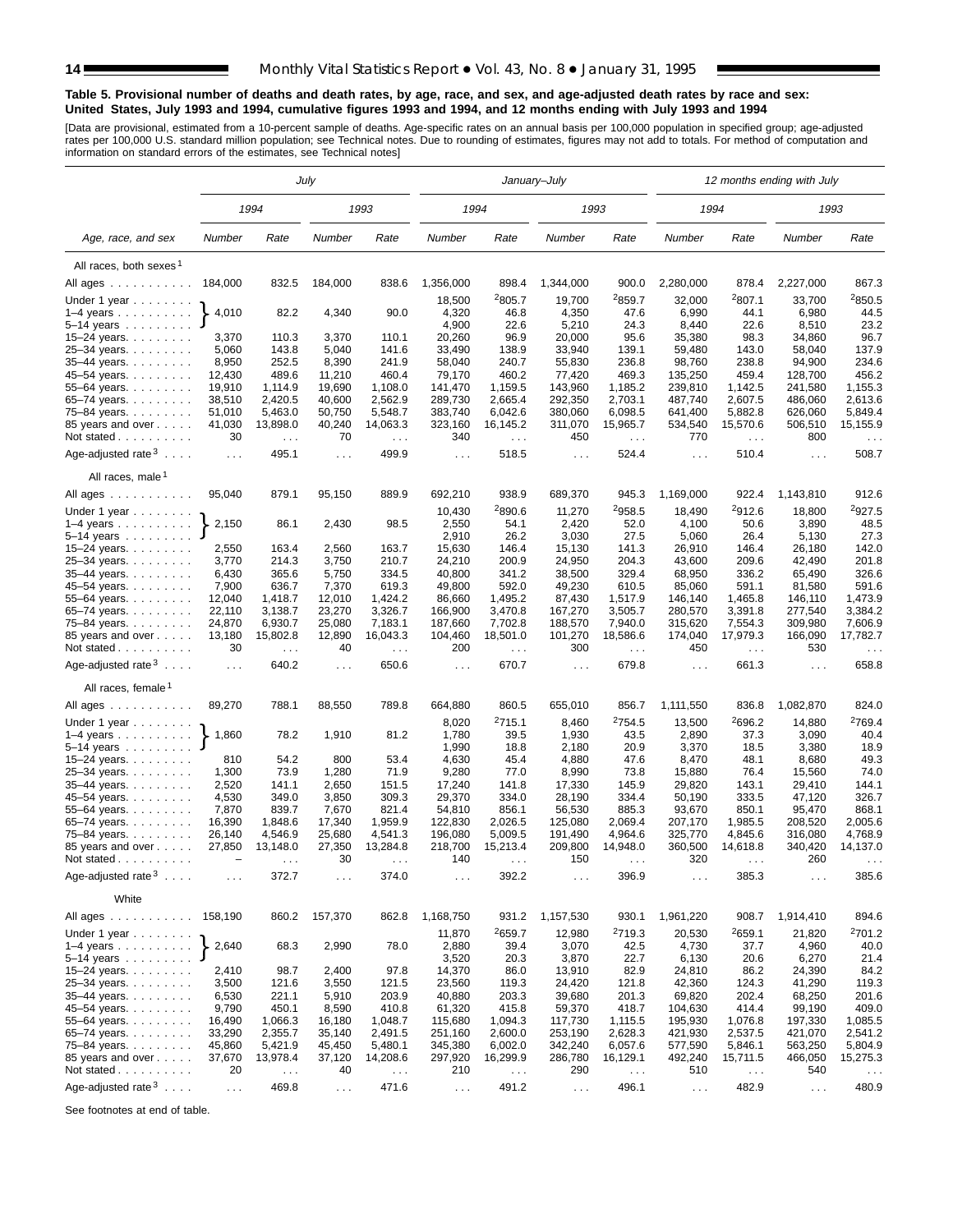#### **Table 5. Provisional number of deaths and death rates, by age, race, and sex, and age-adjusted death rates by race and sex: United States, July 1993 and 1994, cumulative figures 1993 and 1994, and 12 months ending with July 1993 and 1994—Con.**

[Data are provisional, estimated from a 10-percent sample of deaths. Age-specific rates on an annual basis per 100,000 population in specified group; age-adjusted<br>rates per 100,000 U.S. standard million population; see Tec

|                                                          |                                    |                                  | July           |                           |                      | January–July              |                      |                           |                      | 12 months ending with July |                  |                                  |
|----------------------------------------------------------|------------------------------------|----------------------------------|----------------|---------------------------|----------------------|---------------------------|----------------------|---------------------------|----------------------|----------------------------|------------------|----------------------------------|
|                                                          |                                    | 1994                             |                | 1993                      |                      | 1994                      |                      | 1993                      |                      | 1994                       |                  | 1993                             |
| Age, race, and sex                                       | Number                             | Rate                             | Number         | Rate                      | Number               | Rate                      | Number               | Rate                      | Number               | Rate                       | Number           | Rate                             |
| White male                                               |                                    |                                  |                |                           |                      |                           |                      |                           |                      |                            |                  |                                  |
| All ages                                                 | 80,700                             | 894.8                            | 80,700         | 902.5                     | 588,460              | 956.1                     | 587,670              | 963.2                     | 993,130              | 938.3                      | 974,200          | 928.7                            |
|                                                          |                                    |                                  |                |                           | 6,660                | <sup>2</sup> 722.8        | 7,280                | <sup>2</sup> 786.9        | 11,840               | 2742.3                     | 12,220           | <sup>2</sup> 765.2               |
| Under 1 year<br>$1-4$ years $\ldots$ $\ldots$ $\ldots$ . | 1,370                              | 69.1                             | 1,600          | 81.4                      | 1,720                | 46.3                      | 1,750                | 46.6                      | 2,810                | 43.7                       | 2,830            | 44.4                             |
| $5 - 14$ years                                           |                                    |                                  |                |                           | 2,040                | 22.8                      | 2,280                | 26.0                      | 3,710                | 24.3                       | 3,780            | 25.1                             |
| 15-24 years.                                             | 1,830                              | 146.1                            | 1,800          | 142.9                     | 10,950               | 127.6                     | 10,440               | 121.1                     | 18,490               | 125.2                      | 18,190           | 122.4                            |
| 25-34 years.                                             | 2,600                              | 178.8                            | 2,650          | 179.5                     | 17,250               | 172.8                     | 18,330               | 180.9                     | 31,280               | 181.7                      | 30,850           | 176.4                            |
| 35-44 years.                                             | 4,750                              | 320.7                            | 4,040          | 278.2                     | 29,070               | 288.2                     | 28,020               | 283.7                     | 49,470               | 286.1                      | 48,250           | 284.5                            |
| 45-54 years.                                             | 6,320                              | 588.6                            | 5,780          | 560.1                     | 38,980               | 535.5                     | 38,050               | 543.7                     | 66,590               | 534.2                      | 63,340           | 529.2                            |
| 55-64 years.                                             | 10,100                             | 1,359.5                          | 9,900          | 1,337.7                   | 71,560               | 1,409.3                   | 72,340               | 1,430.3                   | 120,380              | 1,377.8                    | 120,890          | 1,387.9                          |
| 65-74 years                                              | 19,190                             | 3,046.3                          | 20,480         | 3,267.9                   | 145,190              | 3,375.0                   | 146,520              | 3,426.3                   | 244,460              | 3,303.1                    | 242,710          | 3,301.3                          |
| 75-84 years.                                             | 22,520                             | 6,910.5                          | 22,700         | 7,154.0                   | 169,530              | 7,659.6                   | 170,400              | 7,901.3                   | 285,010              | 7,508.2                    | 279,870          | 7,564.1                          |
| 85 years and over<br>Not stated $\ldots$                 | 12,000<br>20                       | 15,911.1<br>$\sim 100$           | 11,750<br>20   | 16,180.9<br>$\ldots$      | 95,380<br>140        | 18,684.8<br>$\sim$ $\sim$ | 92,090<br>180        | 18,707.7<br>$\ldots$      | 158,770<br>310       | 18,165.9<br>$\ldots$       | 150,940<br>340   | 17,883.9<br>$\cdots$             |
| Age-adjusted rate $3 \ldots$ .                           | $\ldots$                           | 606.3                            | $\ldots$       | 613.2                     | $\sim 100$           | 633.3                     | $\sim 100$           | 643.7                     | $\sim 100$           | 624.1                      | $\sim 100$       | 623.4                            |
| White female                                             |                                    |                                  |                |                           |                      |                           |                      |                           |                      |                            |                  |                                  |
| All ages                                                 | 77,490                             | 826.9                            | 76,670         | 824.5                     | 580,290              | 907.2                     | 569,860              | 898.2                     | 968,090              | 880.1                      | 940,210          | 861.8                            |
| Under 1 year                                             |                                    |                                  |                |                           | 5,210                | 2594.6                    | 5,700                | 2650.2                    | 8,690                | 2571.7                     | 9,600            | <sup>2</sup> 633.7               |
| $1-4$ years                                              | 1,270                              | 67.4                             | 1,390          | 74.5                      | 1,160                | 32.4                      | 1,320                | 37.2                      | 1,920                | 31.4                       | 2,130            | 35.2                             |
| 5-14 years                                               |                                    |                                  |                |                           | 1,480                | 17.6                      | 1,600                | 19.2                      | 2,430                | 16.8                       | 2,500            | 17.5                             |
| 15-24 years.                                             | 580                                | 48.8                             | 600            | 50.2                      | 3,420                | 42.0                      | 3,470                | 42.3                      | 6,310                | 45.0                       | 6,200            | 44.0                             |
| 25-34 years.                                             | 900                                | 63.2                             | 910            | 62.9                      | 6,310                | 64.8                      | 6,090                | 61.5                      | 11,080               | 65.7                       | 10.440           | 61.0                             |
| 35-44 years.<br>45-54 years.                             | 1,780<br>3,470                     | 120.9<br>315.1                   | 1,870<br>2,810 | 129.3<br>265.4            | 11,800<br>22,340     | 117.7<br>299.1            | 11,660<br>21,320     | 118.4<br>297.0            | 20,350<br>38,040     | 118.3<br>297.6             | 19,990<br>35,850 | 118.4<br>291.9                   |
| 55-64 years.                                             | 6,390                              | 795.2                            | 6,280          | 782.3                     | 44,120               | 803.1                     | 45,390               | 826.1                     | 75,550               | 798.8                      | 76,450           | 807.5                            |
| 65-74 years.                                             | 14,100                             | 1,800.2                          | 14,660         | 1,870.7                   | 105,970              | 1,977.8                   | 106,660              | 1,991.0                   | 177,470              | 1,923.4                    | 178,360          | 1,934.9                          |
| 75-84 years.                                             | 23,340                             | 4,488.9                          | 22,760         | 4,444.9                   | 175,850              | 4,965.7                   | 171,840              | 4,919.9                   | 292,580              | 4,809.0                    | 283,380          | 4,720.6                          |
| 85 years and over<br>Not stated                          | 25,680<br>$\overline{\phantom{0}}$ | 13,232.4<br>$\sim$ $\sim$ $\sim$ | 25,370<br>20   | 13,449.4<br>$\sim$ $\sim$ | 202,540<br>70        | 15,377.0<br>$\sim$ $\sim$ | 194,690<br>110       | 15,141.2<br>$\sim$ $\sim$ | 333,470<br>200       | 14,761.8<br>$\sim$ .       | 315,110<br>200   | 14,277.8<br>$\sim$ $\sim$ $\sim$ |
| Age-adjusted rate $3 \ldots$ .                           | $\sim 10$                          | 354.2                            | $\cdots$       | 353.6                     | $\sim 100$           | 372.7                     | $\ldots$             | 374.6                     | $\ldots$             | 365.4                      | $\cdots$         | 363.5                            |
| <b>Black</b>                                             |                                    |                                  |                |                           |                      |                           |                      |                           |                      |                            |                  |                                  |
| All ages                                                 | 23,320                             | 840.3                            | 23,790         | 870.8                     | 167,250              | 884.7                     | 166,480              | 894.7                     | 282,840              | 870.9                      | 277,450          | 868.3                            |
| Under 1 year                                             |                                    |                                  |                |                           | 5,790                | 21,570.2                  | 6,260                | 21,683.0                  | 10,220               | 21,612.0                   | 10,810           | <sup>2</sup> 1,681.2             |
| $1-4$ years<br>5–14 years $\ldots$                       | 1,210                              | 159.2                            | 1,250          | 166.9                     | 1,210<br>1,160       | 82.3<br>34.3              | 1,140<br>1,160       | 78.1<br>35.3              | 1,860<br>1,900       | 74.2<br>33.1               | 1,710<br>1,920   | 68.7<br>34.1                     |
| 15-24 years.                                             | 840                                | 183.2                            | 860            | 189.3                     | 5,190                | 165.6                     | 5,360                | 172.5                     | 9,270                | 172.4                      | 9,140            | 171.2                            |
| 25-34 years.                                             | 1,440                              | 311.0                            | 1,360          | 291.5                     | 8,780                | 277.2                     | 8,520                | 267.4                     | 15,160               | 277.5                      | 15,050           | 274.4                            |
| 35-44 years.                                             | 2,250                              | 525.9                            | 2,340          | 564.8                     | 15,950               | 549.0                     | 14,800               | 526.5                     | 26,610               | 534.3                      | 24,220           | 502.7                            |
| 45–54 years                                              | 2,270                              | 868.6                            | 2,360          | 949.3                     | 15,940               | 901.6                     | 16,280               | 967.0                     | 27,350               | 905.0                      | 26,510           | 922.4                            |
| 55-64 years.                                             | 2,970                              | 1,672.4                          | 3,180          | 1,813.2                   | 22,610               | 1,868.9                   | 23,260               | 1,944.1                   | 38,600               | 1,855.8                    | 39,200           | 1,906.6                          |
| 65-74 years.                                             | 4,670                              | 3,428.0                          | 4,890          | 3,630.2                   | 34,460               | 3,706.8                   | 34,770               | 3,787.6                   | 58,540               | 3,661.0                    | 57,600           | 3,654.8                          |
| 75-84 years.                                             | 4,650                              | 6,628.3                          | 4,800          | 6,968.7                   | 33,870               | 7,096.5                   | 33,510               | 7,119.6                   | 55,780               | 6,802.4                    | 55,700           | 6,885.0                          |
| 85 years and over<br>Not stated $\ldots$                 | 2,980<br>10                        | 14,205.3                         | 2,710<br>30    | 13,130.9                  | 22,160<br>120        | 15,578.4                  | 21,260<br>160        | 15,017.1                  | 37,290<br>250        | 15,282.8                   | 35,350<br>250    | 14,547.3                         |
| Age-adjusted rate $3 \ldots$ .                           | $\sim$ $\sim$ $\sim$               | 749.3                            | $\sim$ .       | 787.5                     | $\sim$ $\sim$ $\sim$ | 788.4                     | $\sim$ $\sim$ $\sim$ | 803.1                     | $\sim$ $\sim$ $\sim$ | 778.8                      | $\sim$ $\sim$    | 779.8                            |
| Black male                                               |                                    |                                  |                |                           |                      |                           |                      |                           |                      |                            |                  |                                  |
| All ages                                                 | 12,750                             | 968.3                            | 13,010         | 1,004.3                   | 91,590               | 1,021.2                   | 90,270               | 1,023.4                   | 154,830              | 1,005.1                    | 149,930          | 989.8                            |
| Under 1 year                                             |                                    |                                  |                |                           | 3,400                | <sup>2</sup> 1,819.2      | 3,670                | <sup>2</sup> 1,945.1      | 6,040                | <sup>2</sup> 1,881.6       | 6,040            | 21,858.5                         |
| $1-4$ years                                              | 670                                | 173.9                            | 790            | 208.2                     | 650                  | 89.3                      | 610                  | 83.3                      | 1,030                | 81.1                       | 900              | 71.5                             |
| 5–14 years $\ldots$                                      |                                    |                                  |                |                           | 720                  | 43.0                      | 650                  | 38.5                      | 1,090                | 37.4                       | 1,130            | 39.7                             |
| $15 - 24$ years.                                         | 650                                | 283.8                            | 700            | 308.7                     | 4,130                | 264.9                     | 4,160                | 268.0                     | 7,480                | 278.4                      | 7,030            | 263.7                            |
| 25-34 years.                                             | 1,060                              | 483.7                            | 1,020          | 462.3                     | 6,190                | 412.5                     | 5,910                | 392.9                     | 10,920               | 422.3                      | 10,420           | 401.9                            |
| 35-44 years.                                             | 1,550                              | 776.6                            | 1,580          | 818.8                     | 10,910               | 804.5                     | 9,670                | 738.9                     | 17,980               | 774.3                      | 15,790           | 704.3                            |
| 45-54 years.<br>55-64 years.                             | 1,410<br>1,720                     | 1,190.1<br>2,223.0               | 1,420<br>1,930 | 1,259.9<br>2,524.9        | 9,630<br>13,370      | 1,200.2<br>2,534.0        | 10,160<br>13,500     | 1,329.2<br>2,593.6        | 16,500<br>22,770     | 1,204.4<br>2,510.5         | 16,400<br>22,400 | 1,258.6<br>2,500.0               |
| 65-74 years.                                             | 2,620                              | 4,638.8                          | 2,540          | 4,558.9                   | 19,300               | 5,007.2                   | 18,560               | 4,886.9                   | 31,970               | 4,822.0                    | 30,990           | 4,753.1                          |
| 75-84 years.                                             | 2,060                              | 8,166.6                          | 2,040          | 8,254.1                   | 15,650               | 9,121.7                   | 15,580               | 9,220.0                   | 26,120               | 8,854.2                    | 26,000           | 8,934.7                          |
| 85 years and over                                        | 1,000                              | 16,583.4                         | 960            | 15,920.0                  | 7,580                | 18,380.9                  | 7,680                | 18,397.1                  | 12,810               | 18,042.3                   | 12,620           | 17,527.8                         |
| Not stated                                               | 10                                 | $\epsilon \rightarrow \infty$    | 20             | $\sim$ $\sim$             | 60                   | $\sim$ $\sim$             | 120                  | $\sim$ $\sim$             | 140                  | $\sim$ $\sim$ $\sim$       | 190              |                                  |
| Age-adjusted rate $3 \ldots$ .                           | $\sim$ $\sim$                      | 1,007.5                          | $\sim$ $\sim$  | 1,050.4                   | $\sim$ $\sim$        | 1,064.1                   | $\sim 100$           | 1,069.0                   | $\sim 10$            | 1,047.5                    | $\sim$ $\sim$    | 1,033.3                          |

See footnotes at end of table.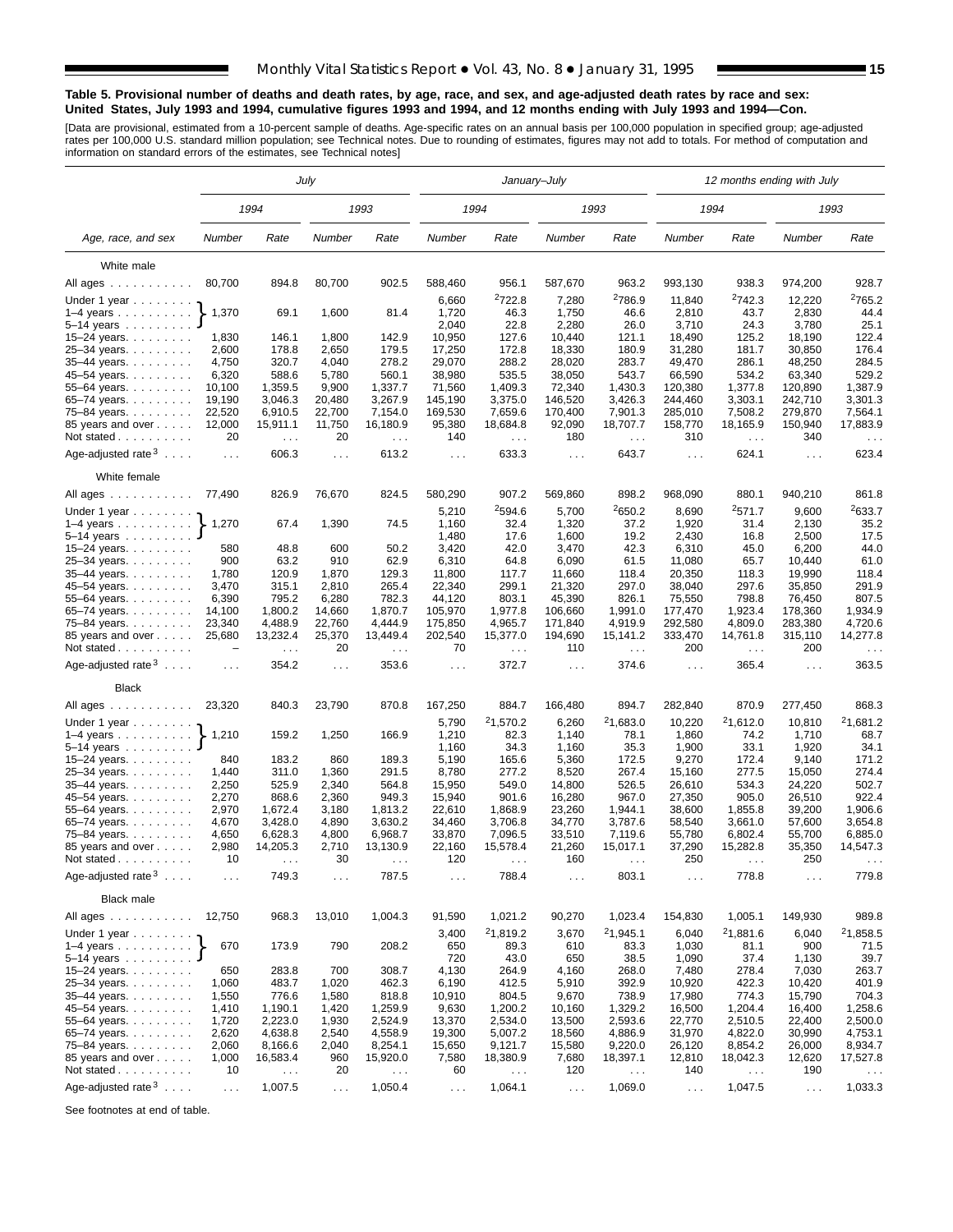### **Table 5. Provisional number of deaths and death rates, by age, race, and sex, and age-adjusted death rates by race and sex: United States, July 1993 and 1994, cumulative figures 1993 and 1994, and 12 months ending with July 1993 and 1994—Con.**

[Data are provisional, estimated from a 10-percent sample of deaths. Age-specific rates on an annual basis per 100,000 population in specified group; age-adjusted<br>rates per 100,000 U.S. standard million population; see Tec

|                                                                                                                                                                                                                     |                |                                   | July                 |                                   |                        | January-July                                |                        |                                   |                         | 12 months ending with July      |                        |                                             |
|---------------------------------------------------------------------------------------------------------------------------------------------------------------------------------------------------------------------|----------------|-----------------------------------|----------------------|-----------------------------------|------------------------|---------------------------------------------|------------------------|-----------------------------------|-------------------------|---------------------------------|------------------------|---------------------------------------------|
|                                                                                                                                                                                                                     |                | 1994                              |                      | 1993                              |                        | 1994                                        |                        | 1993                              |                         | 1994                            |                        | 1993                                        |
| Age, race, and sex                                                                                                                                                                                                  | Number         | Rate                              | <b>Number</b>        | Rate                              | <b>Number</b>          | Rate                                        | <b>Number</b>          | Rate                              | <b>Number</b>           | Rate                            | <b>Number</b>          | Rate                                        |
| <b>Black female</b>                                                                                                                                                                                                 |                |                                   |                      |                                   |                        |                                             |                        |                                   |                         |                                 |                        |                                             |
| All ages<br>$\mathbf{1} \cdot \mathbf{1} \cdot \mathbf{1} \cdot \mathbf{1} \cdot \mathbf{1} \cdot \mathbf{1} \cdot \mathbf{1} \cdot \mathbf{1} \cdot \mathbf{1} \cdot \mathbf{1} \cdot \mathbf{1} \cdot \mathbf{1}$ | 10,570         | 724.7                             | 10,780               | 750.4                             | 75,660                 | 761.4                                       | 76,210                 | 778.8                             | 128,000                 | 749.9                           | 127,530                | 758.7                                       |
| Under 1 year<br>1-4 years $\uparrow$<br>$5 - 14$ years                                                                                                                                                              | 550            | 146.8                             | 450                  | 121.8                             | 2,390<br>560<br>440    | 21,314.1<br>79.2<br>26.7                    | 2,590<br>530<br>510    | 21,414.5<br>74.1<br>31.5          | 4,190<br>830<br>810     | 21,338.7<br>67.1<br>28.6        | 4,770<br>810<br>790    | 21,500.0<br>65.9<br>28.5                    |
| 15-24 years.                                                                                                                                                                                                        | 200            | 87.2                              | 160                  | 70.3                              | 1,050                  | 67.1                                        | 1,200                  | 77.3                              | 1,790                   | 66.5                            | 2,100                  | 78.6                                        |
| 25-34 years.<br>35-44 years.                                                                                                                                                                                        | 380<br>700     | 155.8<br>306.7                    | 350<br>760           | 142.3<br>343.4                    | 2,600<br>5,040         | 155.6<br>325.7                              | 2,610<br>5,140         | 155.4<br>341.4                    | 4,230<br>8,630          | 147.0<br>324.7                  | 4,630<br>8,430         | 160.1<br>327.3                              |
| 45-54 years.                                                                                                                                                                                                        | 860            | 602.0                             | 940                  | 691.7                             | 6,320                  | 652.9                                       | 6,120                  | 665.4                             | 10,850                  | 656.8                           | 10,100                 | 642.9                                       |
| 55-64 years.<br>65–74 years.                                                                                                                                                                                        | 1,260<br>2,050 | 1.257.2<br>2,570.5                | 1,250<br>2,350       | 1.263.3<br>2,975.2                | 9,240<br>15,160        | 1,354.9<br>2,787.5                          | 9.750<br>16,210        | 1,444.4<br>3,012.2                | 15.830<br>26,570        | 1.349.5<br>2,838.7              | 16.790<br>26,610       | 1,447.4<br>2,879.9                          |
| 75-84 years.<br>85 years and over<br>Not stated                                                                                                                                                                     | 2,590<br>1,990 | 5,764.7<br>13,312.9<br>$\sim 100$ | 2,760<br>1,750<br>10 | 6.249.4<br>11,979.5<br>$\sim 100$ | 18,220<br>14,580<br>60 | 5,961.8<br>14,455.4<br>$\sim$ $\sim$ $\sim$ | 17,930<br>13,580<br>40 | 5,941.8<br>13,595.3<br>$\sim 100$ | 29,670<br>24,490<br>110 | 5,651.4<br>14,156.1<br>$\cdots$ | 29,700<br>22,720<br>60 | 5,733.6<br>13,286.5<br>$\sim$ $\sim$ $\sim$ |
| Age-adjusted rate $3 \ldots$ .                                                                                                                                                                                      | $\cdots$       | 548.5                             | $\cdots$             | 579.3                             | $\cdots$               | 576.5                                       | $\cdots$               | 599.3                             | $\cdots$                | 571.1                           | $\cdots$               | 585.3                                       |

1Includes races other than white and black.

2 Death rates under 1 year (based on population estimates) differ from infant mortality rates (based on live births); see table 9 for infant mortality rates.

3For method of computation, see Technical notes.

NOTES: Figures include all revisions received from the States. Cumulative and 12-month figures for the current year reflect revisions received for previous months, and figures for earlier years may differ from those previously published.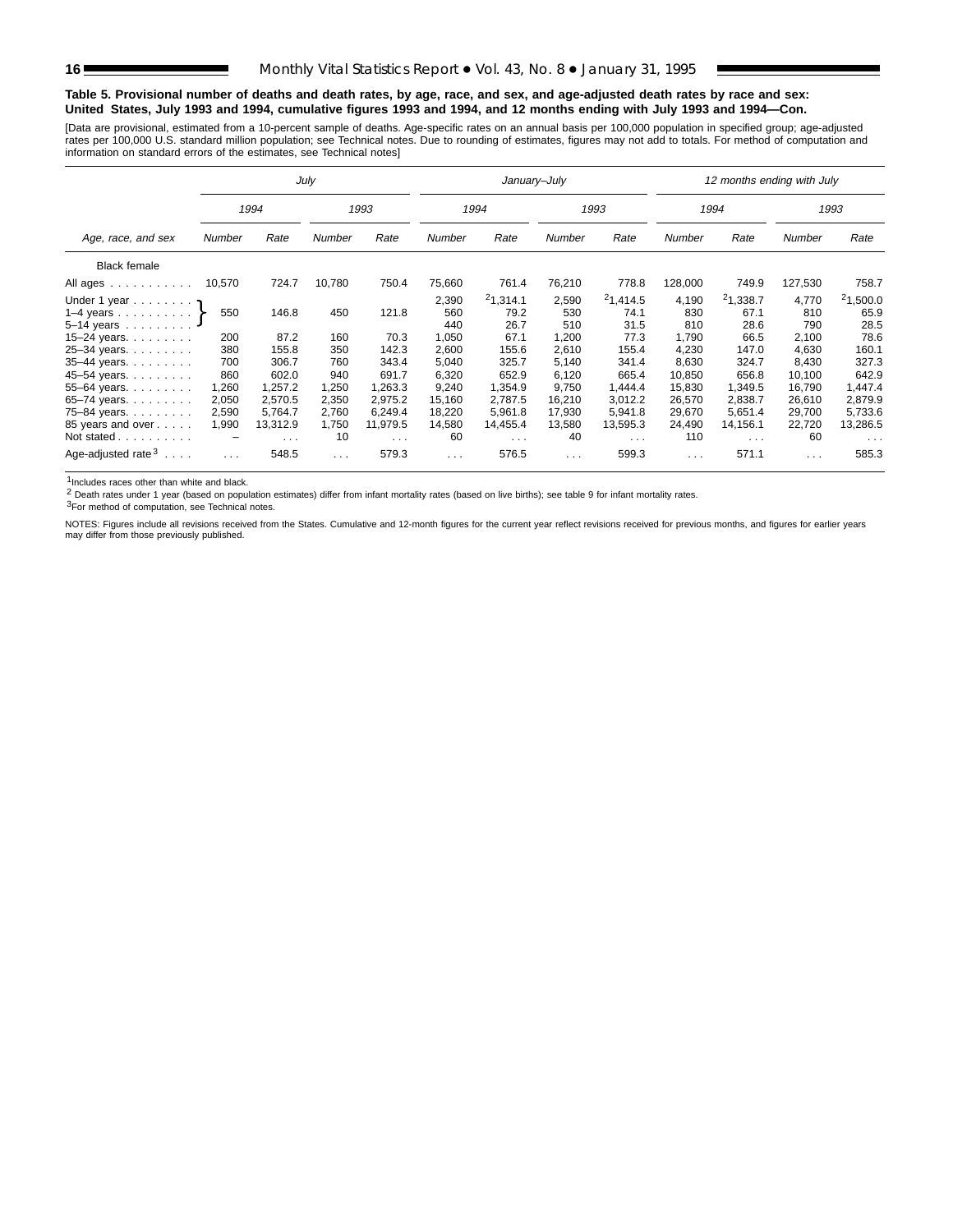#### Table 6. Provisional number of deaths and death rates for 72 selected causes and Human immunodeficiency virus infection: United States, July 1993 and 1994, cumulative figures 1993 and 1994, and 12 months ending with July 1993 and 1994

[Data are provisional, estimated from <sup>a</sup> 10-percent sample of deaths. Rates on an annual basis per 100,000 estimated population. Due to rounding of estimates, figures may not add to totals. For method of computation and information on standard errors of the estimates, see Technical notes. For explanation of asterisk preceding cause-of-death codes, see Technical notes]

|                                                                                                                               |                  | July          |                  |               |                    | January-July  |                    |               |                    |               | 12 months ending with July |               |
|-------------------------------------------------------------------------------------------------------------------------------|------------------|---------------|------------------|---------------|--------------------|---------------|--------------------|---------------|--------------------|---------------|----------------------------|---------------|
|                                                                                                                               | 1994             |               | 1993             |               | 1994               |               | 1993               |               | 1994               |               | 1993                       |               |
| Cause of death (Ninth Revision, International Classification of Diseases, 1975)                                               | Number           | Rate          | Number           | Rate          | Number             | Rate          | Number             | Rate          | Number             | Rate          | Number                     | Rate          |
|                                                                                                                               | 184.000          | 832.5         | 184.000          | 838.6         | 1.356.000          | 898.4         | 1.344.000          | 900.0         | 2.280.000          | 878.4         | 2.227.000                  | 867.3         |
|                                                                                                                               |                  |               |                  |               | 10                 |               |                    |               | 10                 |               |                            |               |
|                                                                                                                               | 70               |               | 40               |               | 480                | 0.3           | 360                | 0.2           | 690                | 0.3           | 680                        | 0.3           |
|                                                                                                                               | 100              |               | 150              | 0.7           | 880                | 0.6           | 1,030              | 0.7           | 1,380              | 0.5           | 1,620                      | 0.6           |
|                                                                                                                               | 70<br>30         |               | 130              | 0.6           | 690                | 0.4<br>0.1    | 830                | 0.6           | 1.080              | 0.4           | 1.300                      | 0.5<br>0.1    |
|                                                                                                                               |                  |               | 20               |               | 190<br>20          |               | 190<br>10          | 0.1           | 300<br>20          | 0.1           | 320<br>20                  |               |
|                                                                                                                               | ÷                |               |                  |               |                    |               |                    | $\bullet$     |                    |               |                            |               |
|                                                                                                                               | 20               |               | 10               |               | 190                | 0.1           | 180                | 0.1           | 290                | 0.1           | 300                        | 0.1           |
|                                                                                                                               | 1,570            | 7.1           | 1,860            | 8.5           | 12,110             | 8.0           | 12,060             | 8.1           | 20,440             | 7.9           | 19,950                     | 7.8           |
|                                                                                                                               |                  |               |                  |               |                    |               |                    |               |                    |               |                            |               |
|                                                                                                                               |                  |               |                  |               | 10                 |               |                    |               | 10                 |               |                            |               |
|                                                                                                                               | 200              | 0.9           | 150              | 0.7           | 1,510              | 1.0           | 1,440              | 1.0           | 2,580              | 1.0           | 2,320                      | 0.9           |
|                                                                                                                               |                  |               | 20               |               | 70                 |               | 40                 |               | 130                | 0.1           | 50                         |               |
| All other infectious and parasitic<br>diseases $1.001-003.005.020-032.037.039-041.^*042-*044.046-054.056-066.071-088.098-139$ | 3.860            | 17.4          | 3,500            | 16.0          | 26.340             | 17.4          | 25,190             | 16.9          | 45.290             | 17.4          | 41,960                     | 16.3          |
|                                                                                                                               |                  |               |                  |               |                    |               |                    |               |                    |               |                            |               |
| Malignant neoplasms, including neoplasms of lymphatic and hematopoietic tissues 140–208                                       | 45.450           | 205.3         | 44.540           | 203.3         | 311.340            | 206.2         | 307.090            | 205.6         | 535,530            | 206.3         | 524.530                    | 204.3         |
|                                                                                                                               | 770<br>10,870    | 3.5<br>49.1   | 620<br>10,360    | 2.8<br>47.3   | 4,540<br>72,910    | 3.0<br>48.3   | 4,630<br>70,420    | 3.1<br>47.1   | 8,080<br>125,950   | 3.1<br>48.5   | 8.110<br>121,020           | 3.2<br>47.1   |
|                                                                                                                               | 13,810           | 62.4          | 13.410           | 61.2          | 89,280             | 59.1          | 89,540             | 59.9          | 153,670            | 59.2          | 153.190                    | 59.7          |
|                                                                                                                               | 3,670            | 16.6          | 3.750            | 17.1          | 25,540             | 16.9          | 26,130             | 17.5          | 44,120             | 17.0          | 43.990                     | 17.1          |
|                                                                                                                               | 4,980            | 22.5          | 4,940            | 22.5          | 35,590             | 23.6          | 35,380             | 23.7          | 60,940             | 23.5          | 59,940                     | 23.3          |
|                                                                                                                               | 1,700            | 7.7           | 1,820            | 8.3           | 12,950             | 8.6           | 12,760             | 8.5           | 22,320             | 8.6           | 21,770                     | 8.5           |
| Malignant neoplasms of all other and unspecified sites170–173,190–199                                                         | 5,370            | 24.3          | 5.540            | 25.3          | 39.190             | 25.9          | 38,100             | 25.5          | 67.470             | 26.0          | 64,790                     | 25.2          |
|                                                                                                                               | 1.540            | 6.9           | 1.410            | 6.4           | 11,510             | 7.6           | 11,060             | 7.4           | 19,390             | 7.5           | 19.160                     | 7.5           |
| Other malignant neoplasms of lymphatic and hematopoietic tissues. 200–203                                                     | 2,740            | 12.4          | 2,680            | 12.2          | 19,830             | 13.1          | 19,070             | 12.8          | 33,600             | 12.9          | 32,570                     | 12.7          |
| Benign neoplasms, carcinoma in situ, and neoplasms of uncertain behavior and                                                  |                  | 3.6           | 550              | 2.5           | 4.690              | 3.1           | 4.540              | 3.0           | 8.190              | 3.2           | 7.550                      | 2.9           |
|                                                                                                                               | 810<br>4,150     | 18.7          | 4.040            | 18.4          | 32,500             | 21.5          | 32,560             | 21.8          | 54,970             | 21.2          | 52,280                     | 20.4          |
|                                                                                                                               | 250              | 1.1           | 250              | 1.1           | 1.880              | 1.2           | 1,870              | 1.2           | 3,340              | 1.3           | 3.180                      | 1.2           |
|                                                                                                                               | 370              | 1.7           | 370              | 1.7           | 2,350              | 1.5           | 2,660              | 1.8           | 4,220              | 1.6           | 4,320                      | 1.7           |
|                                                                                                                               | 20               |               | 50               |               | 570                | 0.4           | 480                | 0.3           | 910                | 0.4           | 740                        | 0.3           |
|                                                                                                                               | 75,030           | 338.9         | 75,030           | 342.5         | 564,210            | 373.7         | 564,960            | 378.2         | 939,730            | 362.0         | 931,130                    | 362.7         |
|                                                                                                                               | 58.560           | 264.5         | 59.290           | 270.7         | 439.470            | 291.1         | 442.870            | 296.5         | 733.580            | 282.6         | 731.400                    | 284.9         |
| Rheumatic fever and rheumatic heart disease390–398                                                                            | 420              | 1.9           | 430              | 2.0           | 3.430              | 2.3           | 3,360              | 2.3           | 5,650              | 2.2           | 5.770                      | 2.2           |
|                                                                                                                               | 2.160            | 9.7           | 2,220            | 10.1          | 14,210             | 9.4           | 14.630             | 9.8           | 22,840             | 8.8           | 23.970                     | 9.3           |
|                                                                                                                               | 150              | 0.7           | 150              | 0.7           | 1,190              | 0.8           | 1,290              | 0.9           | 2,170              | 0.8           | 2,260                      | 0.9           |
|                                                                                                                               | 38.470<br>17,780 | 173.8<br>80.3 | 38.630<br>18,410 | 176.4<br>84.0 | 290,690<br>135,970 | 192.5<br>90.0 | 292,010<br>135,580 | 195.5<br>90.8 | 484,190<br>227,070 | 186.5<br>87.5 | 484,060<br>227,160         | 188.5<br>88.5 |
| 111. 411 Other acute and subacute forms of ischemic heart disease 411                                                         | 270              | 1.2           | 250              | 1.1           | 1,550              | 1.0           | 1,750              | 1.2           | 2,770              | 1.1           | 2,790                      | 1.1           |
|                                                                                                                               | 60               |               | 50               |               | 520                | 0.3           | 410                | 0.3           | 840                | 0.3           | 820                        | 0.3           |
| Old myocardial infarction and other forms of                                                                                  |                  |               |                  |               |                    |               |                    |               |                    |               |                            |               |
|                                                                                                                               | 20,360           | 92.0          | 19,910           | 90.9          | 152,650            | 101.1         | 154,260            | 103.3         | 253,520            | 97.7          | 253,290                    | 98.7          |
|                                                                                                                               | 1.340            | 6.1           | 1.010            | 4.6           | 8.500              | 5.6           | 8.410              | 5.6           | 14,580             | 5.6           | 14.350                     | 5.6           |
| All other forms of heart disease415–423,425–429                                                                               | 16.020           | 72.4          | 16,860           | 77.0          | 121,450            | 80.4          | 123,160            | 82.4          | 204,140            | 78.6          | 200.990                    | 78.3          |
|                                                                                                                               | 820              | 3.7           | 870              | 4.0           | 6,460              | 4.3           | 6,310              | 4.2           | 10,690             | 4.1           | 10,240                     | 4.0           |
|                                                                                                                               | 12.420           | 56.1          | 11.610           | 53.0          | 91,850             | 60.8          | 89,520             | 59.9          | 151.820            | 58.5          | 147.010                    | 57.3          |
| Intracerebral and other intracranial hemorrhage431-432                                                                        | 1.530            | 6.9           | 1.640            | 7.5           | 12,170             | 8.1           | 13.090             | 8.8           | 20.360             | 7.8           | 21,680                     | 8.4           |
| Cerebral thrombosis and unspecified occlusion of cerebral arteries434.0,434.9                                                 | 1.110            | 5.0           | 1,370            | 6.3           | 8.960              | 5.9           | 9.540              | 6.4           | 15,240             | 5.9           | 15,830                     | 6.2           |

See footnotes at end of table.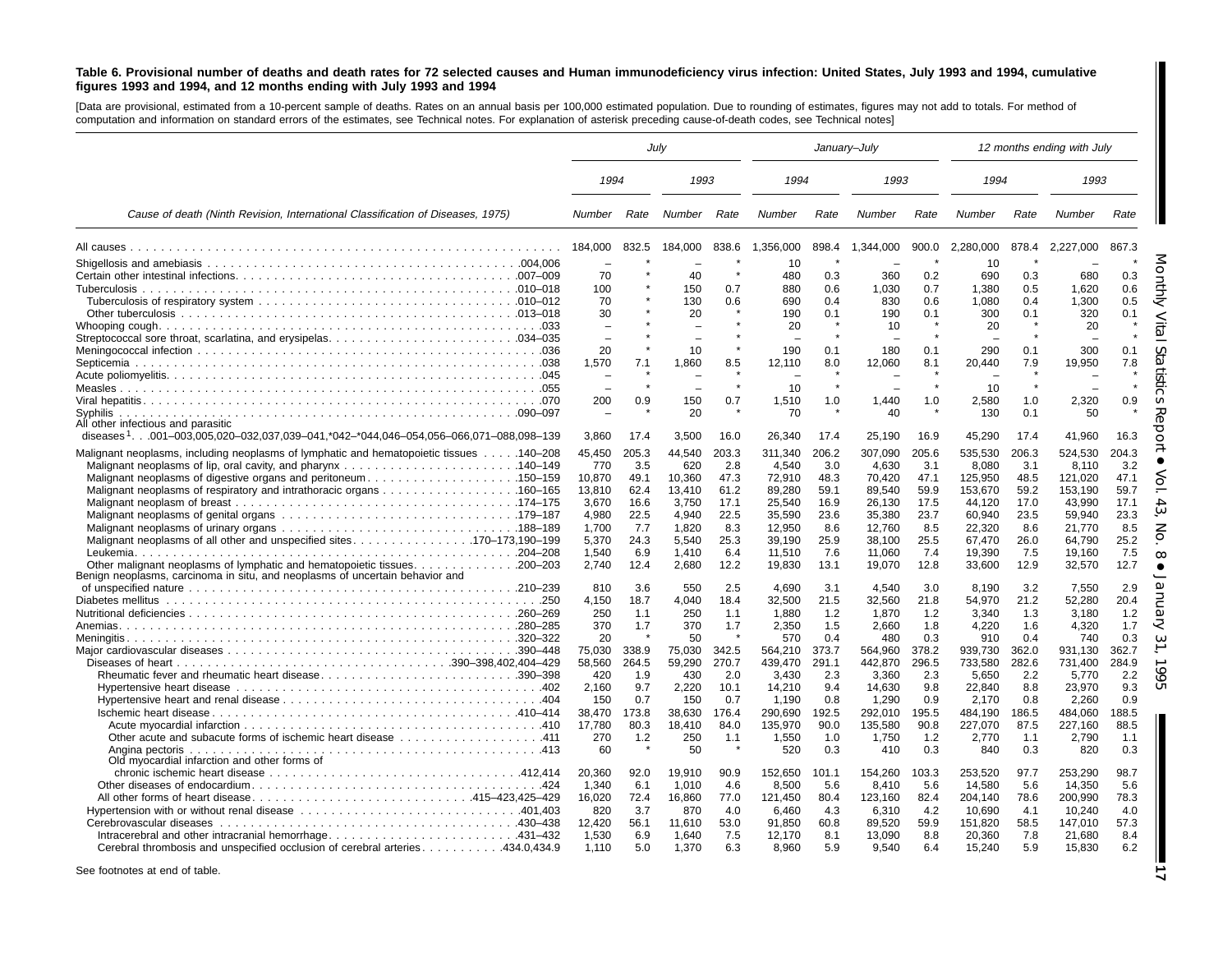#### Table 6. Provisional number of deaths and death rates for 72 selected causes and Human immunodeficiency virus infection: United States, July 1993 and 1994, cumulative figures 1993 and 1994, and 12 months ending with July 1993 and 1994-Con.

[Data are provisional, estimated from a 10-percent sample of deaths. Rates on an annual basis per 100,000 estimated population. Due to rounding of estimates, figures may not add to totals. For method of computation and information on standard errors of the estimates, see Technical notes. For explanation of asterisk preceding cause-of-death codes, see Technical notes]

|                                                                                                                                            |                                                                  |                                             | July                                                       |                                                            |                                                                        |                                                         | January-July                                                         |                                                         |                                                                         |                                                         | 12 months ending with July                                           |                                                                 |
|--------------------------------------------------------------------------------------------------------------------------------------------|------------------------------------------------------------------|---------------------------------------------|------------------------------------------------------------|------------------------------------------------------------|------------------------------------------------------------------------|---------------------------------------------------------|----------------------------------------------------------------------|---------------------------------------------------------|-------------------------------------------------------------------------|---------------------------------------------------------|----------------------------------------------------------------------|-----------------------------------------------------------------|
|                                                                                                                                            | 1994                                                             |                                             | 1993                                                       |                                                            | 1994                                                                   |                                                         | 1993                                                                 |                                                         | 1994                                                                    |                                                         | 1993                                                                 |                                                                 |
| Cause of death (Ninth Revision, International Classification of Diseases, 1975)                                                            | <b>Number</b>                                                    | Rate                                        | Number                                                     | Rate                                                       | Number                                                                 | Rate                                                    | <b>Number</b>                                                        | Rate                                                    | Number                                                                  | Rate                                                    | Number                                                               | Rate                                                            |
| All other and late effects of cerebrovascular diseases 430,433,435–438                                                                     | 90<br>9,680<br>1.080<br>2.140                                    | 43.7<br>4.9<br>9.7                          | 30<br>8,570<br>1.250<br>2.000                              | 39.1<br>5.7<br>9.1                                         | 580<br>70,140<br>10.430<br>16,000                                      | 0.4<br>46.4<br>6.9<br>10.6                              | 310<br>66,580<br>10,260<br>16.010                                    | 0.2<br>44.6<br>6.9<br>10.7                              | 760<br>115,470<br>17.230<br>26,410                                      | 0.3<br>44.5<br>6.6<br>10.2                              | 580<br>108,920<br>16.860<br>25.620                                   | 0.2<br>42.4<br>6.6<br>10.0                                      |
|                                                                                                                                            | 10<br>5,010<br>5.010<br>$\equiv$<br>7.650<br>200<br>1,200<br>390 | 22.6<br>22.6<br>34.5<br>0.9<br>5.4<br>1.8   | 20<br>5,440<br>5.430<br>10<br>7.640<br>180<br>1,600<br>460 | 24.8<br>24.8<br>$\rightarrow$<br>34.9<br>0.8<br>7.3<br>2.1 | 420<br>52,790<br>51.560<br>1,230<br>63,230<br>2,200<br>10,460<br>3,230 | 0.3<br>35.0<br>34.1<br>0.8<br>41.9<br>1.5<br>6.9<br>2.1 | 390<br>50,260<br>49.560<br>690<br>63.190<br>2,200<br>11,620<br>3.200 | 0.2<br>33.6<br>33.2<br>0.5<br>42.3<br>1.5<br>7.8<br>2.1 | 590<br>82,250<br>80.790<br>1.460<br>100.660<br>3.600<br>16,820<br>4.890 | 0.2<br>31.7<br>31.1<br>0.6<br>38.8<br>1.4<br>6.5<br>1.9 | 590<br>77,770<br>77.010<br>750<br>97.410<br>3,580<br>18,190<br>4.840 | 0.2<br>30.3<br>30.0<br>0.3<br>37.9<br>1.4<br>7.1<br>1.9<br>27.6 |
| 0ther chronic obstructive pulmonary diseases and allied conditions494–496<br>Hernia of abdominal cavity and intestinal obstruction without | 5,860<br>540<br>30                                               | 26.5<br>2.4                                 | 5,400<br>490<br>20                                         | 24.6<br>2.2                                                | 47,340<br>3,870<br>180                                                 | 31.4<br>2.6<br>0.1                                      | 46,170<br>3.480<br>280                                               | 30.9<br>2.3<br>0.2                                      | 75,350<br>5,940<br>350                                                  | 29.0<br>2.3<br>0.1                                      | 70,800<br>5,780<br>360                                               | 2.3<br>0.1                                                      |
| Acute glomerulonephritis and nephrotic syndrome580–581<br>Chronic glomerulonephritis, nephritis and nephropathy, not specified as          | 600<br>2,020<br>210<br>1,680<br>20                               | 2.7<br>9.1<br>0.9<br>7.6                    | 370<br>1.930<br>190<br>1,890<br>30                         | 1.7<br>8.8<br>0.9<br>8.6                                   | 3.560<br>14,850<br>1,570<br>14,390<br>170                              | 2.4<br>9.8<br>1.0<br>9.5<br>0.1                         | 3.190<br>14,030<br>1,550<br>15,270<br>190                            | 2.1<br>9.4<br>1.0<br>10.2<br>0.1                        | 6.140<br>25,490<br>2,690<br>23.790<br>310                               | 2.4<br>9.8<br>1.0<br>9.2<br>0.1                         | 5.720<br>24,650<br>2.620<br>24.590<br>250                            | 2.2<br>9.6<br>1.0<br>9.6<br>0.1                                 |
| Renal failure, disorders resulting from impaired renal function, and                                                                       | 100<br>1,560<br>80<br>10                                         | 7.0                                         | 100<br>1.760<br>160<br>10                                  | 8.0<br>0.7                                                 | 900<br>13,330<br>630<br>200                                            | 0.6<br>8.8<br>0.4<br>0.1                                | 930<br>14,150<br>670<br>250                                          | 0.6<br>9.5<br>0.4<br>0.2                                | 1.540<br>21,940<br>950<br>400                                           | 0.6<br>8.5<br>0.4<br>0.2                                | 1,490<br>22,840<br>1.080<br>360                                      | 0.6<br>8.9<br>0.4<br>0.1                                        |
|                                                                                                                                            | 50<br>$\equiv$<br>50<br>860<br>1.300                             | $\star$<br>3.9<br>5.9                       | 10<br>$\equiv$<br>10<br>890<br>1,370                       | 4.1<br>6.3                                                 | 220<br>50<br>170<br>6,340<br>8,320                                     | 0.1<br>-8<br>0.1<br>4.2<br>5.5                          | 170<br>30<br>140<br>6,650<br>8.940                                   | 0.1<br>$\star$<br>0.1<br>4.4<br>6.0                     | 350<br>80<br>270<br>11,300<br>14,990                                    | 0.1<br>$\star$<br>0.1<br>4.4<br>5.8                     | 340<br>50<br>280<br>11,800<br>15,400                                 | 0.1<br>0.1<br>4.6<br>6.0                                        |
| Birth trauma, intrauterine hypoxia, birth asphyxia, and                                                                                    | 260<br>1,040<br>3,630<br>15,670                                  | 1.2<br>4.7<br>16.4<br>70.8                  | 160<br>1,200<br>3,260<br>15,850                            | 0.7<br>5.5<br>14.9<br>72.4                                 | 1,470<br>6,850<br>23,930<br>120,370                                    | 1.0<br>4.5<br>15.8<br>79.7                              | 1,600<br>7,350<br>23,640<br>116,760                                  | 1.1<br>4.9<br>15.8<br>78.2                              | 2.790<br>12,200<br>39.590<br>201,070                                    | 1.1<br>4.7<br>15.3<br>77.5                              | 2,920<br>12,480<br>38.110<br>189,530                                 | 1.1<br>4.9<br>14.8<br>73.8                                      |
| All other accidents and adverse effectsE800-E807,E826-E949                                                                                 | 8,130<br>3,710<br>4,420<br>2,500<br>2,260<br>200                 | 36.7<br>16.8<br>20.0<br>11.3<br>10.2<br>0.9 | 8.480<br>3.730<br>4,750<br>2,400<br>2.500<br>210           | 38.7<br>17.0<br>21.7<br>10.9<br>11.4<br>1.0                | 50,260<br>22,960<br>27,300<br>17,790<br>13,720<br>1,300                | 33.3<br>15.2<br>18.1<br>11.8<br>9.1<br>0.9              | 48,520<br>21,920<br>26,600<br>17,000<br>14.150<br>1,510              | 32.5<br>14.7<br>17.8<br>11.4<br>9.5<br>1.0              | 88.760<br>41.830<br>46,930<br>30,780<br>24.350<br>2,380                 | 34.2<br>16.1<br>18.1<br>11.9<br>9.4<br>0.9              | 84,380<br>39.900<br>44,490<br>28,420<br>24.690<br>2,460              | 32.9<br>15.5<br>17.3<br>11.1<br>9.6<br>1.0                      |
|                                                                                                                                            | 3.370                                                            | 15.2                                        | 2,950                                                      | 13.5                                                       | 22,450                                                                 | 14.9                                                    | 20,950                                                               | 14.0                                                    | 38,470                                                                  | 14.8                                                    | 34,940                                                               | 13.6                                                            |

1Includes data for deaths due to Human immunodeficiency virus infection (category numbers \*042–\*044) shown separately below; see Technical notes.

2Included in All other infectious and parasitic diseases shown above.

NOTES: Figures include all revisions received from the States. Cumulative and 12-month figures for the current year reflect revisions received for previous months, and figures for earlier years may differ from those previo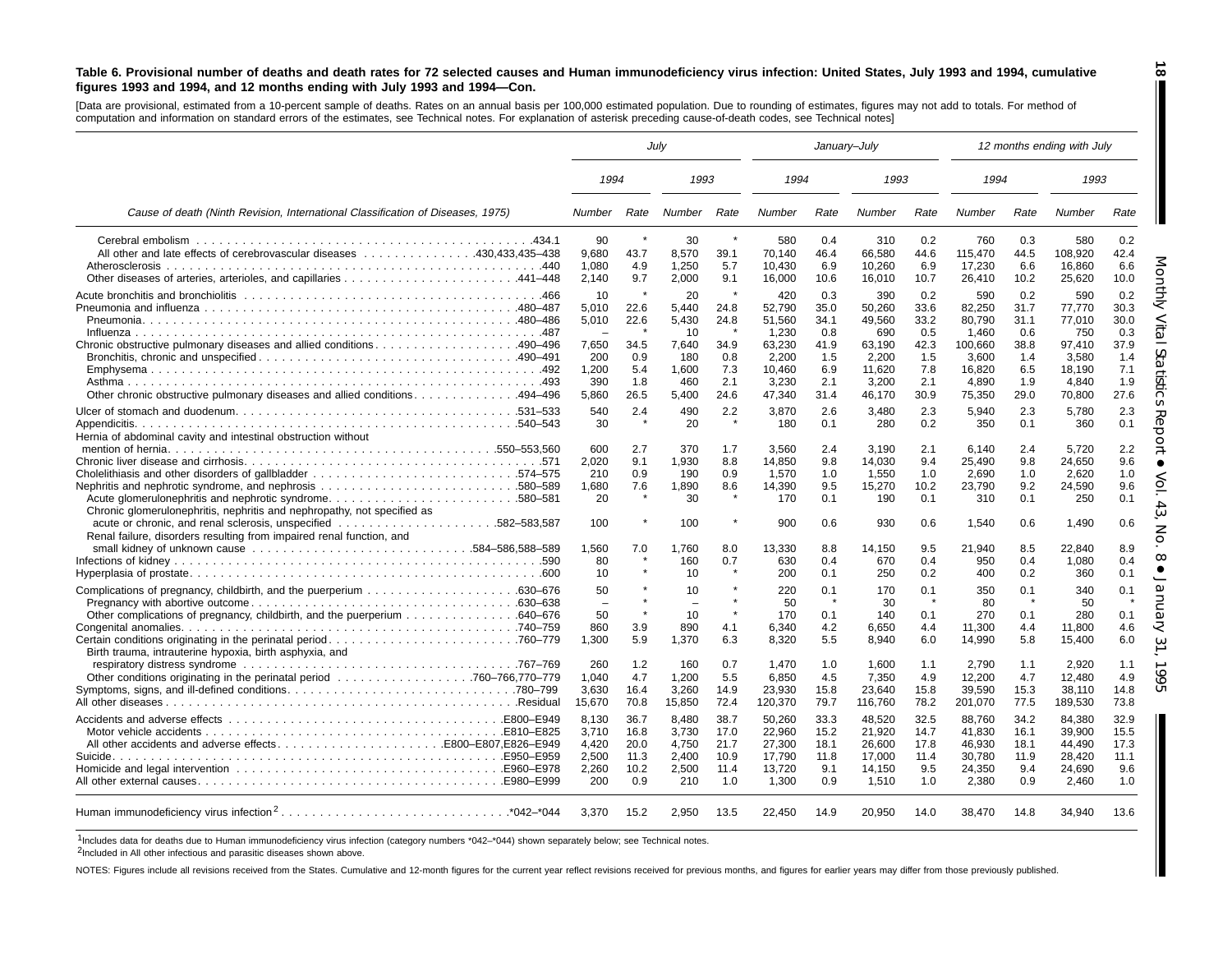#### Table 7. Provisional number of deaths and death rates for 16 selected subcategories of Malignant neoplasms, including neoplasms of lymphatic and hematopoietic tissues: United States, July 1993 and 1994, cumulative figures 1993 and 1994, and 12 months ending with July 1993 and 1994

[Data are provisional, estimated from a 10-percent sample of deaths. Rates on an annual basis per 100,000 estimated population. Due to rounding of estimates, figures may not add to totals. For method of computation and information on standard errors of the estimates, see Technical notes]

|                                                                                                                                                                                                                                                             | July                                                                                        |                                                                                |                                                                                           | January-July                                                                   |                                                                                                       |                                                                                 |                                                                                                       | 12 months ending with July                                                      |                                                                                                           |                                                                                 |                                                                                                           |                                                                                 |
|-------------------------------------------------------------------------------------------------------------------------------------------------------------------------------------------------------------------------------------------------------------|---------------------------------------------------------------------------------------------|--------------------------------------------------------------------------------|-------------------------------------------------------------------------------------------|--------------------------------------------------------------------------------|-------------------------------------------------------------------------------------------------------|---------------------------------------------------------------------------------|-------------------------------------------------------------------------------------------------------|---------------------------------------------------------------------------------|-----------------------------------------------------------------------------------------------------------|---------------------------------------------------------------------------------|-----------------------------------------------------------------------------------------------------------|---------------------------------------------------------------------------------|
|                                                                                                                                                                                                                                                             | 1994<br>1993                                                                                |                                                                                | 1994                                                                                      |                                                                                | 1993                                                                                                  |                                                                                 | 1994                                                                                                  |                                                                                 | 1993                                                                                                      |                                                                                 |                                                                                                           |                                                                                 |
| Cause of death (Ninth Revision, International Classification of Diseases, 1975)                                                                                                                                                                             | Number                                                                                      | Rate                                                                           | Number                                                                                    | Rate                                                                           | Number                                                                                                | Rate                                                                            | Number                                                                                                | Rate                                                                            | Number                                                                                                    | Rate                                                                            | Number                                                                                                    | Rate                                                                            |
| Malignant neoplasms, including neoplasms of lymphatic and hematopoietic tissues 1140–208<br>Malignant neoplasms of colon, rectum, rectosigmoid junction, and anus 153,154<br>Malignant neoplasms of body of uterus and of uterus, part unspecified. 179,182 | 45,450<br>1,050<br>1,060<br>5,160<br>2,120<br>13,390<br>580<br>410<br>510<br>1,040<br>2,830 | 205.3<br>4.7<br>4.8<br>23.3<br>9.6<br>60.5<br>2.6<br>1.8<br>2.3<br>4.7<br>12.8 | 44,540<br>940<br>1,350<br>4,810<br>1,930<br>12,840<br>550<br>440<br>340<br>1,020<br>3,040 | 203.3<br>4.3<br>6.2<br>22.0<br>8.8<br>58.6<br>2.5<br>2.0<br>1.5<br>4.7<br>13.9 | 311.340<br>6,860<br>7,670<br>33,610<br>15,290<br>86,320<br>4,270<br>2,670<br>3,510<br>7.620<br>20,550 | 206.2<br>4.5<br>5.1<br>22.3<br>10.1<br>57.2<br>2.8<br>1.8<br>2.3<br>5.0<br>13.6 | 307,090<br>5,750<br>8,100<br>32,440<br>15.030<br>86,670<br>3,790<br>2,700<br>3,350<br>7,540<br>20,820 | 205.6<br>3.8<br>5.4<br>21.7<br>10.1<br>58.0<br>2.5<br>1.8<br>2.2<br>5.0<br>13.9 | 535,530<br>11,340<br>13,410<br>57,750<br>26,840<br>148,540<br>7,260<br>4,780<br>6,160<br>12,830<br>35,070 | 206.3<br>4.4<br>5.2<br>22.2<br>10.3<br>57.2<br>2.8<br>1.8<br>2.4<br>4.9<br>13.5 | 524,530<br>10,190<br>13,330<br>55,900<br>26,060<br>148,100<br>6,580<br>4,550<br>6,000<br>12,900<br>34,850 | 204.3<br>4.0<br>5.2<br>21.8<br>10.1<br>57.7<br>2.6<br>1.8<br>2.3<br>5.0<br>13.6 |
| Malignant neoplasms of kidney and other and unspecified urinary organs. 189<br>191,192. Malignant neoplasms of brain and other and unspecified parts of nervous system 191,192                                                                              | 780<br>920<br>920<br>160<br>1,830<br>740                                                    | 3.5<br>4.1<br>4.1<br>0.7<br>8.3<br>3.3                                         | 980<br>840<br>1,000<br>100<br>1,780<br>790                                                | 4.5<br>3.8<br>4.6<br>8.1<br>3.6                                                | 6,390<br>6,570<br>6,740<br>890<br>13,100<br>5,840                                                     | 4.2<br>4.3<br>4.5<br>0.6<br>8.7<br>3.9                                          | 6,440<br>6,320<br>6,640<br>950<br>12,260<br>5,850                                                     | 4.3<br>4.2<br>4.4<br>0.6<br>8.2<br>3.9                                          | 10,960<br>11,350<br>11,260<br>1,540<br>22,180<br>9,870                                                    | 4.2<br>4.4<br>4.3<br>0.6<br>8.5<br>3.8                                          | 10,860<br>10,900<br>11,180<br>1,650<br>21,090<br>9,830                                                    | 4.2<br>4.2<br>4.4<br>0.6<br>8.2<br>3.8                                          |

1Includes figures for subcategories not shown below.

NOTES: Figures include all revisions received from the States. Cumulative and 12-month figures for the current year reflect revisions received for previous months, and figures for earlier years may differ from those previo

#### Table 8. Provisional number of deaths and death rates for injury by firearms: United States, July 1993 and 1994, cumulative figures 1993 and 1994, and 12 months ending with **July 1993 and 1994**

[Data are provisional, estimated from a 10-percent sample of deaths. Rates on an annual basis per 100,000 estimated population. Due to rounding of estimates, figures may not add to totals. For method of computation and information on standard errors of the estimates, see Technical notes]

|                                                                                 | July                                              |                   |                             | January-July      |                               |                          |                                | 12 months ending with July |                                  |                          |                                  |                          |
|---------------------------------------------------------------------------------|---------------------------------------------------|-------------------|-----------------------------|-------------------|-------------------------------|--------------------------|--------------------------------|----------------------------|----------------------------------|--------------------------|----------------------------------|--------------------------|
|                                                                                 | 1994<br>1993                                      |                   | 1994                        |                   | 1993                          |                          | 1994                           |                            | 1993                             |                          |                                  |                          |
| Cause of death (Ninth Revision, International Classification of Diseases, 1975) | Number                                            | Rate              | Number                      | Rate              | Number                        | Rate                     | Number                         | Rate                       | Number                           | Rate                     | Number                           | Rate                     |
|                                                                                 | 3.370                                             | 15.2              | 3,510                       | 16.0              | 22.100                        | 14.6                     | 21.790                         | 14.6                       | 39.110                           | 15.1                     | 37,110                           | 14.5                     |
| E955.0-E955.4                                                                   | 120<br>1.640<br>1.610<br>$\overline{\phantom{a}}$ | 0.5<br>7.4<br>7.3 | 110<br>1.510<br>1.870<br>20 | 0.5<br>6.9<br>8.5 | 820<br>11.380<br>9,790<br>110 | 0.5<br>7.5<br>6.5<br>0.1 | 970<br>10.440<br>10,200<br>190 | 0.6<br>7.0<br>6.8<br>0.2   | 1.540<br>19.750<br>17.530<br>290 | 0.6<br>7.6<br>6.8<br>0.1 | 1.720<br>17.640<br>17.450<br>310 | 0.7<br>6.9<br>6.8<br>0.1 |

NOTES: Figures include all revisions received from the States. Cumulative and 12-month figures for the current year reflect revisions received for previous months, and figures for earlier years may differ from those previo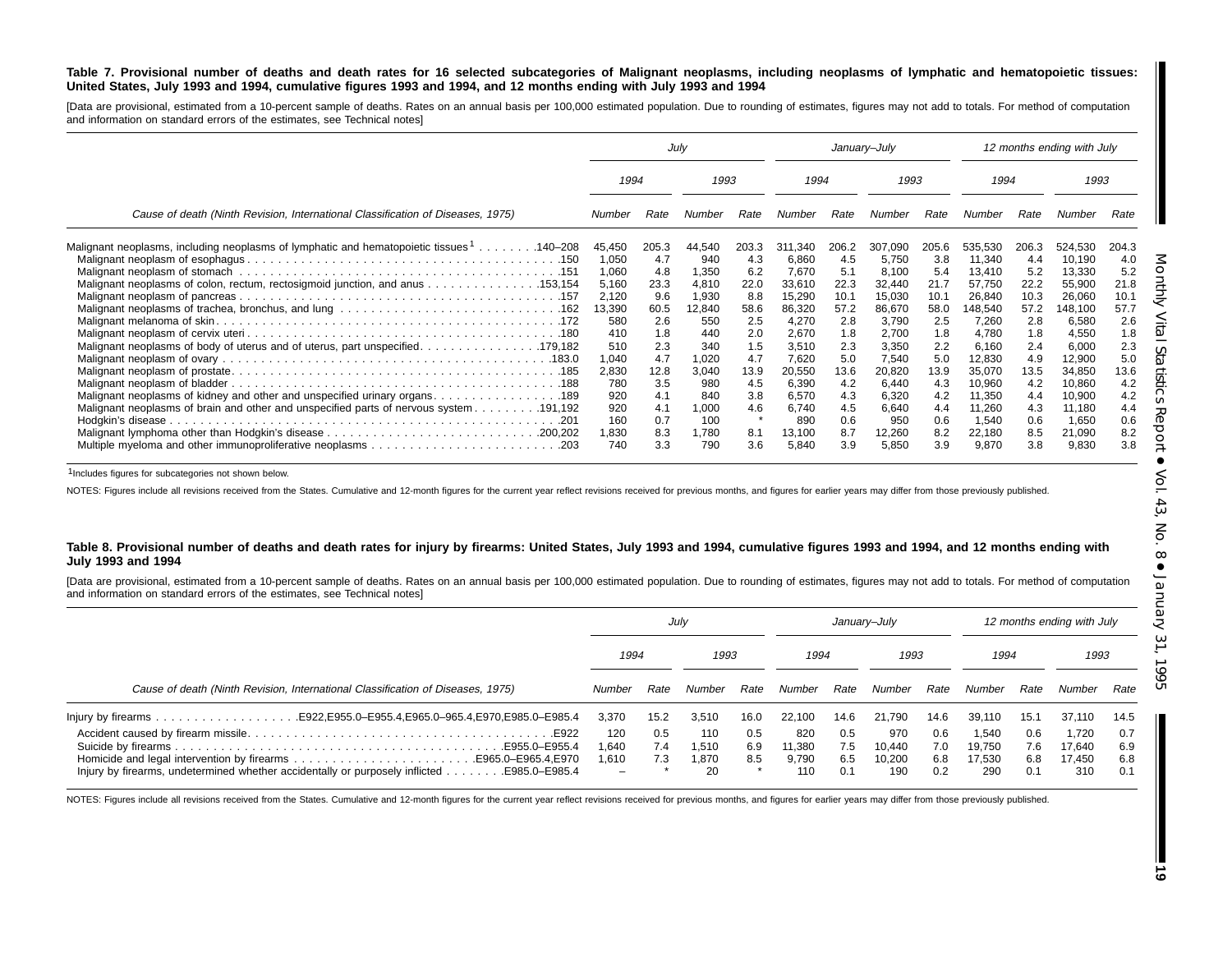#### Table 9. Provisional number of deaths under 1 year and infant mortality rates, by age and for 10 selected causes: United States, July 1993 and 1994, cumulative figures 1993 and **1994, and 12 months ending with July 1993 and 1994 20**

[Data are provisional, estimated from <sup>a</sup> 10-percent sample of deaths. Rates on an annual basis per 100,000 live births. Due to rounding of estimates, figures may not add to totals. For method of computation and information on standard errors of the estimates, see Technical notes]

| July                                              |                                         |                                                   | January-July                     |                                                                       |                                                                       |                                                                      | 12 months ending with July                               |                                                                |                                                                |                                                                |                                                                       |
|---------------------------------------------------|-----------------------------------------|---------------------------------------------------|----------------------------------|-----------------------------------------------------------------------|-----------------------------------------------------------------------|----------------------------------------------------------------------|----------------------------------------------------------|----------------------------------------------------------------|----------------------------------------------------------------|----------------------------------------------------------------|-----------------------------------------------------------------------|
|                                                   | 1993<br>1994                            |                                                   |                                  | 1994                                                                  |                                                                       |                                                                      |                                                          | 1994                                                           |                                                                | 1993                                                           |                                                                       |
| Number                                            | Rate                                    | Number                                            | Rate                             | Number                                                                | Rate                                                                  | Number                                                               | Rate                                                     | Number                                                         | Rate                                                           | Number                                                         | Rate                                                                  |
| 2,600                                             | 755.5                                   | 2,700                                             | 773.1                            | 18,500                                                                | 803.6                                                                 | 19.700                                                               | 847.5                                                    | 32,000                                                         | 804.2                                                          | 33.700                                                         | 838.5                                                                 |
| 1,660<br>930                                      | 484.8<br>271.6                          | .790<br>920                                       | 509.5<br>261.9                   | 11,210<br>7.240                                                       | 487.8<br>315.0                                                        | 12,150<br>7,590                                                      | 521.9<br>326.0                                           | 20.460<br>11,530                                               | 514.1<br>289.7                                                 | 21,080<br>12,600                                               | 524.6<br>313.6                                                        |
| 20<br>550<br>350<br>10<br>90<br>150<br>680<br>210 | 160.6<br>102.2<br>43.8<br>198.6<br>61.3 | 40<br>520<br>420<br>20<br>50<br>100<br>780<br>410 | 148.0<br>119.6<br>222.0<br>116.7 | 140<br>320<br>3.720<br>2,310<br>140<br>310<br>1,000<br>4.370<br>2,120 | 6.1<br>13.9<br>161.9<br>100.5<br>6.1<br>13.5<br>43.5<br>190.1<br>92.2 | 110<br>350<br>3.810<br>2,420<br>90<br>370<br>1.110<br>4.820<br>2.760 | 15.0<br>163.7<br>103.9<br>15.9<br>47.7<br>207.0<br>118.6 | 430<br>6.640<br>3,990<br>190<br>580<br>1,970<br>7.970<br>3,660 | 10.8<br>166.8<br>100.3<br>4.8<br>14.6<br>49.5<br>200.3<br>92.0 | 560<br>6,960<br>4,010<br>150<br>740<br>2,010<br>8,300<br>4,470 | 5.7<br>13.9<br>173.2<br>99.8<br>3.7<br>18.4<br>50.0<br>206.6<br>111.3 |
|                                                   | 30<br>490                               | 143.1                                             | 20<br>370                        | 105.3                                                                 | 4.010                                                                 | 174.5                                                                | 3.890                                                    | 1993<br>4.7<br>167.1                                           | 230<br>6.320                                                   | 5.8<br>158.8                                                   | 230<br>6,260                                                          |

NOTES: Figures include all revisions received from the States. Cumulative and 12-month figures for the current year reflect revisions received for previous months, and figures for earlier years may differ from those previo

П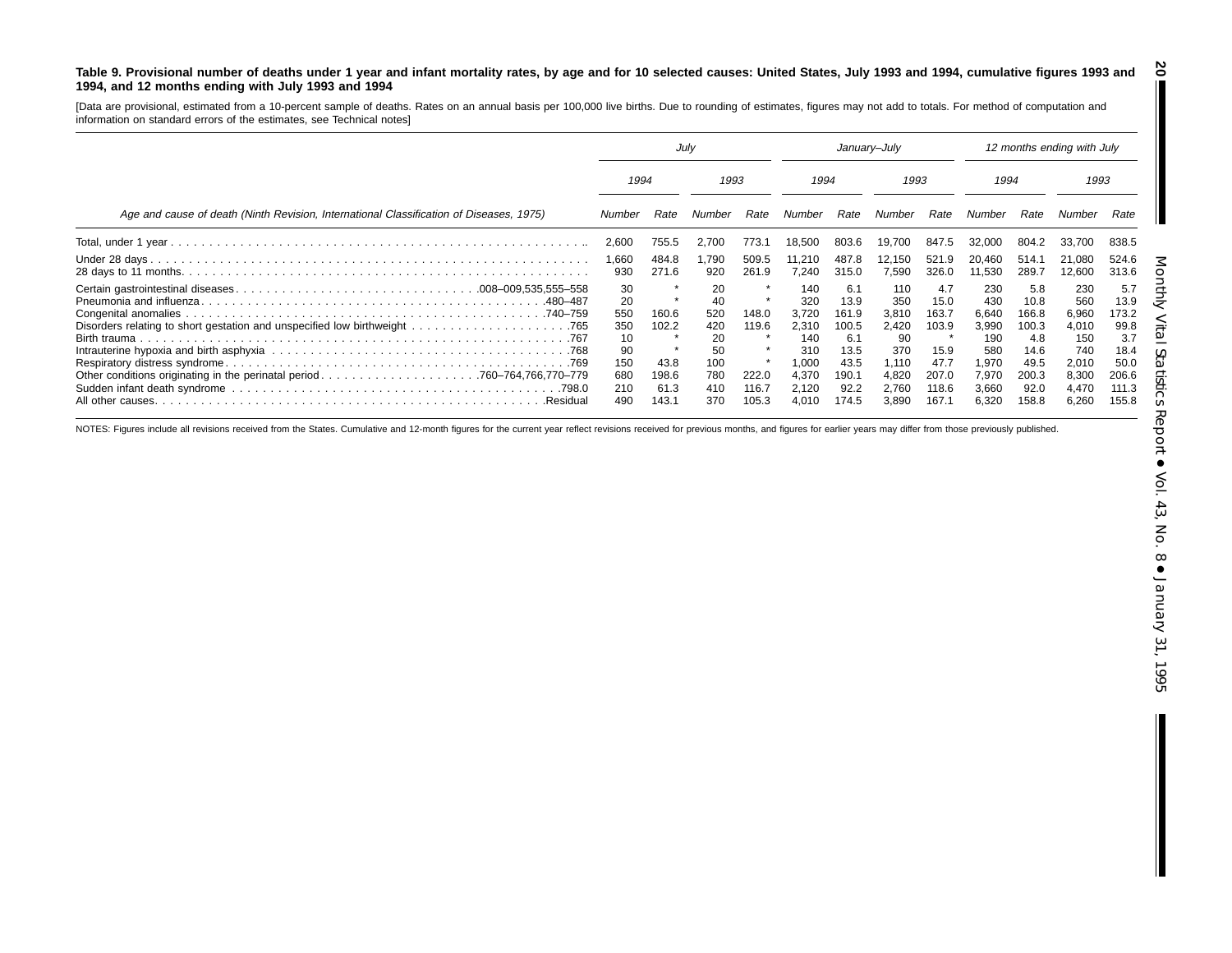## **Technical notes**

## **Nature and sources of data**

Data in this report are provisional unless otherwise specified and include only events occurring within the United States. Mortality data exclude fetal deaths.

Birth, death, and infant death figures in tables 2 and 4 for each State are estimates by State of residence. These estimates are derived by applying adjustment ratios to the actual counts of certificates for all events occurring in the State and received in registration offices during a 1-month period regardless of date of the event. The adjustment ratios for each data year represent the observed relationship between final State occurrence and residence figures for the three most recent years for which final data were available and are expressed as a single ratio for each State. As in previous years, monthly State marriage and divorce figures represent the actual count of all events occurring in the State (State of occurrence) that were received in the registration offices during the 1 month period. Delay in the receipt of certificates in a registration office may result in a low State figure for a given month followed by a high figure for the month(s) in which the delayed records are received. Data for previous months and cumulative data include revised figures received from the States.

Figures for births, deaths, and infant deaths for California shown in tables 2 and 4 contain adjustments for varying length of State reporting periods. Figures for Texas for all events shown in tables 2–4 also are adjusted for varying length of State reporting periods. The figures for both States are adjusted by the ratio between the number of days in the data month and the number of days in the State reporting period. The adjusted figures are included in the U.S. totals shown elsewhere in this report.

U.S. totals for births, deaths, and infant deaths are based on the State estimates by State of residence and, therefore, in effect, exclude events to nonresidents of the United States. Events to nonresidents of the United

States are included in all marriage and divorce figures. The effect of excluding events to nonresidents from the U.S. totals is small.

Provisional totals for the United States include estimates for State data shown as not available. Provisional totals for births and marriages for the entire United States include adjustments for observed differences between provisional and final monthly figures.

Divorce figures include reported annulments. The monthly national divorce estimate is obtained by multiplying the total for the reporting areas by the ratio observed between the most recent final annual divorce total for the United States and the provisional total for the reporting areas combined.

*Random variation*—Although the counts in this report are not subject to sampling variability (except the Current Mortality Sample), they may be affected by random variation. When the number of events is small and the probability of such an event is small, considerable caution must be observed in interpreting the data. Such infrequent events may be assumed to follow a Poisson probability distribution. For this distribution a simple approximation may be used to estimate the random variation as follows:

If *N* is the number of events in the population and *R* is the corresponding rate, the chances are 19 in 20 that

1. 
$$
N - 2\sqrt{N}
$$
 and  $N + 2\sqrt{N}$ 

covers the ''true'' number of events.

2. 
$$
R-2
$$
  $\frac{R}{\sqrt{N}}$  and  $R+2$   $\frac{R}{\sqrt{N}}$ 

covers the ''true'' rate.

If the rate  $R_1$  corresponding to  $N_1$ events is compared with the rate  $R_2$  corresponding to  $N_2$  events, the difference between the two rates may be regarded as statistically significant at the 0.05 level if it exceeds

$$
2\sqrt{\frac{R_1^2}{N_1}+\frac{R_2^2}{N_2}}
$$

Additional information on random variation in numbers of events, rates, and ratios may be found in the technical appendixes of *Vital Statistics of the United States, 1989,* volumes I and II.

## **Rates**

Rates are on an annual basis and, except for infant mortality rates, are per 1,000 or 100,000 estimated population residing in the United States. The populations used for computing these rates are furnished by the U.S. Bureau of the Census. Rates shown in this report were computed using populations comparable to those used for final data. Monthly rates are based on populations estimated for the specific month. Year-to-date rates are averages of monthly rates that have been weighted by the number of days in the corresponding months. Rates for 12-month periods are the sum of events for the period per population estimated at the midpoint of the period.

Infant mortality rates are deaths under 1 year of age for the specified period (monthly, year-to-date, or 12-month period) per 1,000 or 100,000 live births. Births used for computing monthly and year-to-date infant mortality rates are adjusted for monthly variation in the number of births. Births used to compute 12-month rates do not contain this adjustment. Births used for computing infant mortality rates are not corrected for observed differences between provisional and final monthly figures as described in Nature and sources of data. Because monthly infant mortality rates are based on relatively few events, they are highly variable. Therefore, comparisons of monthly infant mortality rates should be interpreted cautiously; see Random variation.

Age-adjusted death rates are used to compare relative mortality risks across groups and over time. However, they should be viewed as constructs or indexes rather than as direct or actual measures of mortality risk. Statistically, they are weighted averages of the age-specific death rates, where the weights represent the fixed population proportions by age. See chapter 5 of an earlier report (2). The age-adjusted death rates presented in this report were computed by the direct method, that is, by applying age-specific death rates to the U.S. standard million population (3). See also chapter 10 of an earlier report (2). Age groups in table 5 were used to compute the age-adjusted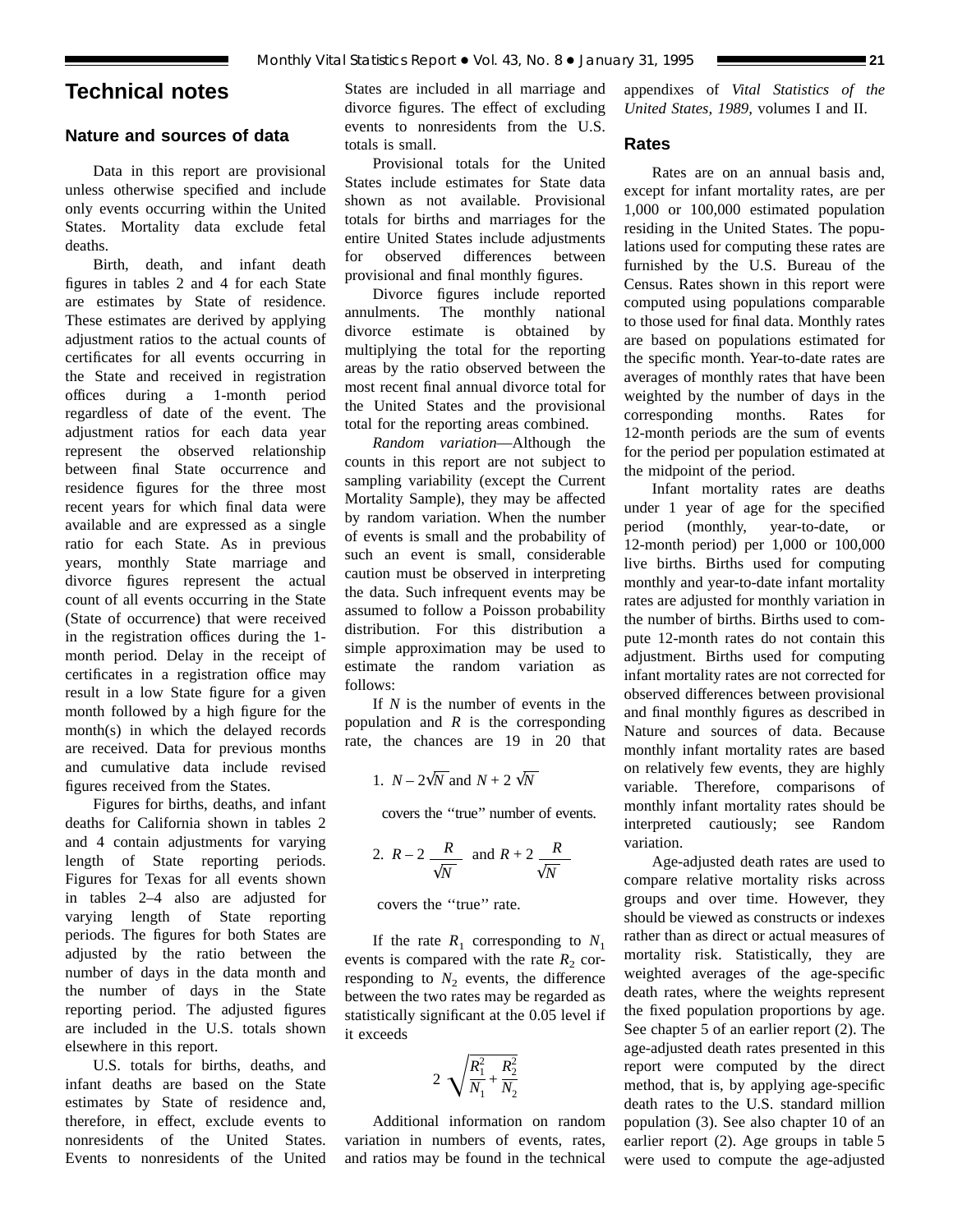rates shown in that table. The ageadjusted death rates on which the State maps are based and which are shown with the State maps were computed from average annual age-specific death rates in 10-year age groups for the specified 3-year period. The average annual agespecific death rates were computed by dividing the number of deaths in an age group for the 3-year period by three times the population in that age group estimated at the midpoint of the period (4). It is important not to compare age-adjusted rates with crude rates.

## **Current Mortality Sample**

The Current Mortality Sample (CMS) is a 10-percent systematic sample of death certificates drawn each month after the certificates are counted in the State registration offices. Deaths and death rates for the United States by age, race, sex, and cause are estimated based on the sample. Because of the additional time required to select and process the certificates, data based on the CMS are published 1 month after publication of the U.S. and State counts. Complete information concerning the underlying cause of death sometimes is not available when the sample is drawn. As a result, estimates based on sample counts for certain causes are biased. Correction for bias is not made in this report but is made in the annual summary (issue number 13 in this series) each year.

Estimated numbers of deaths based on the sample were proportionately adjusted to be consistent with estimates based on the count of death certificates received in State registration offices.

*HIV infection*—Beginning with data for 1987, the National Center for Health Statistics introduced category numbers \*042–\*044 for classifying and coding Human immunodeficiency virus infection. The asterisk before the category numbers indicates that these codes are not part of the *Ninth Revision, International Classification of Diseases.* Deaths classified to these categories are included in All other infectious and parasitic diseases in the List of 72 Selected Causes of Death and are also shown separately at the bottom of table 6.

*Sampling variability*—Because the estimates of deaths and death rates presented in this report (with the exception of total deaths and deaths under 1 year) are based on a sample of death certificates, they are subject to sampling variability. The estimated relative standard error shown in the following table is a measure of the sampling error of the estimated number of deaths (or of the estimated death rate) expressed as a percent of the estimate. The first column refers to monthly estimates; the second, to annual; cumulative year-to-date totals fall between the two.

The chances are about 2 in 3 that the percent difference between an estimate and the result of a complete count is less than the percent shown. The chances are about 19 in 20 that the percent difference is less than twice the percent shown. A figure based on 100 or fewer estimated deaths has a relative standard error of 30 percent or more and is, therefore, considered unreliable. A rate based on 100 or fewer estimated deaths has been replaced by an asterisk.

Unless otherwise specified. comparisons made in the text between death rates based on the CMS were statistically significant at the 0.05 level of significance. Lack of comment in the text about any two rates does not mean

**Relative standard errors for estimated numbers of deaths from the Current Mortality Sample expressed as a percent of the estimate**

|                                                | Relative standard error<br>of estimate (as percent) |                                               |  |  |  |
|------------------------------------------------|-----------------------------------------------------|-----------------------------------------------|--|--|--|
| Estimated number<br>of deaths                  | 170,000<br>estimated<br>deaths<br>each month        | 2,000,000<br>estimated<br>deaths<br>each year |  |  |  |
| 10                                             | 94.9                                                | 94.9                                          |  |  |  |
| 20                                             | 67.1                                                | 67.1                                          |  |  |  |
| 50                                             | 42.4                                                | 42.4                                          |  |  |  |
| 100                                            | 30.0                                                | 30.0                                          |  |  |  |
| 200<br>$\sim$ 100 km s $\sim$ 100 km s $^{-1}$ | 21.2                                                | 21.2                                          |  |  |  |
| 500                                            | 13.4                                                | 13.4                                          |  |  |  |
| 1,000                                          | 9.5                                                 | 9.5                                           |  |  |  |
| 2,000                                          | 6.7                                                 | 6.7                                           |  |  |  |
| 5,000                                          | 4.2                                                 | 42                                            |  |  |  |
| 10,000                                         | 2.9                                                 | 3.0                                           |  |  |  |
| 20,000                                         | 2.0                                                 | 21                                            |  |  |  |
| $50,000$                                       | 1.1                                                 | 1.3                                           |  |  |  |
| $100,000$                                      | 0.6                                                 | 0.9                                           |  |  |  |
| 200,000                                        |                                                     | 0.6                                           |  |  |  |
| $500,000$                                      |                                                     | 0.4                                           |  |  |  |
| $1,000,000$                                    |                                                     | 0.2                                           |  |  |  |

that the difference was tested and found not to be significant at this level.

*Mortality Surveillance System*—The Mortality Surveillance System (MSS) charts are based entirely on monthly provisional data from the CMS. Where sample size permits, age-race-sex comparisons are made for the causes of death. Where sample size is too small, only age-sex comparisons are made. A time series regression model of the following form was used:

$$
Y(t) = A_0 + A_1 t + A_2 t^2 + C \cos (2\pi t / 12) + S \sin (2\pi t / 12) + \epsilon_t
$$

where

- $Y(t) =$  monthly death rate at time *t* 
	- *t* = month number
- $A_0$  = coefficient, which, together with *C* determines the *Y*-intercept
- $A_1$  = coefficient of *t*
- $A_2$  = coefficient of  $t^2$
- $C.S =$  coefficients of the harmonic terms
	- $\epsilon$  = error terms, assumed to be independent and normally distributed with means 0 and constant variances,

and cos  $(2\pi t/12)$  and sin  $(2\pi t/12)$  are 12-month period harmonic functions.

The coefficients of this model were estimated using provisional monthly death rates for January 1985 through the month that is 12 months prior to the latest month shown in the chart. The graph of the estimated equation and 95 percent prediction intervals is shown for January 1986 through the month that is 12 months prior to the latest month shown in the chart; the graph for the subsequent 12 months is projected  $(5)$ . Symbols in each chart represent actual monthly death rates based on the CMS. In some cases the data are converted by the natural logarithm before fitting the model. For graphical purposes the data are converted back to rates by the inverse of the natural logarithm. This procedure has the advantage of avoiding negative prediction intervals for the model. The models, parameter estimates, and statistical tests for lack of fit are available on request for the charts published in the MSS. Time series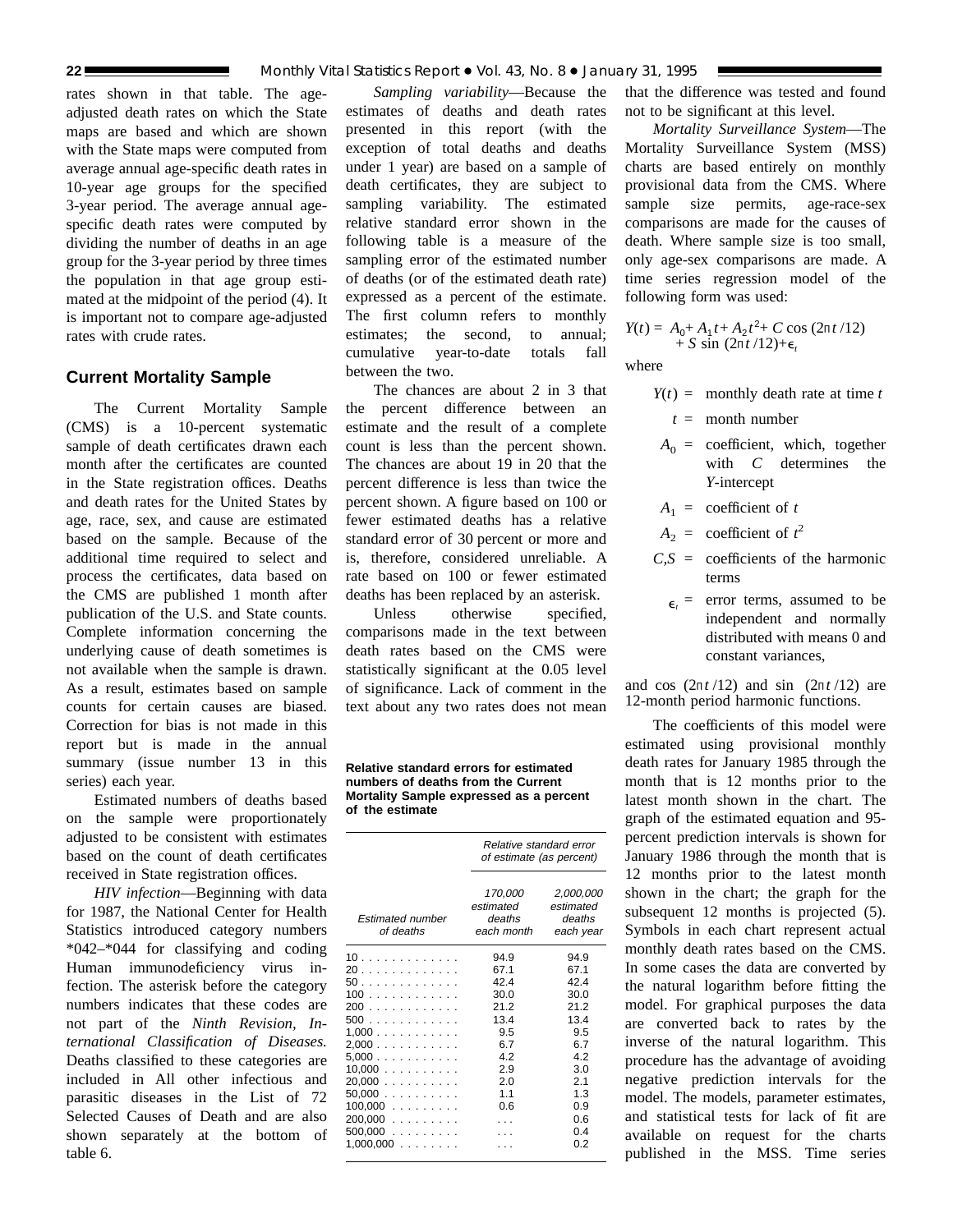regression models have been used previously to describe trends in mortality data (6–8). A list of MSS cause-of-death topics and comparable *Healthy People 2000* (1) objectives is presented on the back of this report.

## **State maps**

Unlike other data presented in this report, the State maps are based on final data instead of provisional data. The age-adjusted death rates used to produce the State maps were computed by using a 3-year total number of deaths for 1989–91 and the 1990 census population enumerated as of April 1, 1990 (4). Assigning the States into the given categories on the maps was carried out in two steps: a) determining whether the State age-adjusted death rate differed significantly from the corresponding U.S. rate at the 0.05 level of significance; b) then grouping the State rates found to be significantly different from the U.S. rate into the four categories: 10 highest State rates of those significantly greater than the U.S. rate, remaining State rates significantly greater than the U.S. rate, 10 lowest State rates of those significantly lower than the U.S. rate, and remaining State rates significantly lower than the U.S. rate. Age-adjusted death rates and the corresponding 95-percent confidence intervals are shown in the tables. The symbols † and †† in the tables are used to denote State rates that differ significantly from the U.S. rate at the 0.05 and 0.01 levels of significance, respectively. Different procedures were used to determine tests of statistical significance and confidence intervals, depending on the number of deaths.

For 50 deaths or more, the standard normal *Z* statistic was used to perform the significance test:

$$
Z = (R'_s - R'_{us}) / \sqrt{S^2(R'_s) + S^2(R'_{us})}
$$

where

 $R'$ <sub>s</sub> = age-adjusted rate for

1989–91 for the given State per 100,000 U.S. standard million population

- $R'_{\text{us}} = \text{age-adjusted}$  rate for 1989–91 for the United States per 100,000 U.S. standard million population
- $S^2(R'_s)$  = estimated variance of the age-adjusted death rate for 1989–91 for the State
- $S^2$  ( $R'_{\text{us}}$ ) = estimated variance of the age-adjusted death rate for 1989–91 for the United States

The variance of the age-adjusted death rate was computed in terms of the variances of age-specific death rates (9) under the assumption that the age-specific death rates are binomial proportions (10). The 95-percent confidence limits were estimated as follows:

Lower limit =  $R'_s - 1.96 \cdot S(R'_s)$ 

and

Upper  $\text{limit} = R'_{\text{s}} + 1.96 \cdot S(R'_{\text{s}})$ 

For 1–49 deaths the lower and upper 95-percent confidence limits were estimated as described elsewhere (11). The difference between the State and U.S. age-adjusted rates was determined to be statistically significant at the 0.05 or 0.01 level if the rates' respective 95 percent or 99-percent confidence limits did not overlap.

For zero deaths, the following test statistic  $(\lambda)$  was used to perform the significance test:

$$
\lambda = \left[\sum_{x=1}^{n} M_{x(\text{us})} \bullet P_{x(\text{s})}\right] / 100,000
$$

where

- $M_{x \text{ (us)}}$  = age-specific death rate per 100,000 population in the *x*th age group for the United **States** 
	- $P_{x(s)}$  = population in the *x*th age group for the given State

 $n =$  number of age groups = 11.

The difference between the State and U.S. age-adjusted rates was determined to be statistically significant at the 0.05 level if  $3.00 \le \lambda < 4.61$ . The difference between the State and U.S. age-adjusted rates was determined to be statistically significant at 0.01 level if  $\lambda \geq 4.61$  (12). For zero deaths, confidence limits for the age-adjusted death rates are not applicable.

## **References**

1. U.S. Department of Health and Human Services. Healthy People 2000: National health promotion and disease prevention objectives. Washington: Public Health Service. 1991.

2. Feinleib M, Zarate AO, eds. Reconsidering age adjustment procedures: Workshop proceedings. National Center for Health Statistics. Vital Health Stat 4(29). 1992.

3. Grove RD, Hetzel AM. Vital statistics rates in the United States, 1940–1960. Public Health Service. Washington: National Center for Health Statistics. 1968.

4. U.S. Bureau of the Census. Unpublished data from the 1990 census consistent with State population estimates by age and sex: 1980 to 1992; series P-25, no 1106. U.S. Government Printing Office, 1993.

5. Ostle B. Statistics in research. 2d ed. Ames, Iowa: The Iowa State University Press. 159–221. 1963.

6. Lui KJ, Kendal AP. Impact of influenza epidemics on mortality in the United States from October 1972 to May 1985. Am J Public Health 77(6):712–6. 1987.

7. Serfling RE. Methods for current statistical analysis of excess pneumonia-influenza deaths. Public Health Rep 78(6):494–506. 1963.

8. Shumway RH. Applied statistical time series analysis. Englewood Cliffs, New Jersey: Prentice-Hall 1988.

9. Chiang CL. Standard error of the age-adjusted death rate. Vital statistics-Special reports. 47(9). National Office of Vital Statistics. Washington: Public Health Service. 1961.

10. Seal HL. Mortality data and the binomial probability law. Skand. Actuar. 33:188–216. 1949.

11. Haenszel W, Loveland DB, Sirken MG. Lung cancer mortality as related to residence and smoking histories. I. White males. JNCI 28:947–1001. 1962.

12. Louis TA. Confidence intervals for a binomial parameter after observing no successes. The American Statistician 35(3):154. 1981.